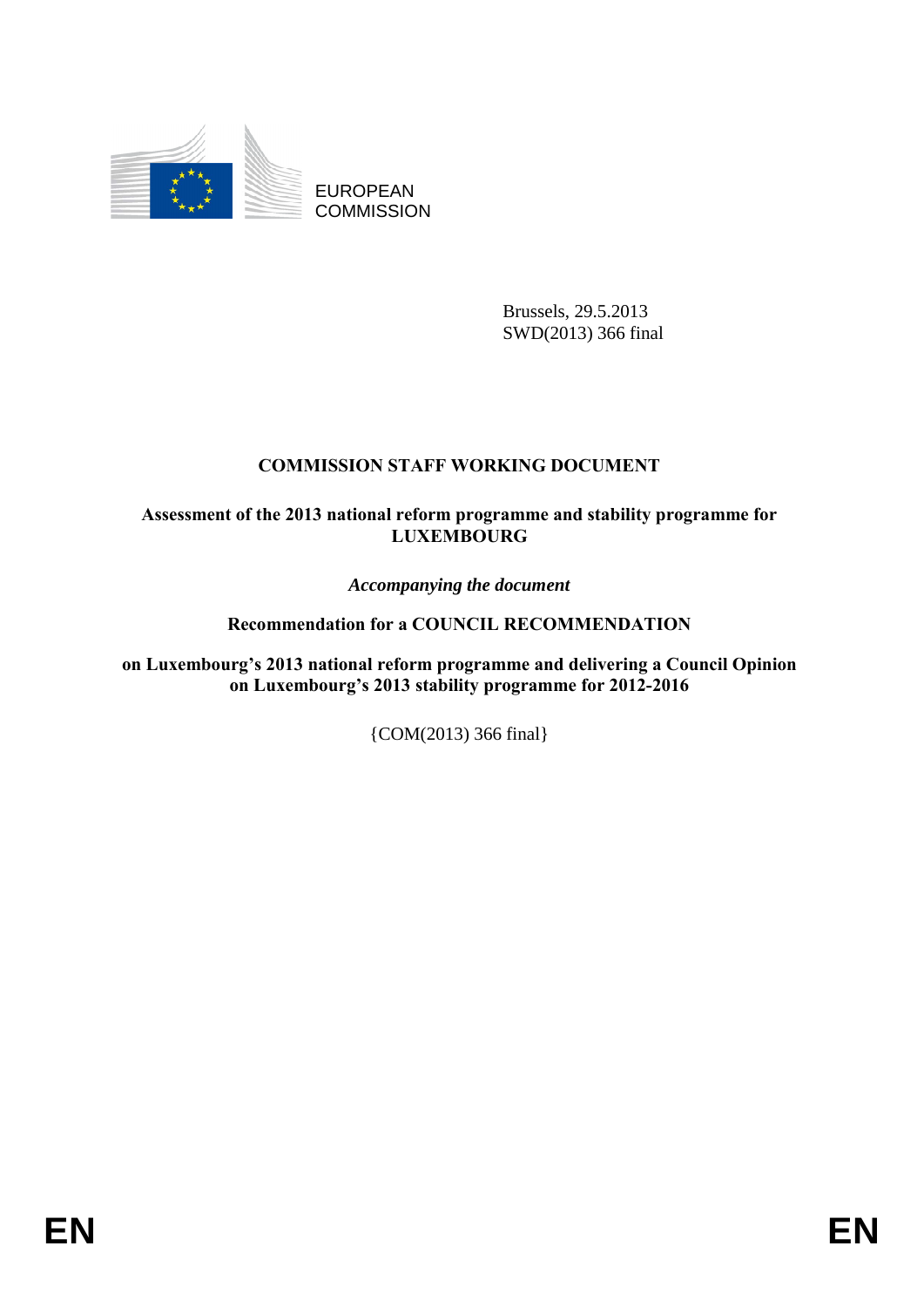# **CONTENTS**

| 1.   |  |
|------|--|
| 2.   |  |
| 2.1. |  |
| 2.2. |  |
| 3.   |  |
| 3.1. |  |
| 3.2. |  |
| 3.3. |  |
| 3.4. |  |
| 3.5. |  |
| 4.   |  |
| 5.   |  |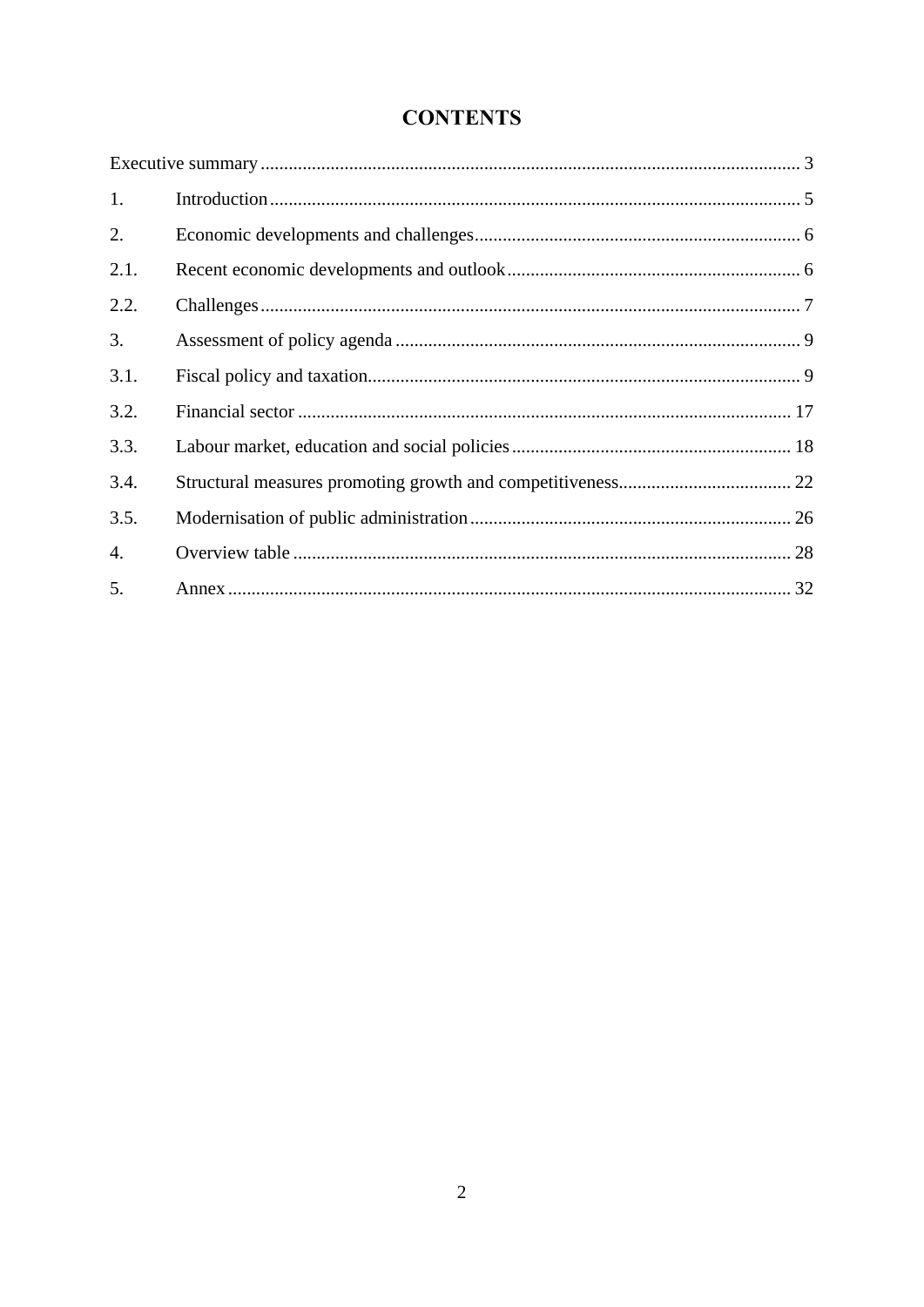## <span id="page-2-0"></span>**1. EXECUTIVE SUMMARY**

## **Economic Outlook**

**In 2012 economic growth was sluggish and is projected to remain so in 2013.** According to the Commission's spring 2013, forecast GDP growth is expected to rise from 0.3% in 2012 to 0.8% in 2013 and 1.6% in 2014. The main contribution will come from domestic demand, backed by improving confidence. Unemployment started to rise in 2012, reaching 5.1%, and is predicted to rise further to 5.5% in 2013 and 5.8% in 2014. Inflation, which averaged 2.9% in 2012, is expected to slow down to 1.9% in 2013 and 1.7% in 2014.

**Public finances deteriorated in 2012, with the general government deficit estimated to have increased to 0.8% of GDP from 0.2% of GDP in 2011**. The structural surplus (minus one-off and short-term effects) also deteriorated in 2012 to 0.1% of GDP, though the Commission estimates this will improve to 0.7% in 2013 before falling back to 0.3% in 2014. In 2012, the general government debt increased to 20.8% of GDP, and is expected to rise to 23.4% in 2013 and 25.2% in 2014.

#### **Key Issues**

**Luxembourg's remarkable period of economic growth in the past 30 years was mostly based on the strong expansion of financial services.** The country is heavily dependent on its financial sector, which accounts for about 30% of total value added and 25% of collected fiscal revenues.

**Luxembourg has made some progress in addressing the 2012 CSRs, particularly on fiscal consolidation.** The general government deficit is expected to decrease to 0.2% of GDP in 2013, mostly due to the consolidation measures adopted with the Budget for 2013. In December 2012 the Luxembourgish Parliament adopted the reform of the pension system. However, the reform is rather limited in scope and does not guarantee the long-term sustainability of public finances.

**Luxembourg faces major challenges as regards the long-term sustainability of its public finances, the competitiveness and the diversification of its economy, the labour market and greenhouse gas emissions.** 

- **Public finances**: While public finances are expected to improve in 2013 on the back of a sizeable consolidation package, the improvement is not yet sustainable as the public deficit, according to the programme, is projected to worsen from 2015 onwards. The adoption of a medium-term budgetary framework would strengthen fiscal governance. The reform of the pension system adopted in December 2012 can only be considered a first step in the right direction as it does not include a link between statutory retirement age and life expectancy. Additional measures are needed to tackle the expected increase in age-related expenditure, which is the highest in the EU, including addressing increasing long-term care expenditure. Revenues raised from consumption taxes are low, amounting to less than a third of fiscal revenues.
- **Labour market**: Youth unemployment is relatively high, standing at 18% of the total active population in 2012, almost four times higher than the overall unemployment rate. Despite progress in combating youth unemployment, there is still the need for a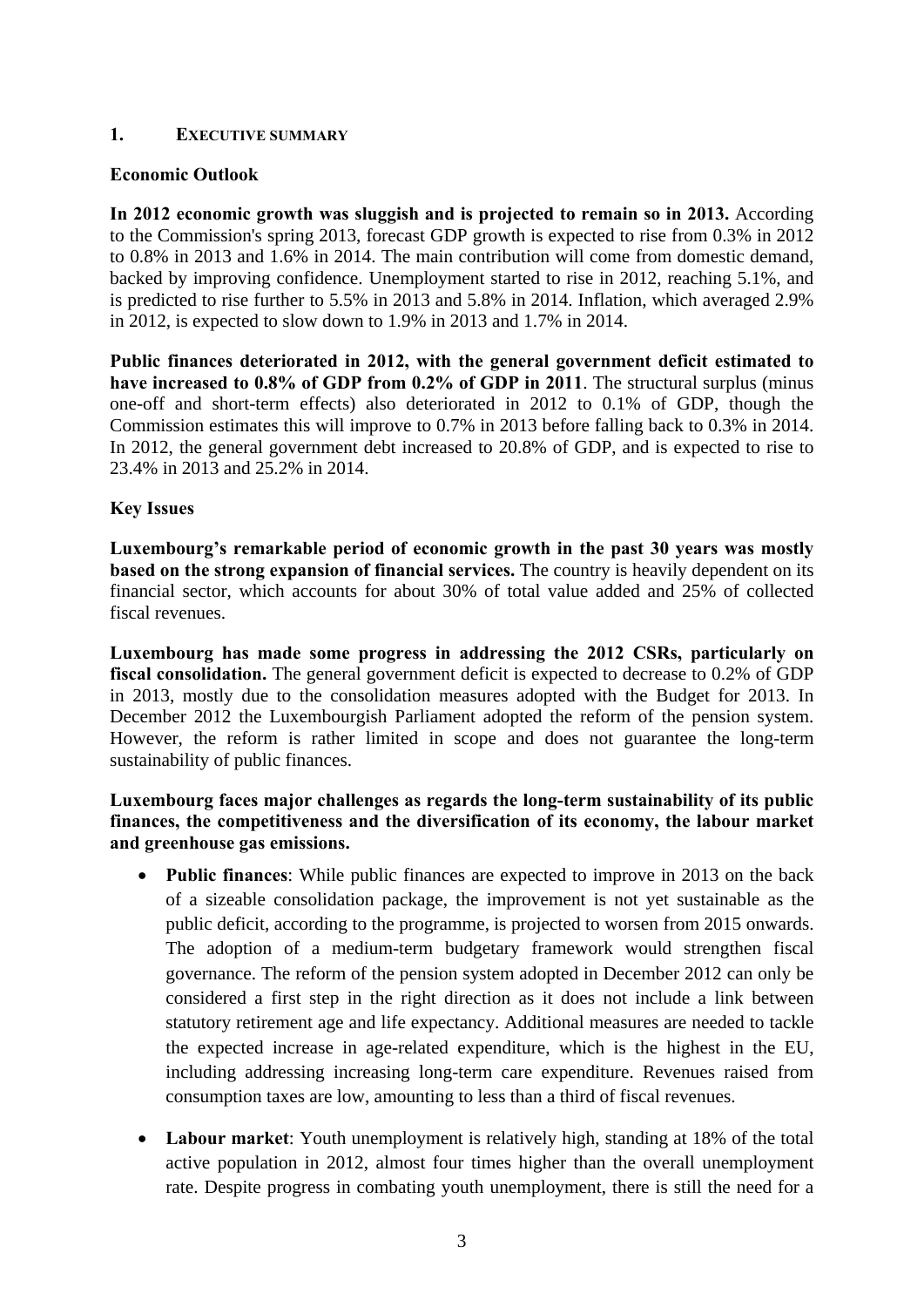more coherent strategy. The situation for migrants and young people with low skills remains difficult; despite several initiatives, more needs to be done. In order to remain competitive Luxembourg needs to ensure that wages evolve in line with productivity developments (nominal unit labour costs increased by almost 16% between 2008 and 2012, which is almost than two times faster than in neighbouring countries).

- **Competitiveness**: Competitiveness losses recorded over the last decade, particularly the large increase in unit labour costs, need to be addressed in a fundamental way. Efforts to diversify the economy deserve to be pursued. The low level of cooperation between public research institutions and firms and the sharp drop in business R&D intensity (which fell from 1.53% in 2000 to 0.98% of GDP in 2011) reveal the current weakness of Luxembourg's research and innovation system. A debt bias in the corporation taxation is likely to have contributed to the high level of indebtedness of corporations.
- **Greenhouse gas emissions**: Luxembourg has committed itself to reducing the level of greenhouse gas emissions in sectors not covered by the EU's Emissions Trading System by 20% by 2020. According to the latest projections, however, Luxembourg is not on track to achieve that target. The fuel-pump tourism induced by the low petrol and diesel taxes contributes largely to this shortcoming.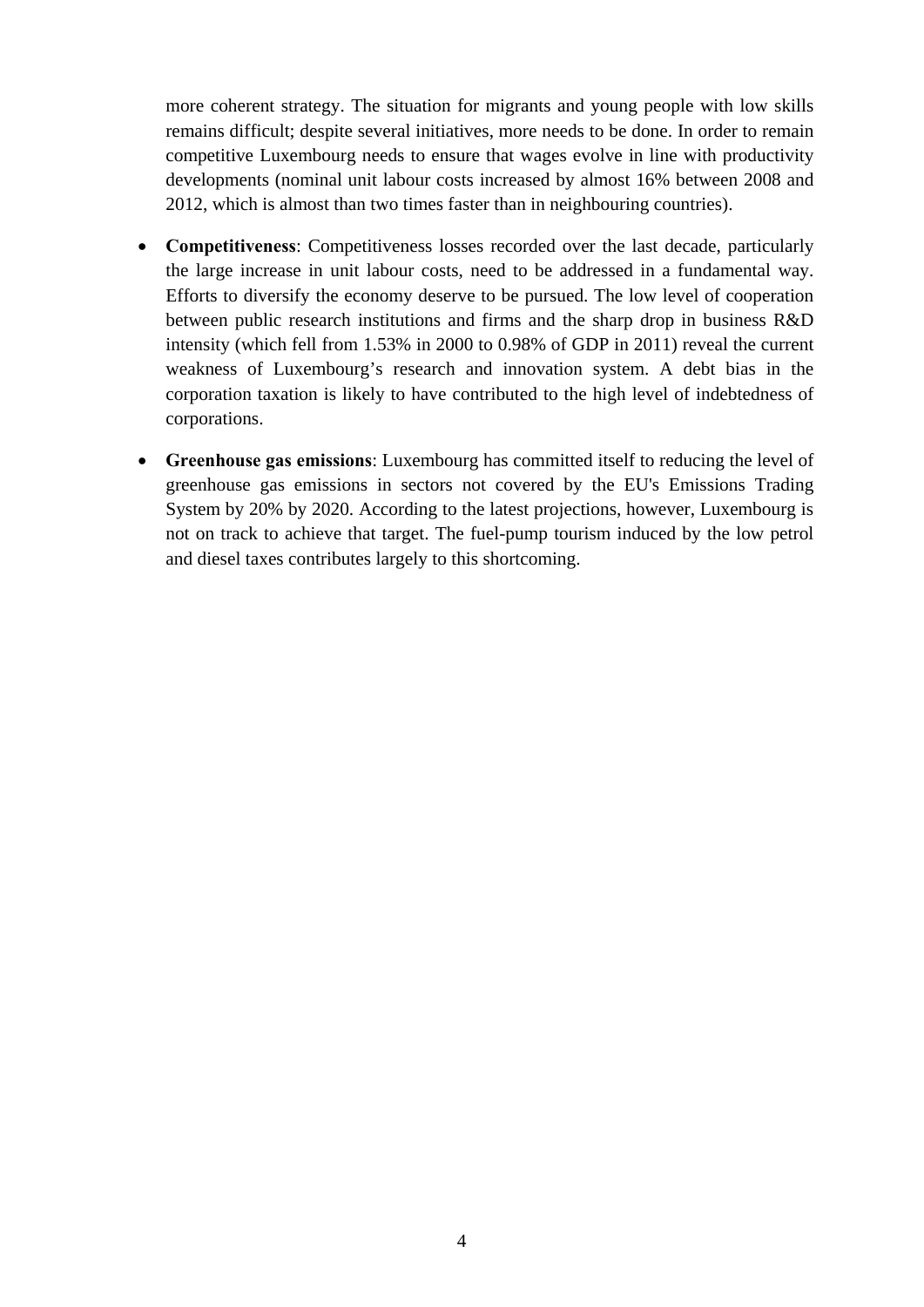## <span id="page-4-0"></span>**1. INTRODUCTION**

In May 2012, the Commission proposed a set of country-specific recommendations (CSRs) for economic and structural reform policies for Luxembourg. On the basis of these recommendations, the Council of the European Union adopted five CSRs in the form of a Council Recommendation in July 2012. These CSRs concerned public finances, the pension system, wage setting, the labour market and a reduction in greenhouse gas emissions.

This Staff Working Document (SWD) assesses the state of implementation of these recommendations in Luxembourg. It assesses policy measures in light of the findings of the Commission's Annual Growth Survey 2013  $(AGS)^{1}$  and the second annual Alert Mechanism Report  $(AMR)<sup>2</sup>$  which were published in November 2012. The AGS sets out the Commission's proposals for building the necessary common understanding about priorities for action at national and EU level in 2013. It identifies five priorities to guide Member States to renewed growth: pursuing differentiated, growth-friendly fiscal consolidation; restoring normal lending to the economy; promoting growth and competitiveness for today and tomorrow; tackling unemployment and the social consequences of the crisis; and modernising public administration. The Alert Mechanism Report serves as an initial screening device to determine whether macroeconomic imbalances exist or might emerge in Member States. The AMR found positive signs that macroeconomic imbalances in Europe are being corrected. To ensure that a complete and sustainable rebalancing is achieved, 14 Member States were selected for a review of developments in the accumulation and unwinding of imbalances.<sup>3</sup>

Against the background of the 2012 Council Recommendation, the AGS and the AMR, Luxembourg presented updates of its national reform programme (NRP) and of its stability programme on 26 April 2013. These programmes provide detailed information on progress made since July 2012 and on government plans. The information in these programmes provides the basis for the assessment made in this document.

The programmes submitted went through an inclusive consultation process involving the Luxembourg Parliament. Preparation of the NRP involved in-depth consultations with the social partners, local actors and civil society to increase ownership of the Europa 2020 strategy and the Luxembourg strategy at national level.

#### *Overall assessment*

The analysis in this SWD leads to the conclusion that Luxembourg has made some progress on measures taken to address the CSRs of the Council Recommendation. However, the main challenges identified in July 2012 remain however broadly valid as there is still a need for further progress. Luxembourg's performance in terms of priorities set out in the 2013 Annual Growth Survey also needs to improve.

The general government deficit in 2012 rose compared to 2011, when it was fairly small. Public finances are expected to improve in 2013 on the back of a sizeable consolidation package. However the improvement is not yet sustainable, as the public deficit, according to

1

<sup>&</sup>lt;sup>1</sup> COM(2012) 750 final

 $^{2}$  COM(2012) 751 final.

 $3$  13 in-depth reviews were published on 10 April 2013. While selected for an in-depth review in the AMR, Cyprus was ultimately not reviewed under the Macroeconomic Imbalance Procedure in view of the advanced preparations for a financial assistance programme.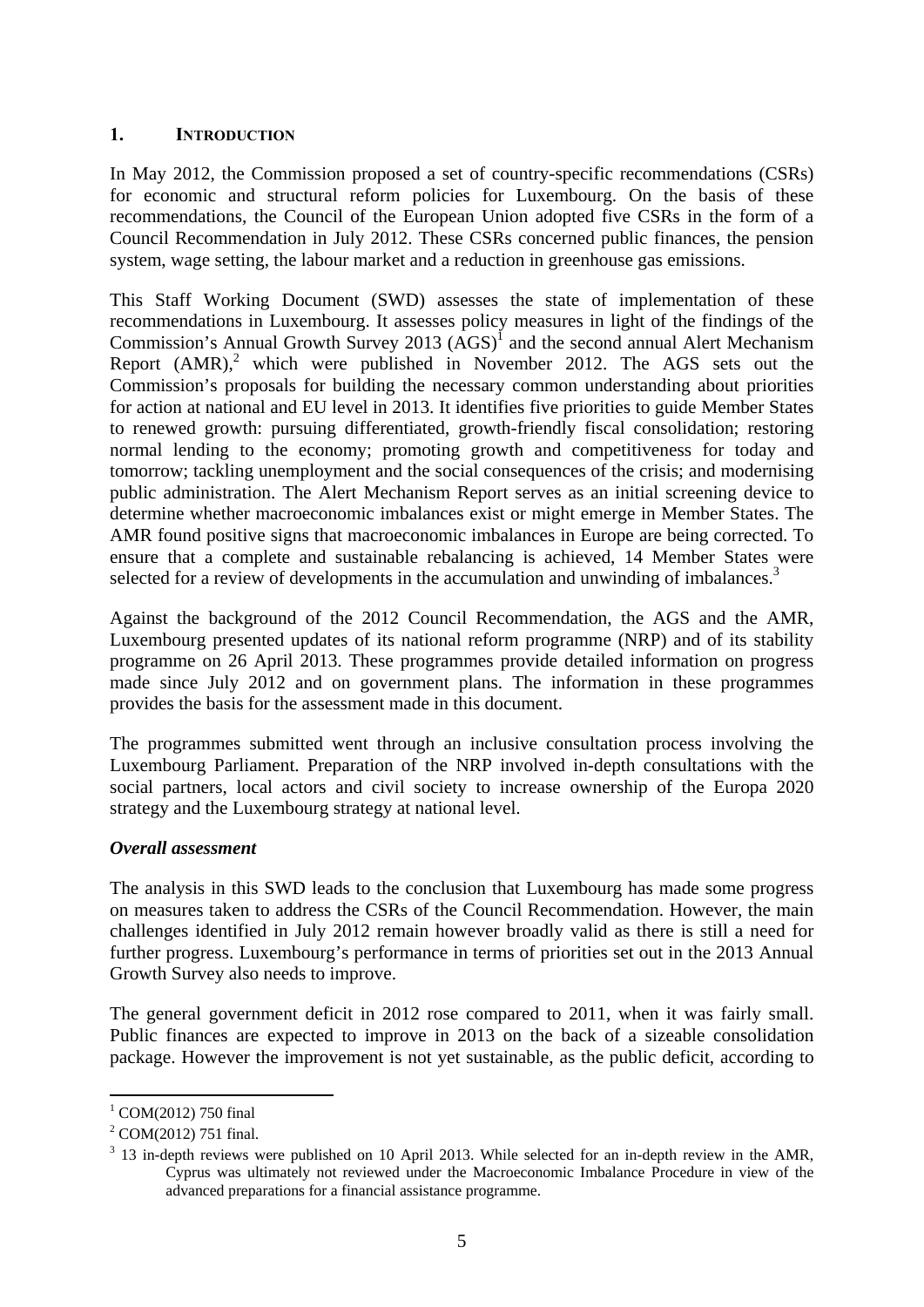the programme, is projected to worsen from 2015 onward and Luxembourg is expected to diverge from its medium-term objective (MTO).

The recently enacted pension reform is rather limited in scope and therefore does not guarantee the long-term sustainability of the public finances.

Luxembourg has a very good economic track record, but in order to remain competitive it needs to ensure that wages evolve in line with productivity. The limit to the application of the automatic wage indexation decided by the government is only temporary and does not guarantee an evolution in line with productivity.

Despite progress in combating youth unemployment, there is still needs for a more coherent strategy, involving stronger collaboration with municipalities, more efficient use of employment services and more investment in training and education, as well as better activation policies. Unemployment seems to have an increasingly structural character requiring more effective active labour market policies.

Regarding Europe 2020 objectives on energy and climate, Luxembourg is not on track to reach its targets for greenhouse gas emission reductions and for renewable energy. Low fuel taxes induce so-called 'fuel tourism'<sup>4</sup> and negative externalities in terms of pollution and congestion.

The policy plans included in the 2013 NRP submitted by Luxembourg respond to last year's recommendations. The national reform programme adequately reflects the challenges identified in last year's Staff Working Document. It outlines the policy initiatives which have been taken to address the various aspects of the CSR. In addition, when relevant, it provides an indication of the government's policy plans, even if in some areas they lack the ambition needed to address the challenges in a comprehensive and structural way. The stability programme confirms the medium term objective of a surplus of 0.5% of GDP in structural terms, but misses to outline the strategy to reach this objective.

## <span id="page-5-1"></span><span id="page-5-0"></span>**2. ECONOMIC DEVELOPMENTS AND CHALLENGES**

## **1.1. Recent economic developments and outlook**

#### *Recent economic developments*

1

**In 2012 and early 2013, growth and employment in Luxembourg were strongly affected by the general weakening of global activity.** In 2012, GDP grew by a mere 0.3% according to the Commission 2013 spring forecast. Since the onset of the crisis the contribution of net exports to growth has become negative, mainly on the back of lower exports of (financial) services. In spite of a slight reduction in its contribution to the national gross added value, the financial sector as a whole has withstood the crisis better than initially anticipated. However, the industrial sector, and the steel industry in particular, is on the contrary going through a painful restructuring as shown by the contraction in the level of industrial production (-19.7% over the period 2007-2012) since its peak in 2007. The fall recorded in 2012 was similar to that seen in the countries hit worst by the crisis (Italy, Spain).

<sup>&</sup>lt;sup>4</sup> Fuel prices in Luxembourg are lower than in the neighbouring countries due to comparatively lower excise duties and value-added taxes charged on petrol and diesel. The difference in fuel prices induces people to cross the border, even making a detour, to purchase fuel for their vehicles. Sales to non-residents (including cross-border commuters) account for 75% of fuel sales in Luxembourg.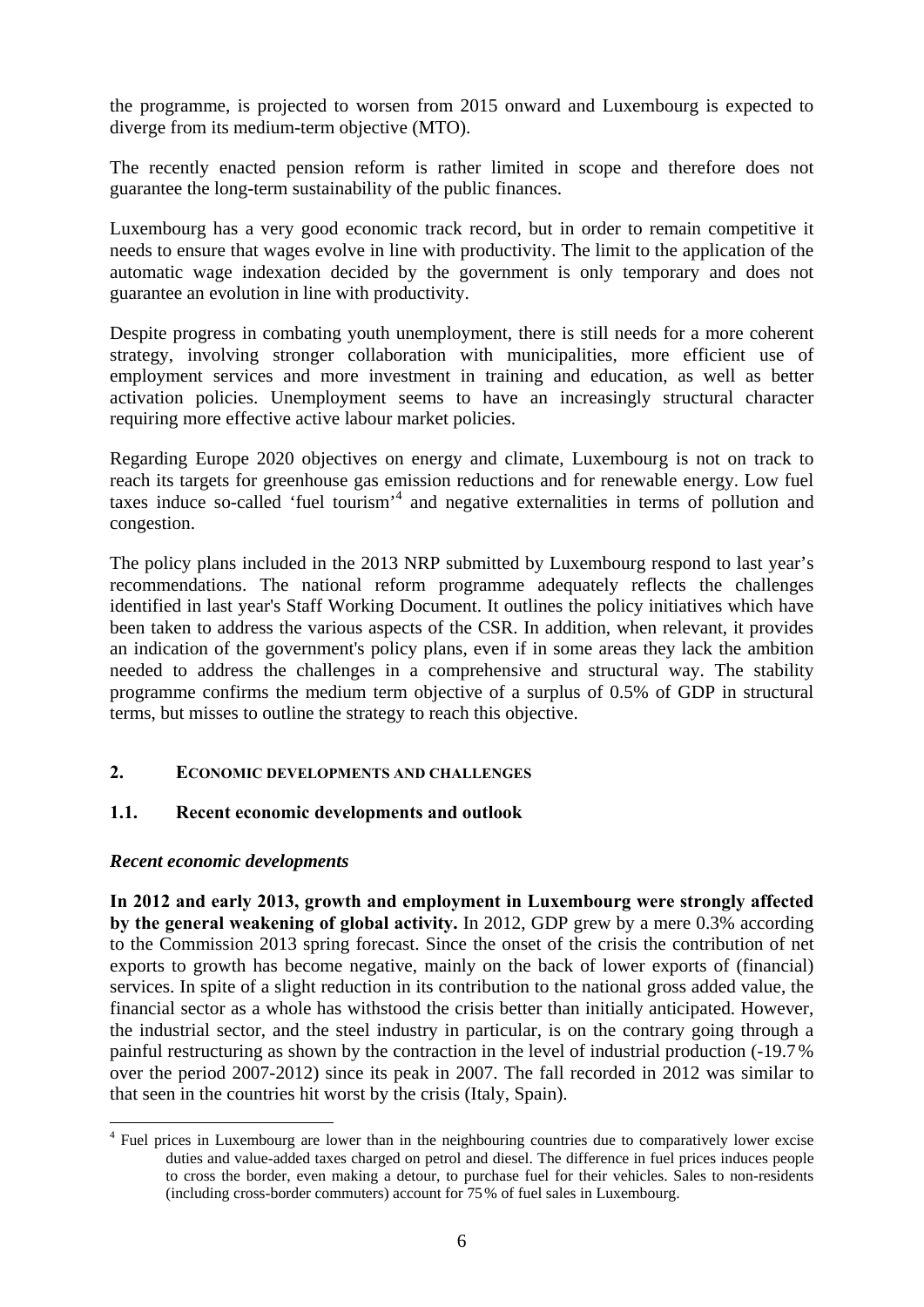**Despite the sluggish pace of economic activity, job creation remained robust in 2012 when employment grew by 2.3% year-on-year.** These figures mask a fall in the number of hours worked, almost uninterrupted since the first quarter of 2011. This reflects a rise in the number of part-time workers and a fall in overtime working. The increase in employment also has to be assessed also against the fact that, since 2010, the growth rate for workers resident in Luxembourg has been faster than that for non-residents, reversing a well-established trend. One reason for this could be that non-residents are often employed in sectors exposed to competition, while residents tend to be employed in sectors that are less open to competition such as services. In spite of solid job creation, unemployment in December 2012 stood at 5.1% of the active labour population as compared with 4.8% one year earlier, owing to a rise in the labour force.

## *Economic outlook*

**GDP growth prospects for 2013, projected at 0.8%, are modest when compared to precrisis rates (over the period 2000-2007 economic output increased to an average rate of 4.7%). ,**The economy continues to struggle with a low level of industrial activity, and increasing unemployment. Growth-supporting government activities are anticipated to decrease following the announced retrenchment in public consumption and investment. The projected impact of consolidation measures on households' disposable income coupled with the low consumer confidence level is likely to further affect consumption and investment, despite the relief provided by smaller price changes. The low level of capacity utilisation associated with weak demand casts some uncertainty over firms' investment plans. Financial services are expected to continue to contribute positively to growth as the development of the fund and insurance industries will compensate for the slack in traditional intermediation activities where, despite the criteria for lending being assessed as not particularly tight, demand for credit remains low. In 2014, GDP is projected to grow by 1.6%. The main contribution will come from domestic demand backed by improving confidence. The contribution from exports is expected to remain positive but lessened by more dynamic import growth, once domestic demand gains momentum.

**The macro-economic scenario underlying the national budgetary projections in the 2013 update of the Stability Programme is broadly in line with the Commission services' spring forecast for 2013 and 2014.** For the outer years of the programme the growth scenario is slightly optimistic as the projected growth of 1.7% and 3.4% in 2015 and 2016 respectively is well above the estimated rate for potential growth of around 1.0%. The main downside risk for this growth scenario concerns the financial services industry's export performance.

## <span id="page-6-0"></span>**1.2. Challenges**

**Luxembourg faces major challenges as regards the long-term sustainability of its public finances, the competitiveness and the diversification of its economy, the labour market especially the employment rate of the young and old age cohorts and its taxation system with regard to the environment.**

These challenges were first identified in the 2012 SWD. In July 2012, relevant policy responses were reflected and integrated in the CSRs of the Council Recommendation issued for Luxembourg. As suggested by the AGS and the AMR, all of these challenges remain fully or partly relevant. In addition, new challenges have arisen as a result of recent economic developments.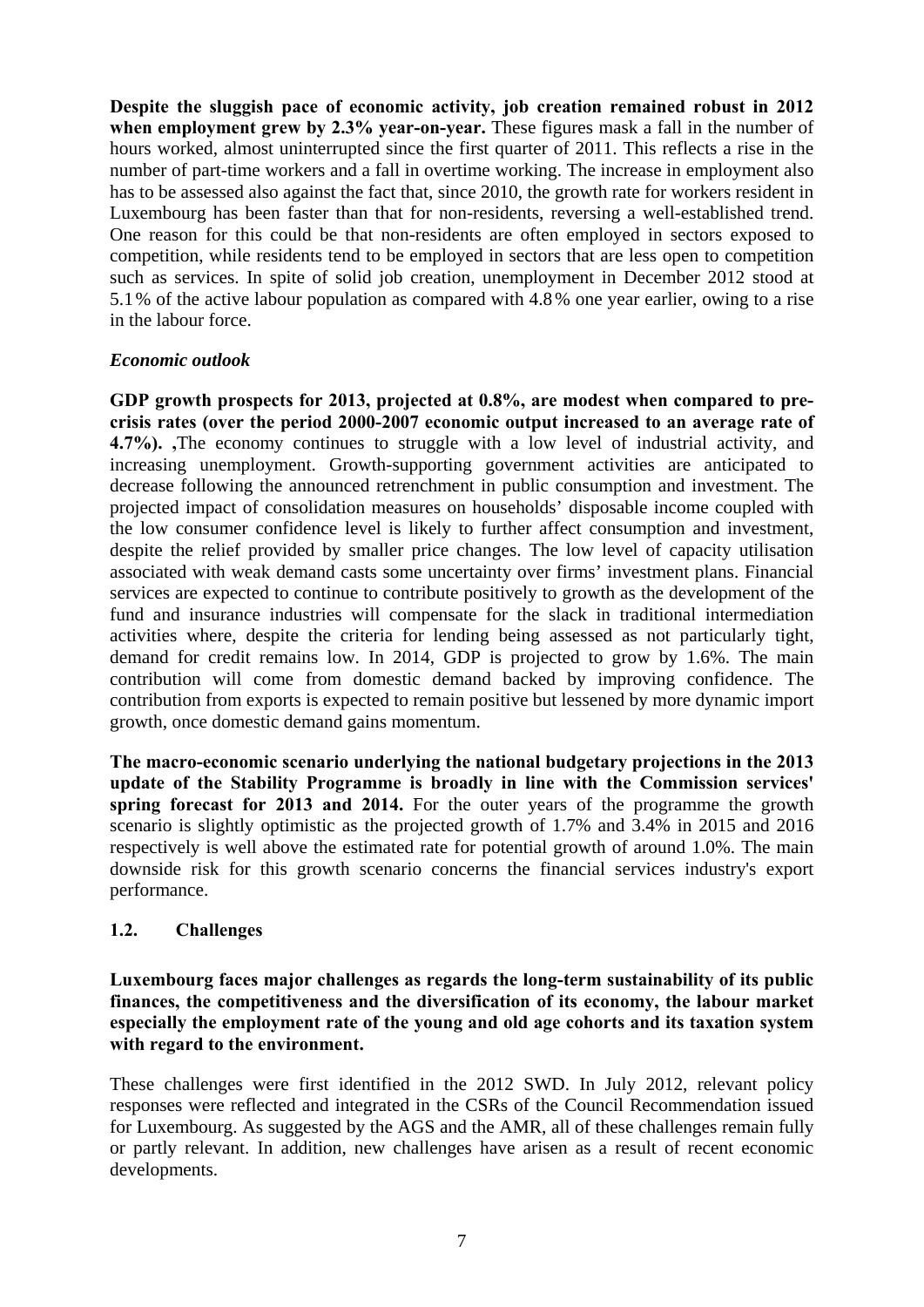**Public finances deteriorated in 2012 with the general government deficit estimated to have increased to 0.8% of GDP in 2012 from 0.2% in 2011, albeit almost in line with the target of 0.7% of GDP set in the initial budgetary target.** Total government expenditure rose 7.2% in nominal terms compared to the previous year. The structural surplus also deteriorated in 2012 to 0.1% of GDP from 0.3% in 2011. However, the government reacted quickly and in December it adopted, together with the budget for 2013, a consolidation package of around 2% of GDP that is expected to improve the nominal deficit to 0.2% of GDP in 2013. Although Luxembourg has been able to maintain sound public finances over the last decade, there are several factor indicating increasing risks: rather volatile revenues over the cycle, linked to the small size of the economy and its large degree of openness, as well as the increasing proportion of non-reducible expenditure. In addition, the relatively small overall deficit hides a negative position of around 2% of GDP at the level of the central government, mitigated by a yearly surplus in the social security subsector of around 1.5% of GDP. Moreover, from 2015 the VAT revenues from e-commerce<sup>5</sup> will fade away as result of the introduction of the new VAT rules regarding electronic services, which will bring Luxembourg in compliance with the EU rules. Finally there are risks that other sources will also evaporate in the near futures such as the excise duties on cross-border sales of fuel ('fuel tourism') and the corporate income taxes paid by financial institutions. The introduction of a medium-term budgetary framework, in line with Directive 2011/85/EU, would provide guidelines to smooth revenue and expenditure developments over the cycle and ensure sound budgetary outcomes in the short and medium term.

**The medium-term fiscal sustainability gap in Luxembourg is relatively low, thanks mainly to the current low level of government debt and to a balanced budget.** In contrast, the risks for long-term fiscal sustainability as measured by the commonly agreed indicator  $(S2)$ <sup>6</sup> are high (the highest in the EU), owing to the expected increase in pension expenditure. Currently, the short-term financing of the pension system is supported by a low old-age dependency ratio and depends in part on the contributions paid by the relatively young population of cross-border workers. In future, both factors will reverse and pension costs, as well as long-term care costs, are expected to increase substantially.

**Luxembourg's remarkable period of economic growth in the past 30 years was essentially based on the strong expansion of financial services.** The country is heavily dependent on its financial sector, which accounts for about 30% of total value added and 25% of collected fiscal revenues. As the future of financial activities worldwide seems less bright than before, the heavy dependence of the economy and of the public finances on this industry is a structural risk.

## **In addition to its 'sovereignty niches' on which financial sector expansion is based, the country crucially needs to develop alternative 'competence niches' as a springboard for**

1

<sup>&</sup>lt;sup>5</sup> Currently around EUR 500 m of annual revenue (1.2% of GDP). In December 2007 the European Council of Finance Ministers (Ecofin) reached a landmark political agreement on two draft directives and a draft regulation aimed at changing the rules on value-added taxation intended to ensure that VAT on services accrues to the country where consumption occurs, and to prevent distortions of competition between member states operating different VAT rates. The agreement ended a five-year deadlock on the sweeping changes to the community's VAT laws. To appease Luxembourg, which used its veto to block the proposed reforms, the enter info force of the new rules about the reverse charging of VAT on the purchases of goods and services electronically has been delayed until 2015, with a revenue sharing agreement phased in over the subsequent three years.

 $6$  The S2 indicator, which shows the difference, the sustainability gap, between the constant revenue ratio as a share of GDP that guarantees the respect of the inter-temporal budget constraint of the government, i.e. that equates the actualized flow of revenues and expenses over an infinite horizon, and the current revenue ratio.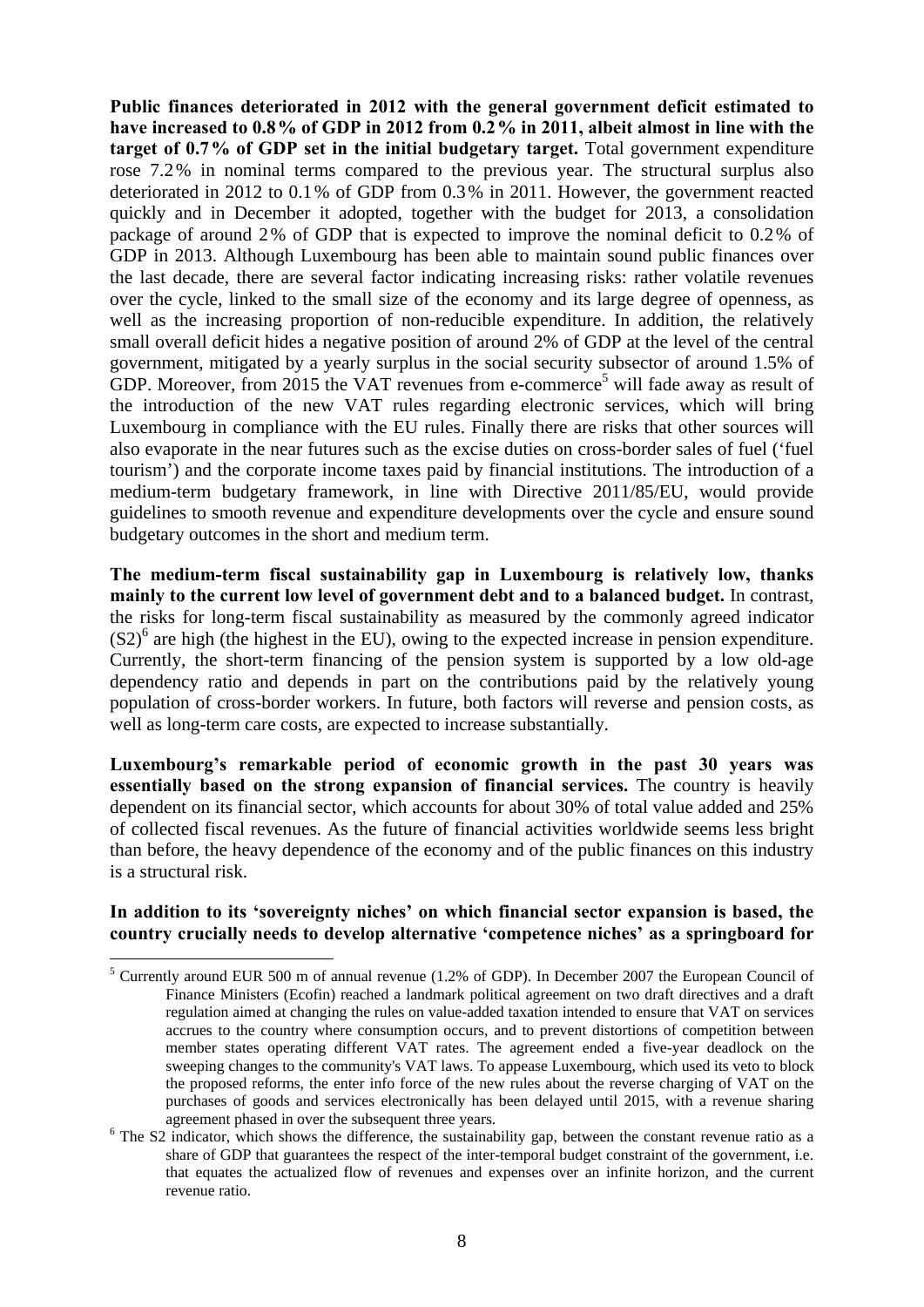**innovation-driven growth.** Bearing in mind, Luxembourg has in the last two decades rapidly built up its public research capacities, from a situation where, 25 years ago, the public research system was non-existent. However, the contribution of these efforts to the Luxembourg economy so far remains very limited. The low level of cooperation between public research institutions and firms as well as the sharp drop in business R&D intensity (from 1.53% in 2000 to 0.98% of GDP in 2011) reveal the current weakness of Luxembourg's research and innovation system.

**A long-standing challenge for the Luxembourg economy stems from the loss of cost competitiveness as a result of high wage increases and very low productivity growth** (the productivity level is, however, very high). Nominal unit labour costs continue to increase faster in Luxembourg than in neighbouring countries, particularly in the manufacturing industry.

**Despite the very strong employment growth recorded over the past three decades, the employment rate of the resident population is lower than the EU average, especially at both ends of the age spectrum.** Youth unemployment is persistently high, standing at 18% of the active population in 2012, compared to 5% overall unemployment. The unemployment rate depends heavily on educational level. Young residents face intense competition for jobs from non-residents, who are often more skilled. This raises the question of the performance of the education system, which both PISA tests<sup>7</sup> indicate is around or below the EU average. Luxembourg's education system faces a number of specific challenges including the multilingualism demands that are especially challenging given the high proportion of people with migrant background in the population (43.1%) with an additional family language, and the specific skills required by a strongly specialised labour market with a big financial sector. However, there is also a need to act to remove all factors that hinder the supply of labour: low educational attainment is not the only problem. There is a clear need to reinforce follow-up of activation and labour market policies. The employment rate for older workers (54-64) is rising but remains far below the European average (41% in 2012 against 48.9% for the EU as a whole).

**Luxembourg has committed itself to reducing the level of emissions in non-ETS (Emissions Trading System) sectors by 20% by 2020.** According to the latest projections based on the existing measures, however, Luxembourg is not on track to achieve that target. The fuel-pump tourism induced by the low level of taxation on petrol and diesel contributes largely to this shortcoming.

## <span id="page-8-1"></span><span id="page-8-0"></span>**3. ASSESSMENT OF POLICY AGENDA**

## **1.3. Fiscal policy and taxation**

## *Budgetary developments and debt dynamics*

**According to the medium-term budgetary strategy outlined in the 2013 update of the Stability programme the general government balance will record a deficit of 0.7% of GDP in 2013, only marginally down from the 2012 deficit of 0.8% of GDP.** In 2014 the

T<sup>7</sup> PISA is an international study that was launched by the OECD in 1997. It aims to evaluate education systems worldwide every three years by assessing 15-year-olds' competencies in the key subjects: reading, mathematics and science. To date over 70 countries and economies have participated in PISA. The most [recent results are available at: http://www.oecd.org/pisa/pisaproducts/pisa2009keyfindings.htm.](http://www.oecd.org/pisa/pisaproducts/pisa2009keyfindings.htm)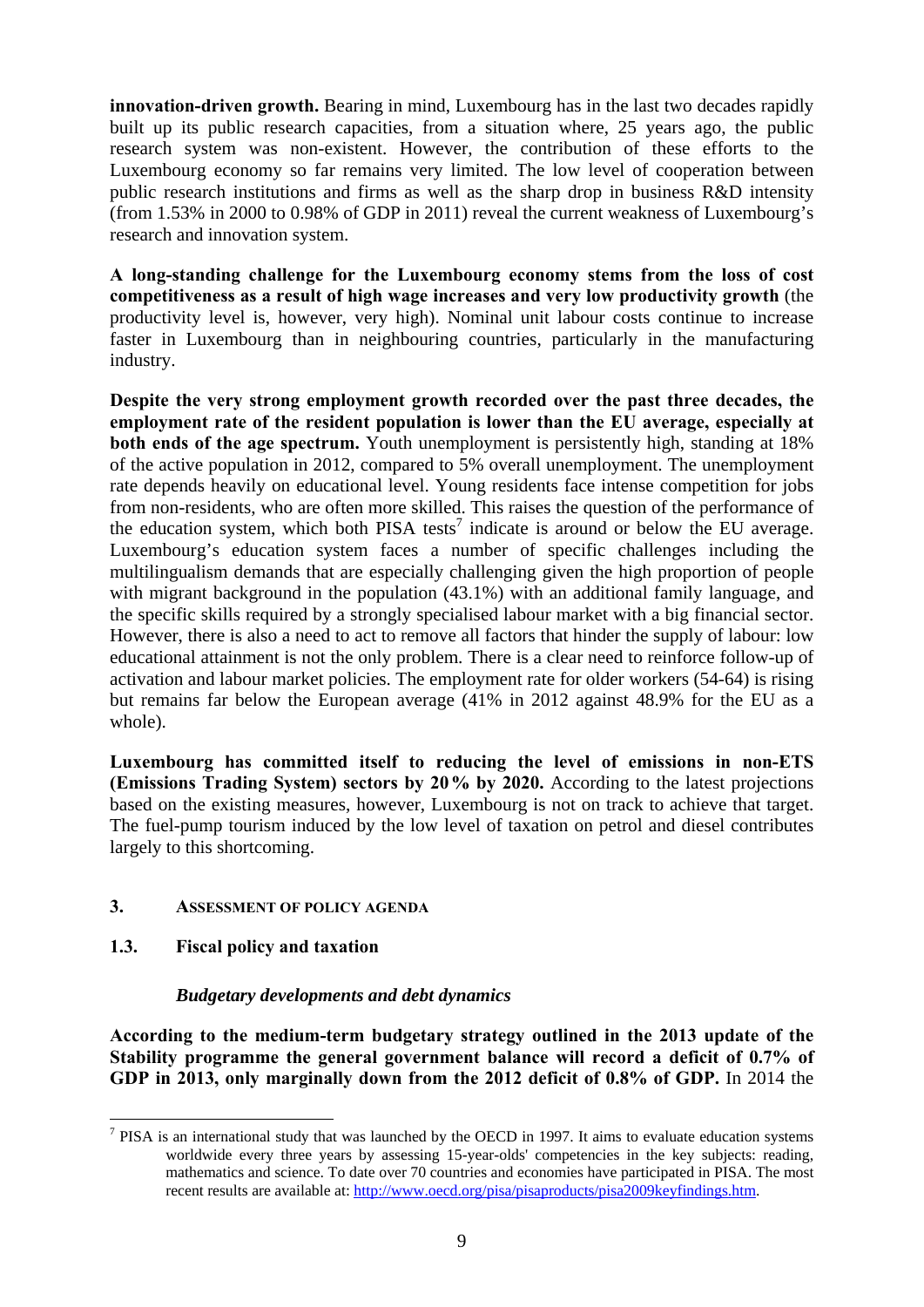government balance is expected to improve to 0.6% of GDP. In structural terms the forecast for the government balance in 2013 is  $+0.3\%$  of GDP<sup>8</sup>, in line with the national target for the medium-term budgetary objective (MTO) of a surplus of 0.5% of GDP. This MTO is considered to reflect the objectives of the Pact. In the outer years, however, the programme projects the structural balance to fall short of the chosen MTO. In 2014, while the nominal headline balance is still expected to show a slight improvement, the structural balance is projected to deteriorate to a balanced budget as the improvement of the cyclical conditions more than offset the progress in the headline deficit.

**In 2012, the headline deficit stood at 0.8% of GDP, compared to a deficit of 0.2% of GDP in 2011.** It represents, however, an improvement compared to the target as presented in last year's stability programme, in which a deficit of 1.2% of GDP was expected. The outcome is almost in line with the target set in the initial budget for 2012, where a deficit of 0.7% of GDP was planned, even if this deficit represented an improvement on 2011, for which at the time of the adoption of the budget, a deficit of 1.2% was expected. This betterthan-expected outcome is mostly due to more buoyant revenues, in particular the VAT from e-commerce activities and from expenditure slippages being less important than initially projected.

**For 2013 the programme forecasts the general government deficit of 0.7% of GDP, a marginal improvement compared to the previous year.** The Commission's 2013 services spring forecast expects the deficit to come out lower, at 0.2% of GDP based on the view that the Luxembourg authorities have adopted a prudent approach in their estimation of future revenue and expenditure flows. The measures adopted with the budget, estimated by the national authorities at around 2.1% of GDP (see Box 1), combined with extremely buoyant developments of the VAT revenues from e-commerce activities would be enough to reduce the headline deficit for the current year by ½% of GDP compared to 2012.

**According to the programme the general government deficit in 2014 would record another small improvement to 0.6% of GDP, compared to 0.7% of GDP in 2013.** Economic activity is projected to gain pace and expand by 2.2% after 1.0% in 2013. The projected acceleration of the economy is expected to boost revenues while expenditure would remain under control. The Commission's spring forecast expects economic activity in 2014 to expand at a lower rate (1.6% compared to 2.2% in the programme); less buoyant revenues and more dynamic expenditure would lead to a deficit of 0.4% of GDP after 0.2% in 2013.

1

<sup>&</sup>lt;sup>8</sup> Cyclically adjusted balance net of one-off and temporary measures, recalculated by the Commission services on the basis of the information provided in the programme, using the commonly agreed methodology.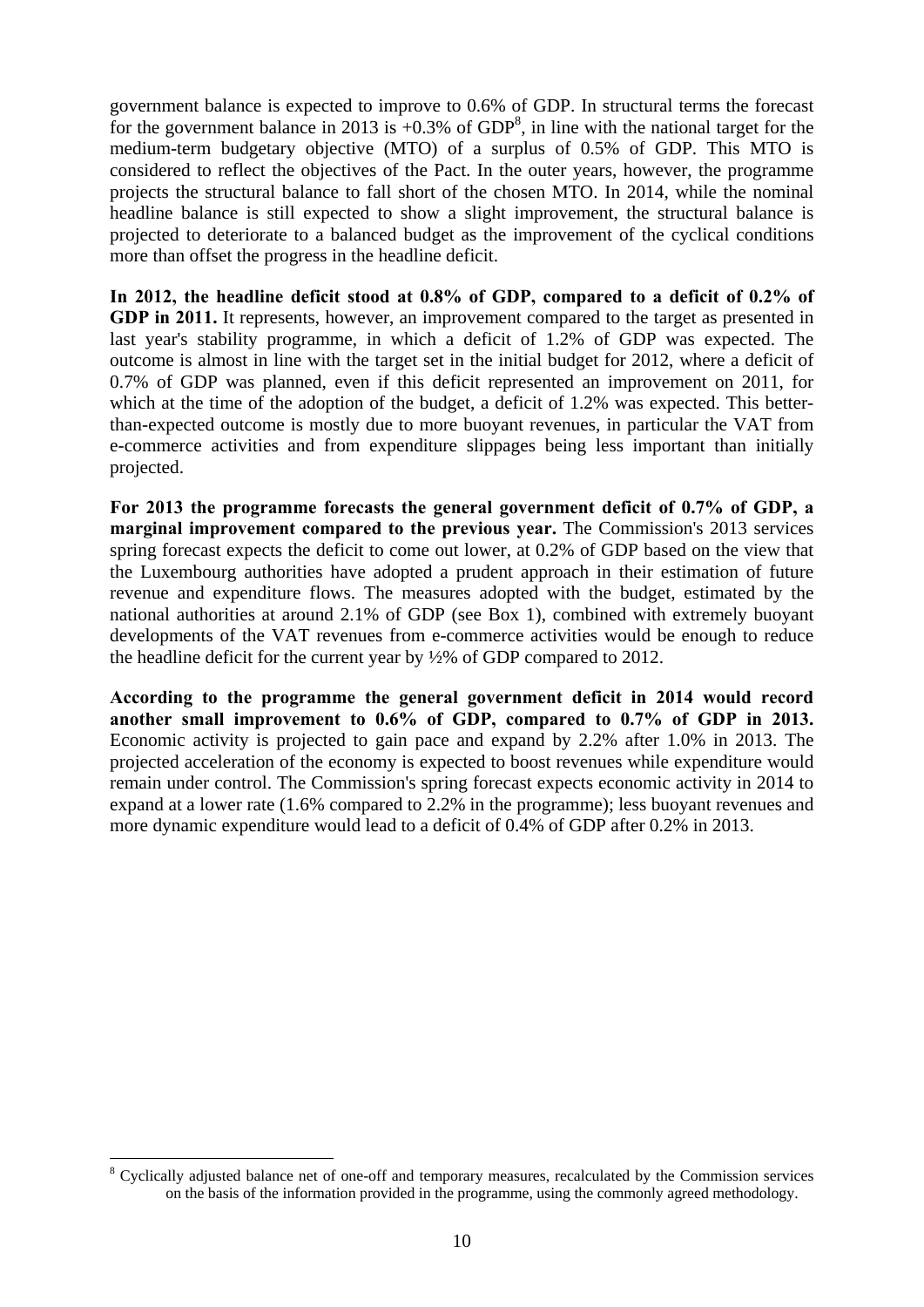| <b>Main budgetary measures</b><br><b>Revenue</b>                                                                                                                                                                                                                                                                                                                                                                        | <b>Expenditure</b>                                                                                                                                                                                                                                                                                                                                        |  |  |  |  |  |  |
|-------------------------------------------------------------------------------------------------------------------------------------------------------------------------------------------------------------------------------------------------------------------------------------------------------------------------------------------------------------------------------------------------------------------------|-----------------------------------------------------------------------------------------------------------------------------------------------------------------------------------------------------------------------------------------------------------------------------------------------------------------------------------------------------------|--|--|--|--|--|--|
| 2013                                                                                                                                                                                                                                                                                                                                                                                                                    |                                                                                                                                                                                                                                                                                                                                                           |  |  |  |  |  |  |
| affecting<br>Measures<br>taxes<br>paid<br>bv<br>corporations $(+0.2\% \text{ of GDP})$<br>Measures affecting taxes<br>paid<br>by<br>$\bullet$<br>households $(+0.2\% \text{ of GDP})$<br>Increase in solidarity tax on households<br>$\bullet$<br>and corporations (0.3% of GDP)<br>Reduction of the maximum refundable<br>amount of property purchase $(+0.0\%$ of<br>GDP)<br>Increase in excise duties on tobacco and | • Reduction in operating costs of the<br>administration (-0.1% of GDP)<br>Reduction of expenditure on investments<br>$\bullet$<br>$(-0.6%$ of GDP)<br>Measures to limit growth of public<br>$\bullet$<br>administration wage (-0.1% of GDP)<br>• Reduction in subsidies $(-0.0\% \text{ of GDP})$<br>Reduction in social benefits in kind (-<br>$\bullet$ |  |  |  |  |  |  |
| diesel $(0.1\% \text{ of GDP})$<br>Increase of car taxation $(+0.0\% \text{ of GDP})$<br>$\bullet$                                                                                                                                                                                                                                                                                                                      | $0.2\%$ of GDP)<br>Reduction of transfer to the Employment<br>$\bullet$<br>Fund $(-0.0\% \text{ of GDP})$                                                                                                                                                                                                                                                 |  |  |  |  |  |  |
| Note: The budgetary impact in the table is the impact reported in the programme, i.e. by the national<br>authorities. A plus sign indicates that revenue/expenditure increases as a consequence of the<br>measure. The degree of detail reflects the information made available in the stability programme and,<br>where available, in a multiannual budget.                                                            |                                                                                                                                                                                                                                                                                                                                                           |  |  |  |  |  |  |

**The figures for 2015 and 2016 in the programme can be considered as targets, given that they are not underpinned by sufficiently specified measures.** While the underlying macroeconomic environment is expected to remain favourable, the general government balance is projected to deteriorate substantially to a deficit of 1.3% of GDP both in 2015 and 2016. This deficit is however entirely explained by a change in the European legislation on VAT on e-commerce, which from 2015 onward will be levied in the country of residence of the consumer rather than in the country of residence of the service provider. The impact of the change in legislation would lead to a drop in VAT revenues estimated at around 1.4% of GDP. The government has already announced that to compensate, at least partially, for the loss in revenue, the standard VAT rate will be increased from 2015. The deterioration of the public deficit envisaged in the programme will lead the structural balance to diverge from the MTO in the outer years of the programme. However the programme states clearly that, should if Luxembourg has not have achieved its MTO in 2016, which is indeed the case under the programme scenario, additional measures will be introduced to make sure the target is met.

**The macro-economic scenario underpinning the national budgetary projections in 2013 and 2014 is plausible and broadly in line with the Commission's spring forecast.** The GDP growth of 1.0% in 2013 is only slightly above the 0.8% projected in the spring forecast. In 2014, the authorities' projection for growth of 2.2% is higher than the Commission's. The difference is explained by a higher contribution of inventories. For the outer years of the programme, the growth scenario is slightly optimistic, as the projected growth of 1.7% and 3.4% in 2015 and 2016 respectively is above the estimated rate for potential growth of around 1.0%. The main downside risk for this growth scenario is to the export performance of the financial services industry.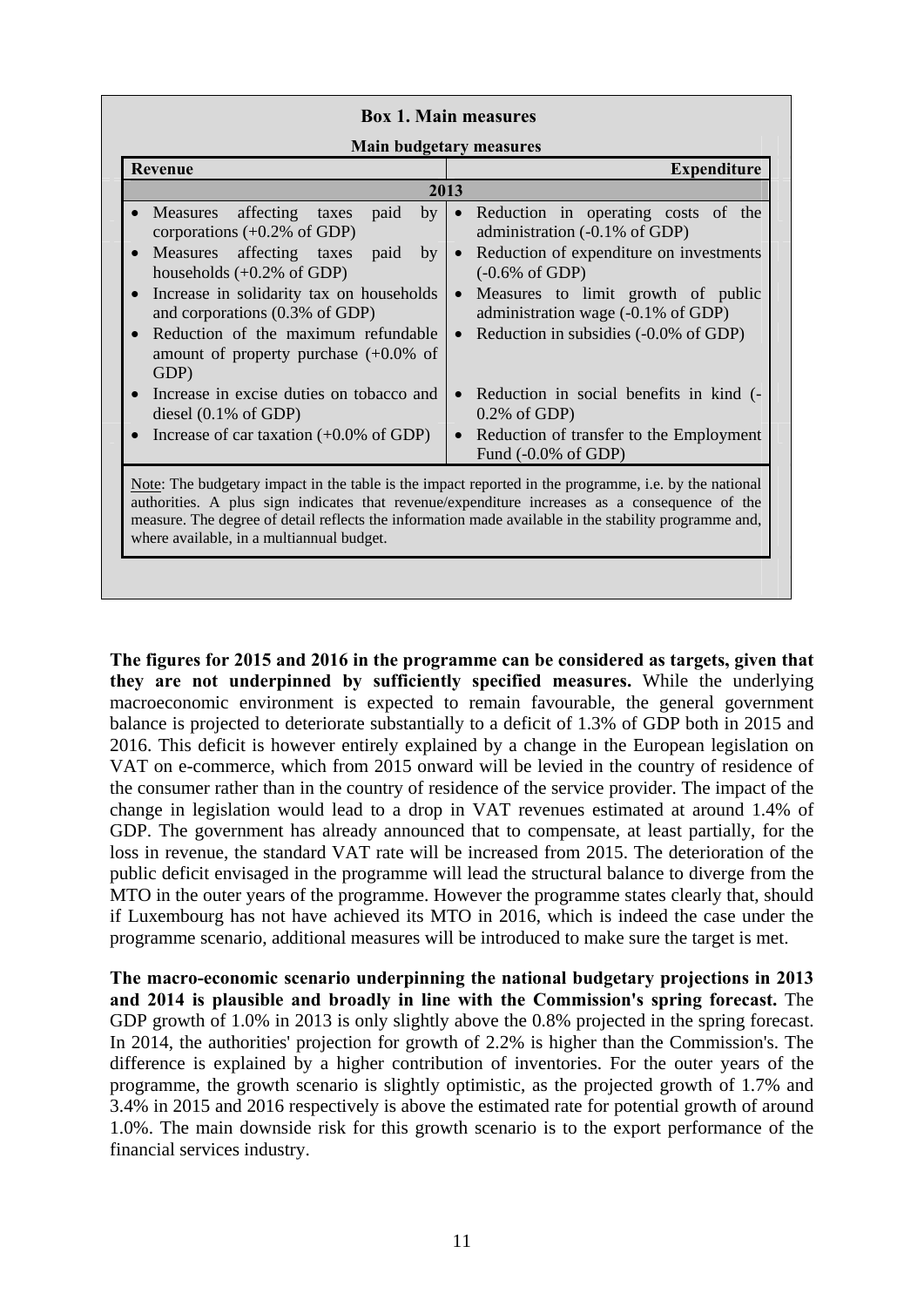**In 2012, the surplus of the structural balance declined to 0.1% of GDP from 0.3% of GDP in 2011 and has failed to remain at MTO defined as a surplus of 0.5% of GDP of the general government balance in structural terms.** The revenues in 2012, net of discretionary measures, grew to a higher rate than that implied by the standard elasticities. The structural expenditure ratio moved up by almost 1% of GDP in 2012, only partly related to the increasing trend in some expenditure items and the impact of the population ageing. The deterioration is reflected in the growth rate of the government expenditure, net of discretionary revenue measures. In 2012, this exceeded the reference medium term of potential GDP growth  $(1.76\%)$ .<sup>9</sup> The deviation of the growth rate of government expenditure in 2012 compared to the reference rate is estimated at 1.3% of GDP on an annual basis and 0.9% of GDP on average when assessed over two consecutive years, 2011-2012, therefore above the threshold of 0.5% of GDP, and 0.25% of GDP respectively to consider the deviation as significant. However, other factors should be taken into account to qualify this deviation: (i) the deficit deteriorated in structural terms by 0.2% of GDP, relatively small compared to the excess in the expenditure benchmark and below the threshold to qualify a deviation as significant; (ii) the economy of Luxembourg, given the small size of the country and its degree of openness is very volatile, including the price deflators; the latter had implied inflation surprises on the upside in 2012 as compared to the values used in the assessment of the expenditure benchmark, which can be a mitigating factor to explain a higher government expenditure growth; and (iii) according to the Commission's spring 2013 forecast, Luxembourg should attain its MTO in 2013 thanks to an appropriate structural adjustment, including meeting the expenditure benchmark. All these elements point to a non-structural nature of the deviation and rather highlight the risks associated with both revenue and expenditure projections.

Following the above overall assessment of Luxembourg budgetary developments, with the structural balance as a reference, including the analysis of expenditure, net of discretionally revenue measures, a deviation from the adjustment path toward the MTO is observed in 2012, which, following the overall assessment presented above, has not been judged as significant.

**In 2013, however, the re-calculated structural balance is expected to improve to 0.3% of GDP from 0.1% in 2012 and to be broadly in line with the MTO**. In 2013, thanks to the consolidation measures adopted by the government (see Box 1) government expenditure is expected to evolve at a rate lower than the reference rate that ensures an annual structural adjustment towards the MTO of 0.5% of GDP. However, this restraint of net expenditure growth below the benchmark in 2013 is not enough to compensate for the 2012 deviation from the expenditure benchmark, nor to avoid the risk of a significant deviation on average over 2012-2013 next year according to the Commission's spring forecast. According to that forecast the improvement in the structural balance in 2013 will be higher and should attain 0.7% of GDP, mostly explained by more buoyant revenues than the authorities projected.

**In the outer years of the programme the structural balance is expected to deteriorate deviating from the MTO,** mostly because of a drop in revenues, as consequence of the entry into force of change in the European legislation on VAT on e-commerce, which from 2015 onward will be levied in the country of residence of the consumer rather than in the country of residence of the service provider. However, according to the programme over the same period, the growth rate of net expenditure is projected to exceed the reference rate. The

<u>.</u>

<sup>9</sup> Luxembourg reached its MTO in 2011 and as a consequence the standard reference rate is used for 2012. However, in 2012 Luxembourg will deviate from its MTO. Hence, a lower reference rate which ensures an annual structural adjustment towards the MTO is used for 2013.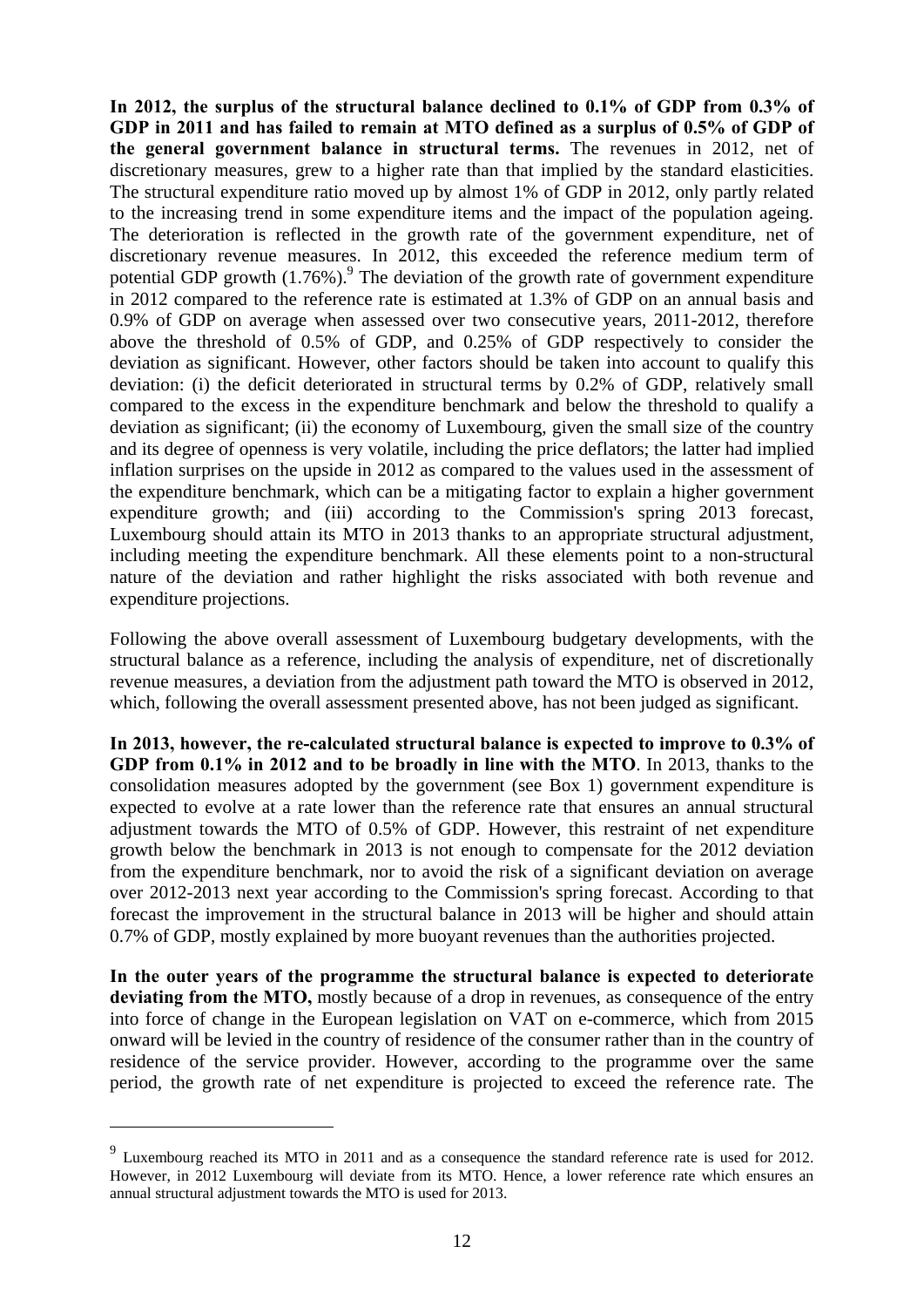government has announced its commitment to taking additional measures to ensure the return of its public finances to the MTO by 2016 or at the latest by 2017, though concrete measures have not been fully specified, besides the announced increase in VAT rates from 2015 onwards.

**In 2012, the general government debt increased to 20.8% of GDP from 18.3% of GDP in 2011.** According to the programme, the debt is projected to increase steadily in the coming years and would stand at 27.9% of GDP in 2016. The recurrent central government deficits will need to be financed through additional debt, as the structural surplus of the social security subsector cannot be used to finance it, as it is transferred to the pension reserve fund. At the end of 2012, the reserve fund has accumulated assets equivalent to 27.5% of GDP, a higher amount than the gross public debt. Since the debt-to GDP ratio is below the reference rate, the debt reduction benchmark is not applicable. Medium-term debt projections (see Graph below Table V in annex) indicate that full implementation of the programme would put debt on a slightly increasing path by 2020, although remaining below the 60% of GDP reference value.

## *Long-term sustainability*

**Luxembourg does not appear to face a risk of fiscal stress in the short term. The country is at low sustainability risk in the medium term and at high risk in the long-term perspective, mainly due to the budgetary impact of ageing costs.** Indeed, government debt (20.8% of GDP in 2012 and expected to rise to 25.2% in 2014) is well below the 60% of GDP threshold. Risks would be even lower in the event that the structural balance reverted to the higher values observed in the past, such as the average for the period 1998-2012. The focus should, therefore, be on curbing age-related expenditure in general and pension expenditure in particular.

**On 5 December 2012, the Luxembourg Parliament finally adopted a pension reform proposal that had been submitted by the government in January 2012.** The reform entered into force on 1 January 2013; however, the new calculation method will be implemented only gradually over the next 40 years. According to data from the 2012 Ageing Report, which had already anticipated most aspects of the forthcoming reform, Luxembourg stills need to implement long-term sustainability-enhancing policies equivalent to a permanent improvement of 8.6 percentage points of GDP in the primary balance to close the fiscal gap, according to the S2 indicator. This is an effort significantly above the average improvement required for the EU as a whole (3.0 percentage points). Assuming no further policy changes are made, debt would slightly decrease to 20.0% of GDP by 2020 from 20.8 % of GDP in 2012. Thanks to its lower initial debt, Luxembourg has time to adjust policies to account for the impact of age-related expenditure. Moreover, the country has accumulated public reserves of around 27 % of GDP, but this only reduces risks for sustainability in the short to medium term.

**Given the very high projected increase in age-related expenditure, emphasis should be put on containing long-term public spending trends, especially as regards pension and long-term care components.** Ensuring sufficient primary surpluses over the medium term and further reforming the social security system, notably the pension system, so as to soften the projected impact of the age-related expenditure, would improve the sustainability of public finances.

**The recently legislated pension reform does not include a reference to a link between the statutory retirement age and life expectancy.** Moreover, given the projected high increase in expenditure by 2060, it is likely that additional reform steps will be necessary to further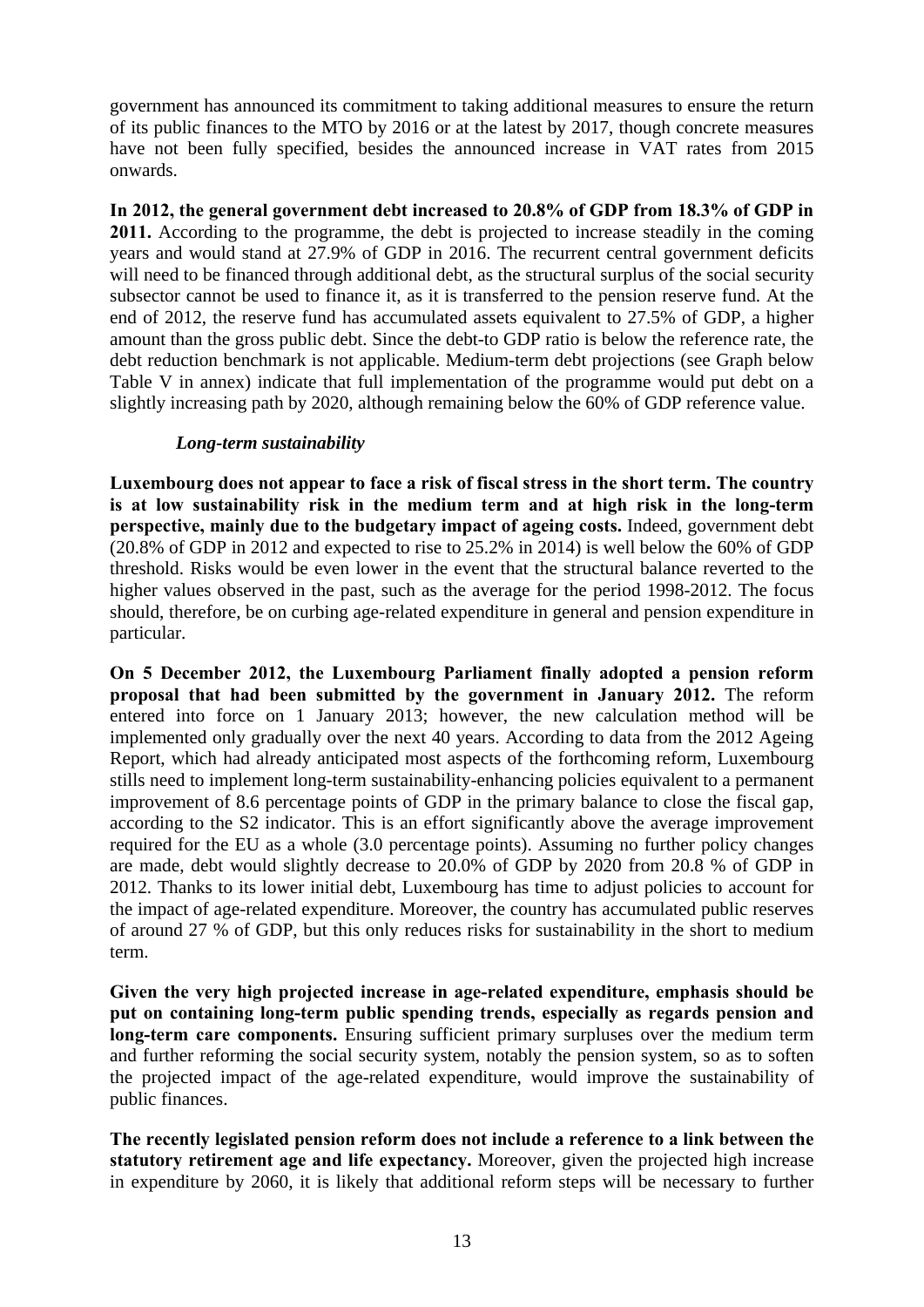boost sustainability in the future, considering that the impact of the 2012 pension reform is likely to not be sufficient to bridge the funding gap as projected in the 2012 Ageing Report.<sup>10</sup> According to an analysis carried out by the Central Bank of Luxembourg<sup>11</sup> even after the reform the indebtedness of the social security system would set to rise to above 200% of GDP in 2060.

## **Box 2: Pension reform in Luxembourg**

The reform has maintained the basic principles of the old system, such as the retirement age of 65 and a possibility of early retirement at 57 or 60. Job holders are encouraged to work longer on a voluntary basis, with additional pension rights for years worked after the age of 60 of a career of more than 40 years, instead of 55 and 38 years respectively today. The new calculation method will be implemented only gradually over the next 40 years. Job holders would have to work only three years longer to receive the same benefit, while the replacement rate remains very high, making it not very attractive to work longer than the minimum required.

According to the new rules, the automatic adaptation of the pension benefits to trend in real wage will depend on the financial situation of the scheme. In the event that pension expenditure exceeds revenues (expected to occur as from 2020), the adaptation will no longer consider trends in wages, but it will be linked to changes in the cost of living (price indexation).

Finally, a monitoring/evaluation procedure has been put in place. The law provides for mandatory revision every five years. Thus, in 2017, the General Inspectorate of Social Security (IGSS), designated as supervisory authority, will present a new study on the plan's financial position in the medium term. Based on these findings, other measures for financial consolidation (increase in contribution rate or additional adaptation of benefits) could be discussed with the social partners.

Currently the contribution rate amounts to 24% of the wage mass (up to a certain ceiling), with employers, employees and the state each contributing one third. The government recognises that, under the assumptions used for the reform,  $12$  this contribution rate will not be sufficient and has alluded to the need for a gradual increase to 31% in the long run in order to guarantee a balanced regime.

1

<sup>&</sup>lt;sup>10</sup> European Commission, 2012, 'The 2012 Ageing Report: Economic and budgetary projections for the 27 EU Member States (2010-2060)' available at:

[http://ec.europa.eu/economy\\_finance/publications/european\\_economy/2012/2012-ageing-report\\_en.htm](http://ec.europa.eu/economy_finance/publications/european_economy/2012/2012-ageing-report_en.htm)

<sup>&</sup>lt;sup>11</sup> See "Avis de la Banque centrale du Luxembourg" on the 2013 Project of budget available at: [http://www.bcl.lu/fr/publications/avis/Avis\\_de\\_la\\_BCL\\_sur\\_le\\_projet\\_de\\_Budget\\_2013\\_\\_web1.pdf](http://www.bcl.lu/fr/publications/avis/Avis_de_la_BCL_sur_le_projet_de_Budget_2013__web1.pdf) (page 33).

<sup>&</sup>lt;sup>12</sup> The assumptions of average GDP growth of 3% and employment growth of 1.5% underlying the government's projections may prove to be overly optimistic. In the past, the Luxembourg economy recorded very high growth rates (GDP expanded yearly by 3.7% between 1992 and 2010, while employment increased by 3.2% annually), driven by the expansion of the financial sector. However, as mentioned above, it is unlikely that the financial sector will be able to play the same driving role in the future and thus new sources of growth will have to be found to achieve a 3% average growth rate. Moreover, the authorities assume that a further increase in the proportion of non-residents in the active population will support part of the burden of the ageing population. Although this is plausible in the near future, it looks optimistic over a longer-term horizon.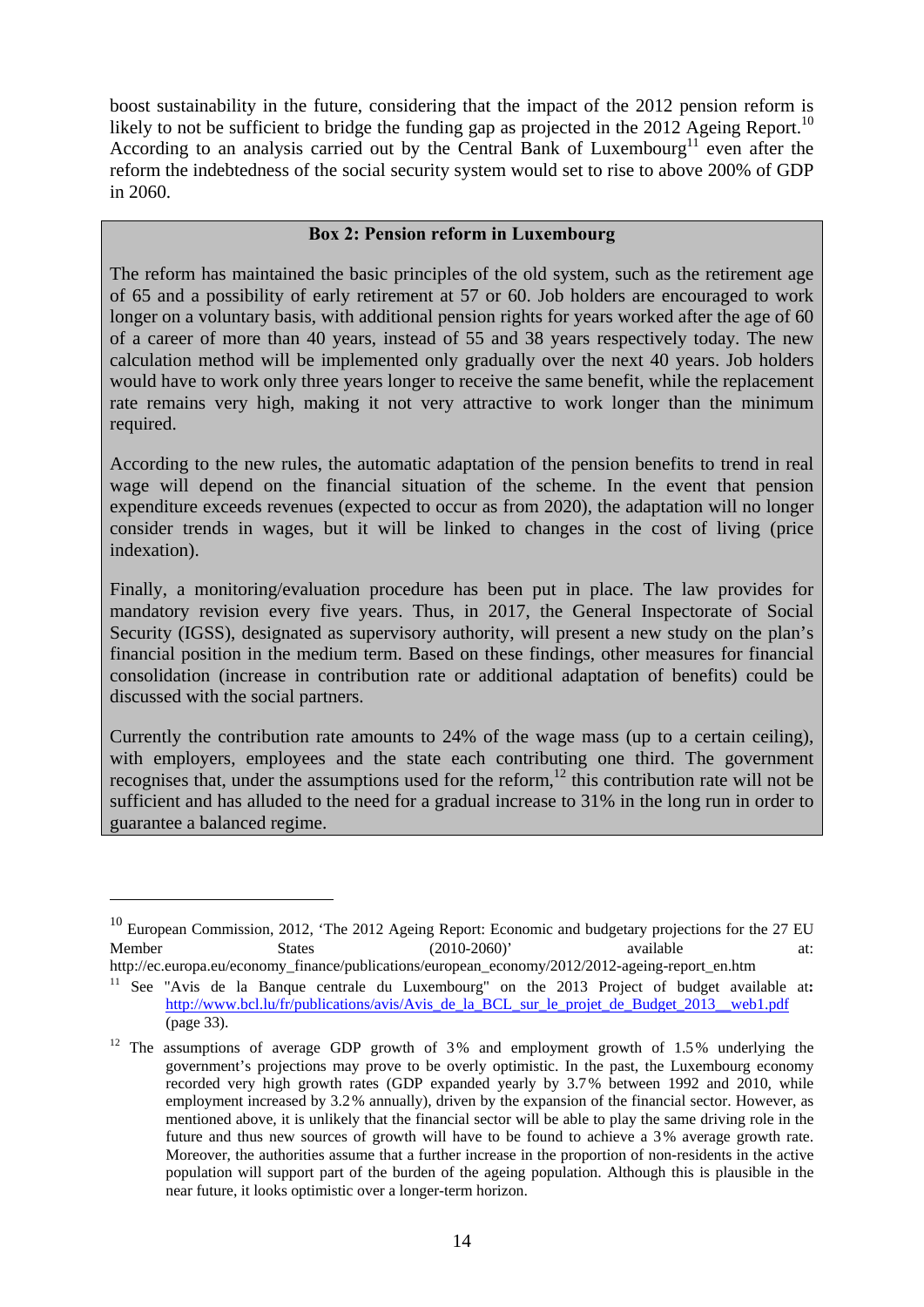Even after the reform, to guarantee the financial viability of the pension system, a substantial increase in the contribution rate after 2020 will be necessary, in addition to the built-in moderation of the adaptation of pensions to the standard of living.13 This would entail a significant increase in the burden on labour supported by the future active population and consequently a loss of cost competitiveness. Given the currently high level of the replacement rate (87% compared to between 42% and 49% in neighbouring countries), even for high wage earners, which has only been possible thanks to the boom in employment over the last 30 years, different measures could have been taken so as to ensure that future generations do not have to bear excessive burdens and a substantial reduction in benefits.

**Besides, the impact of long-term care expenditure on fiscal sustainability is not to be neglected as it is projected to contribute by 2.1 percentage points to the aforementioned sustainability gap.** The 2012 Ageing Report shows a high expected increase in both the number of elderly people and the number of self-assessed dependents in Luxembourg. Therefore, a continued focus on cost-saving prevention and rehabilitation measures, and on improved conditions for independent living, combined with increased efficiency and effectiveness of long-term care services would prove useful as a means of containing the future expected need for (and therefore, cost of) long-term care services. Given the relatively stronger emphasis on in-kind benefits, especially institutional care, and the related average  $\cot$  per user<sup>14</sup>, other cost-savings measures should be explored, such as introducing more transparent and comparable pricing system for care institutions. Generally, the eligibility criteria could also be strengthened. Indeed, Luxembourg does not appear to apply a meanstested eligibility criterion for either in-kind or cash long-term care benefits. In addition, the objectivity of existing eligibility criterion on the basis of dependency could be strengthened, as it is assessed by individual medical doctors, nurses or care workers.<sup>15</sup>

### *Fiscal framework*

**Fiscal governance in Luxembourg is essentially not rules-based.** According to the 2009 coalition agreement, public debt should remain at a low level — but no formal quantification of the target is provided — and central government expenditure should grow at a rate compatible with the medium-term economic growth prospects. Neither the debt nor the expenditure agreements are established in law; there is no identified monitoring body and no predefined action in case of non-compliance.

**Government revenues in Luxembourg are particularly volatile, notably because of the country's openness and because of the economy's strong specialisation in the financial sector.** Luxembourg does not have a medium-term budgetary framework underpinning multiannual fiscal planning by providing guidelines for smooth revenue and expenditure evolution, thereby contributing to budgetary discipline in the medium and long term. A multi-annual programme exists for investment expenditure but has only an indicative character.

Luxembourg ratified the Treaty on Stability, Coordination and Governance in March this year. The entry into force of the 'six-pack' (2011 package of EU legislation to strengthen

<sup>1</sup> <sup>13</sup> This limitation of the adaptation of pensions to the standard of living will not affect the calculation of the initial pension level at the time of retirement, but only the subsequent adaptation to wage evolution during the pension period.<br><sup>14</sup> In 2010, 37% of the dependents aged 15 or more do receive long-term care services, at home or in institutions.

Luxembourg appears to spend 91% of public spending on LTC for in-kind benefits (services), 63% of it being for services in institutions. The average cost per user in institutions is about 69 % of GDP per capita, i.e. slightly above the EU average (based on the Ageing Report 2012).

<sup>&</sup>lt;sup>15</sup> See MISSOC, 2012.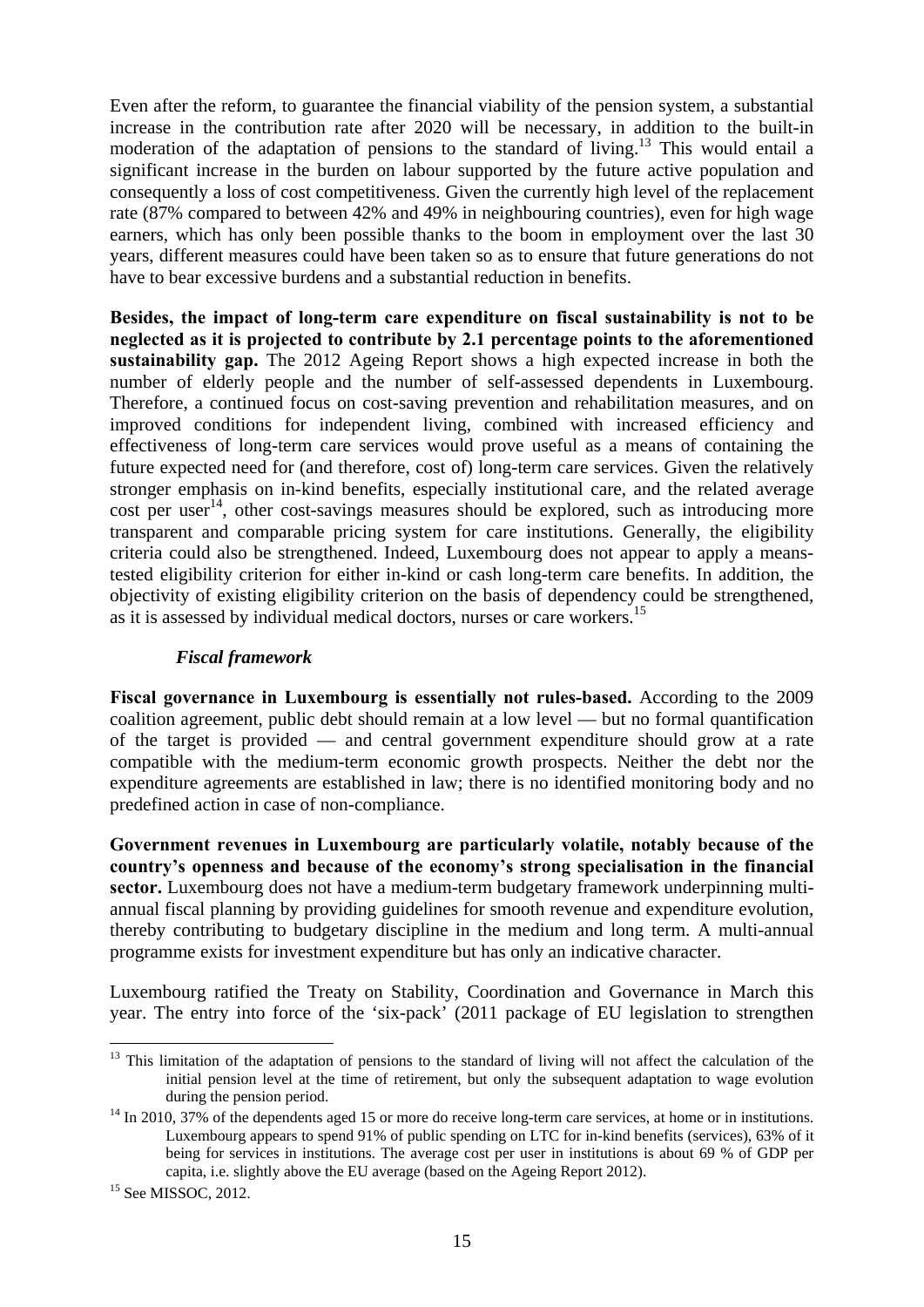economic governance) confirms Luxembourg is committed to reform its fiscal framework and in particular, to pursue and enshrine in law the objective of a balanced budget with the introduction of a structural budget balance rule that includes a correction mechanism in case of non-compliance and an independent body in charge of monitoring and assessment.

### *Tax system*

**With tax revenue amounting to 37.9% of GDP in 2012, Luxembourg stands out with a tax level both below the EU-27 average (39.9%) and below that of its three neighbouring countries − Belgium, France and Germany.** The structure of the Luxembourg tax system, in terms of the proportion of revenues collected by the different taxes, has remained relatively stable since 2000. Less than one third of tax revenue is raised from consumption taxes, which places Luxembourg among Member States with the lowest share in the EU-27 (24<sup>th</sup> in  $2011$ <sup>16</sup>; partially owing to moderate VAT nominal rates (15%) and reduced rates (6% and 12%). Luxembourg ranks first in terms of the number of categories of goods and services covered by reduced VAT rates. The presence of a large financial sector, exempted from VAT under the Directive, also explains the low VAT to GDP ratio. Overall Luxembourg has scope to raise revenue by extending the application of the standard VAT rate. Labour taxation is among the lowest in the EU, with the tax wedge on labour for an average single earner without children amounting to 36.0% in 2011, substantially lower than the EU-27 average (41.1%). Revenues from capital taxes as a percentage of total taxes (28.1%) are among the highest in the EU (20.5%). The revenues from corporate income tax are among the highest in the EU, which is partly due to the importance of the financial sector in the economy. Taxes are collected in a relatively efficient way, with Luxembourg's administrative costs for tax collection standing at the EU-27 average.

**In terms of environmental taxation, apart from a slight increase in excise duties on diesel oil, from EUR 330 per 1000 litres to EUR 335, not much has been done to contribute to achieving environmental objectives.** Tax rates on transport fuels are still low compared to EU averages and considerably lower than in neighbouring countries. The level of tax on diesel is also relatively low compared to petrol. Moreover, indexation of environmental taxes would prevent a gradual reduction in revenues over time (in % of GDP). Finally, more targeted and less costly support for industries and consumers than reduced VAT rates on energy use could be considered instead of the current 12% rate on fossil fuel for heating and commercial purposes, and a 6% rate for natural gas or electricity consumption. In addition, revenues could possibly be raised from taxes on pollution/resources.

**Revenues from recurrent property taxes were the second lowest in the EU in 2011.** The taxation base is the unit value of a property, which is based on a scale that dates back to 1941 and is definitely not aligned with current rental value. Coupled with mortgage interest deductibility, favourable taxation of capital gains on principal residences and interest-rate subsidies, the current taxation system is conducive to owner occupation. In these circumstances, given limited supply, this largely drives up house prices. As a result, reducing implicit tax subsidies in relation to home ownership (or tax expenditure in this area) should be considered as a priority.

**The main measures voted in the 2013 Budget law are in the direction of the tax recommendations in the AGS 2013, supporting inclusive growth and financial stability while considering the consolidation efforts.** In terms of greening the taxation system, the

 $16$ <sup>16</sup> See Taxation trends in the European Union – 2013 Edition, available at: [http://ec.europa.eu/taxation\\_customs/taxation/gen\\_info/economic\\_analysis/tax\\_structures/index\\_en.htm](http://ec.europa.eu/taxation_customs/taxation/gen_info/economic_analysis/tax_structures/index_en.htm)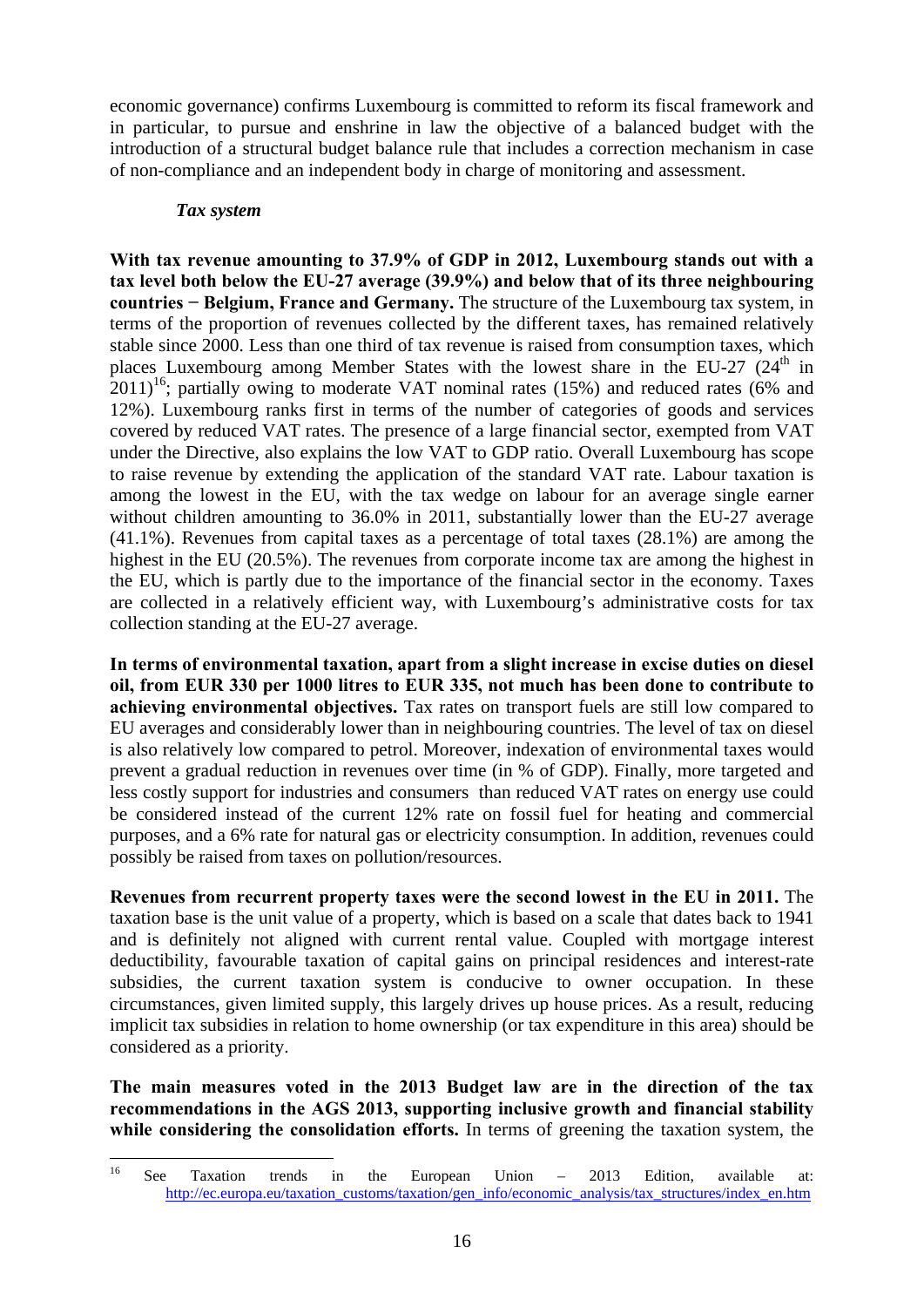Budget law introduced an increase of excise duties on diesel oil along with particular provisions to revise taxation on vehicles. The tax deduction granted to vehicles equipped with a diesel engine whose CO2 emissions do not exceed 10mg/lm is abolished while bonuses granted for electric vehicles are maintained. Nevertheless, the measures announced fall short of achieving the environmental objective. The recent increase in excise duties on diesel oil – from EUR 330 per 1000 litres to EUR 335 – falls short of properly integrating all negative environmental impacts associated with diesel combustion. No reliable assessment has been made available yet on the potential impact of an increase in energy excise duties on Luxembourg's fiscal revenues.

**As regards corporation taxation the investment deduction for CIT purpose will be reduced as of 2013.** Tax credit rate for global investment is kept at 7% for investments up to EUR 150,000 however, for the tranche exceeding EUR 150,000 the credit rate decrease from 3% to 2%. In addition, the tax credit applied for additional investments is decreased from 13% to 12%.

**The corporation sector is characterized by a high level of indebtedness to which the debt bias in corporate taxation (via the deductibility of interests) is likely to have contributed.**  Besides general anti-avoidance rules, Luxembourg has no specific provisions to address the bias such as thin capitalization rules, allowance for corporate equity, etc... Reducing the level of indebtedness is particularly important given the size of the financial sector in Luxembourg.

**Luxembourg is frequently used by multinational companies to channel tax driven financial flows to other jurisdictions.** A recent  $\overline{OECD}$  study<sup>17</sup> suggests that some international corporations may shift profits to low-tax jurisdictions via Luxembourg. Indeed, the absence of withholding tax on outbound royalties and intercompany interest payments and the fact that the Luxembourgish tax administration gives advance clearance (tax rulings) on the tax consequences for such activities have contributed to companies known as Special Purpose Vehicles being registered in Luxembourg without having a substantial physical presence there. This generates gross financial flows made through special purpose entities through Luxembourg that in 2011 amounted to USD 1,987 billion for inward stock investment and to USD 1,945 billion for outward stock investment. The current international pressure to reform tax rules to prevent the use of such vehicles in this way may have adverse economic effects for Luxembourg and other Member States.

## <span id="page-16-0"></span>**1.4. Financial sector**

**The size of the financial sector in Luxembourg remains very large compared to the size of the economy.** Total bank assets at the end of February 2013 stood at EUR 741.5 billion, down around EUR 29 billion from a year earlier. As a percentage of GDP, total assets in 2012 amounted to 1673%, down from their recent peak in September 2008, when they stood at 2658% of GDP. The Luxembourg banking sector consists mainly of subsidiaries and branches of foreign banks and a few Luxembourg-based banks. In December 2012, only five banks out of 142 were domestically owned. Luxembourg banks are heavily involved in private banking and wealth management and generally act as net liquidity providers to their foreign parents. In addition, they very often act as sponsoring banks to the local investment fund industry.

## **Luxembourg banks' profitability and solvency, as measured respectively by the return on equity ratio (9.8% as of June 2012) and by the capital adequacy indicators (Tier 1**

<sup>1</sup> <sup>17</sup> Addressing Base Erosion and Profit Shifting (OECD, 2013).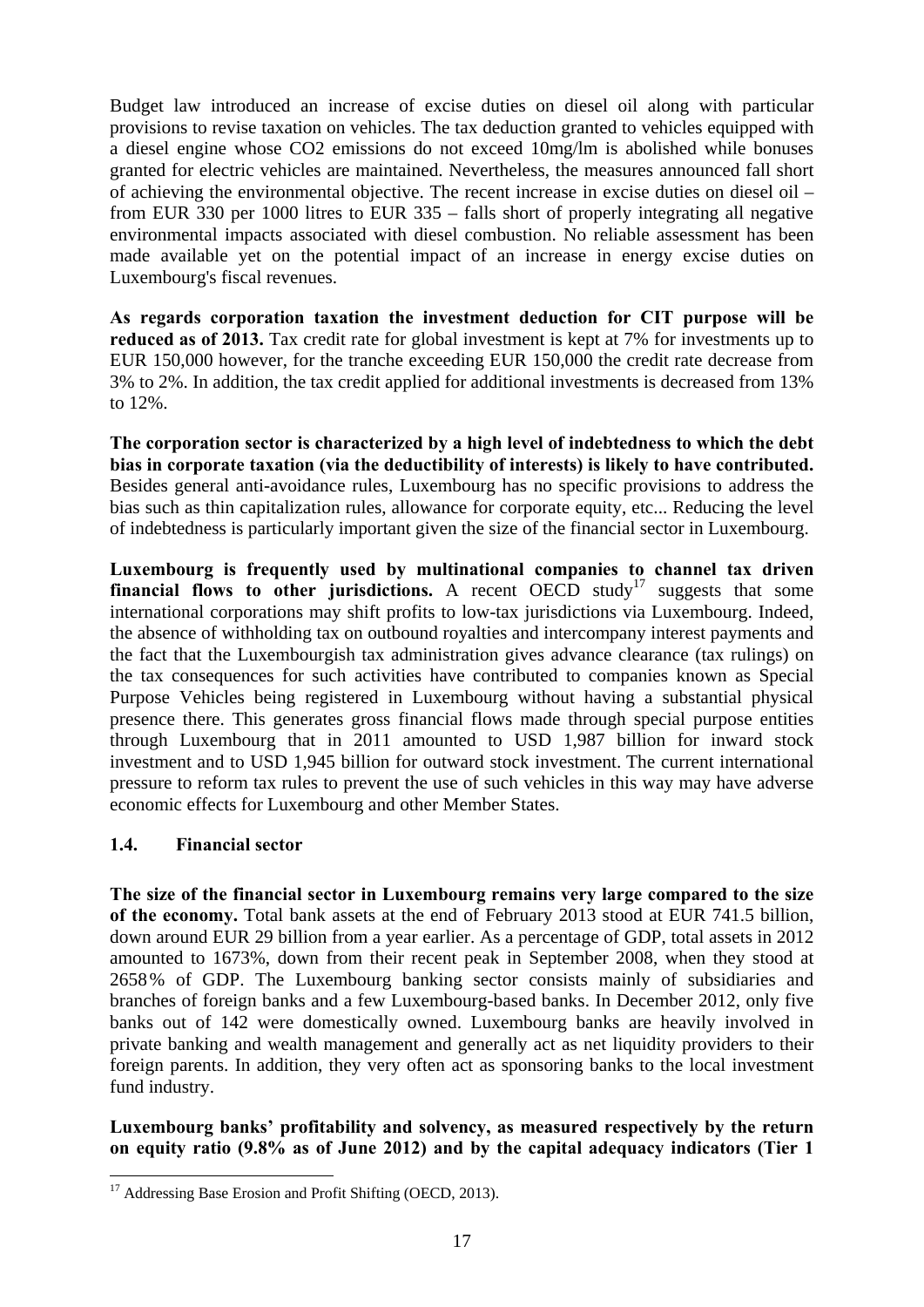ratio at 17.5%) show the financial sector is healthy. In spite of the broadly positive numbers, the improvement in 2012 over the previous year is more the result of the absence of negative factors, such as equity losses, than the fruit of the traditional activity, which actually continued to worsen. The profit and loss accounts for the banking sector deteriorated in the first part of 2013, reaching levels comparable to 2008 reflecting a squeeze on interest margins as well as an increase in staff costs. The latter increase is mainly related to redundancy payment costs.

**Conditions for lending to corporations have remained tight since the onset of the financial crisis, even if less so than in the euro area on average.** The additional conditions that banks are demanding in order to grant a loan have been noticeably tightened. Small enterprises are most affected, while medium-sized and large corporations can finance their needs directly on the bond market. Small enterprises in Luxembourg, especially innovative small and medium-sized enterprises (SMEs), would benefit from tapping into alternative sources of finance.

**As regards lending to households for housing, conditions have tightened recently.** The tightening is the result both of an increase in the financing costs faced by banks and an increase in the risk perception associated with this kind of operation. Such tightening is often reflected in a reduction in the amount of money granted versus the value of the guarantee (loan to value ratio). On the demand side, in contrast with recent developments in the euro area generally, an increase has been recorded.

## <span id="page-17-0"></span>**1.5. Labour market, education and social policies**

## *Labour market*

**A particularity of the labour market is the increasing share of non-resident workers, currently around 42% of total employment.** Productivity levels are the highest in the EU. On the other hand, adjustment of employment in times of economic downturn is slow, resulting in a fall of apparent productivity. This is due both to strict employment protection legislation as well as labour hoarding by firms that are reluctant to lay off highly-skilled workers because of their scarcity on the labour market.

**The total employment rate is relatively high.** In 2012 it stood at 71.4% of population in the age bracket 20-64, meaning that there was slow progress towards the national employment target (73%). The employment rate of young people (in the age bracket 15-24) is rather low, at 21.7% in 2012, compared to 32.9% for the euro area. The employment rate of older workers (age 55-64), at 41% in 2012, is one of the lowest in the EU.

**The Luxembourg government has demonstrated a strong commitment to combating youth unemployment, responding to last year's CSR.** The youth unemployment rate, at 18% in 2012, though still below the EU average, is persistently high when compared to the country's overall unemployment rate. On the other hand, the youth employment ratio is very low, pointing to a low percentage of active population in this age cohort. Several measures have been set up to help young people get back to the employment market (such as setting up a career guidance centre (Maison de l'Orientation), an Employment Observatory, and socalled fit4jobs incentives). The government, in collaboration with the national employment agency (Agence pour le développement de l'emploi (ADEM)), is assessing the measures taken to analyse how they could be improved. An ambitious action plan for youth employment has been announced, which envisages a 'Youth Guarantee' (Garantie Jeune): in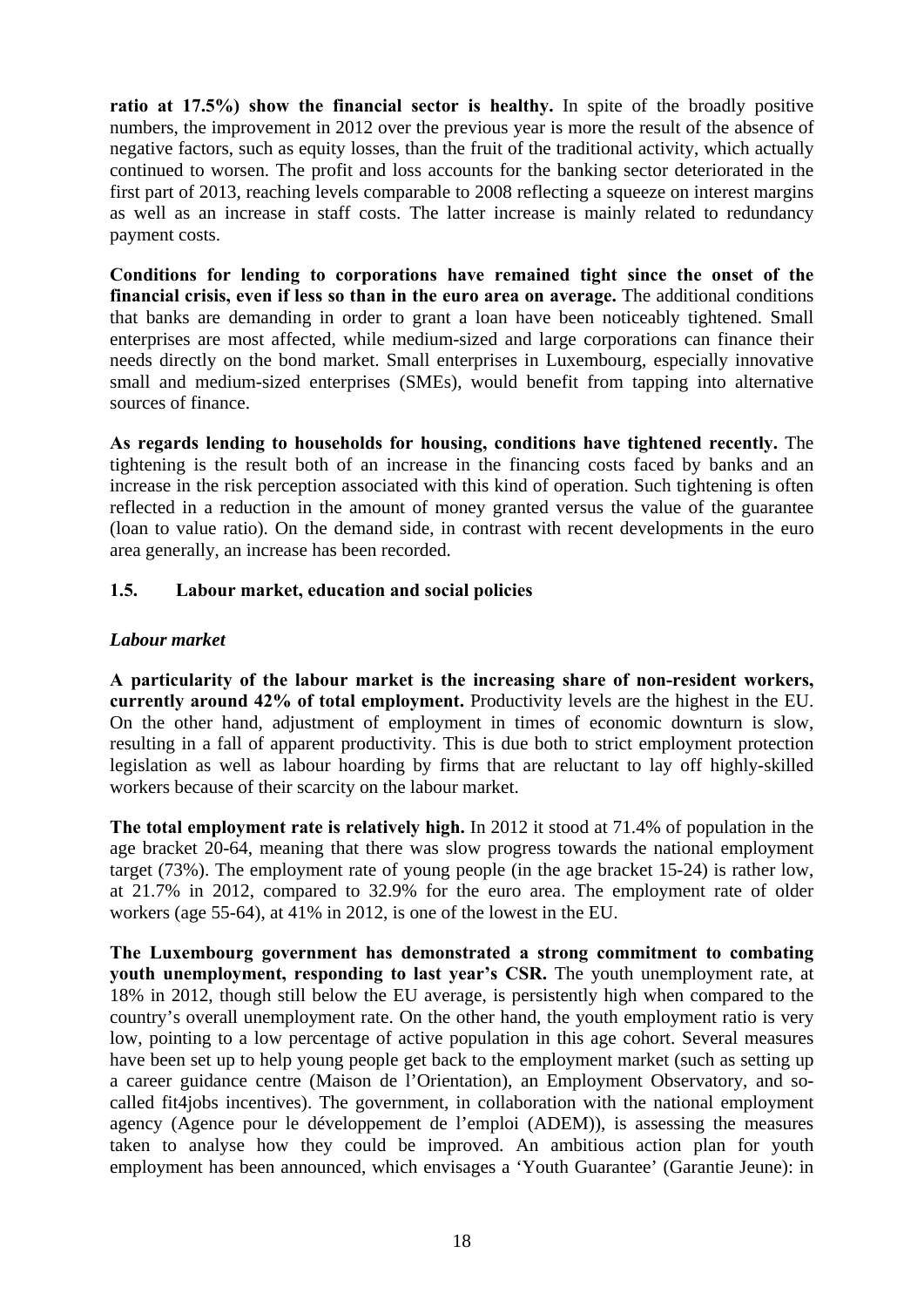line with the Council recommendation.<sup>18</sup> Nevertheless, most of these initiatives are very recent and some have only been partially implemented. It is still too early to assess their effectiveness, while it is clear that in order to maximise returns of sustainable youth employment dynamics, these measures should be part of a comprehensive reform strategy, including enhanced activation policies to combat benefit dependency. The design of the Luxembourg social benefit system, including its generosity, leads in fact to a lot of inactivity and low-wage traps for resident workers, notably, amongst others, young people, women and older workers.

**The employment rate of older workers, at 41% in 2012, is still weak.** The low participation rate of older workers is closely linked to the generosity of the pension system and the availability of favourable early retirement schemes. While the statutory retirement age is in principle set at 65 years, the Luxembourg pension system often allows people to retire earlier with virtually no reduction in the pension level, which is, moreover, comparatively high. As a result, the average effective age of withdrawal from the labour market is 59.4, which weighs on the costs of the pension system. Even after the implementation of the 2012 pension reform, job holders would have to work three years longer to receive the same benefit with the possibility for early retirement being left broadly unchanged. In addition, replacement rates remain very high. Against this background, the financial incentives to prolong working careers envisaged in the pension reform are particularly welcome. However, the employability of older workers, including their skills, needs to be improved simultaneously.

**The employment rate of women is still rather low but catching up with the European average.** The NRP 2013 confirms the measures taken by the government to increase women's participation in employment that were mentioned in the NRP 2012. These measures (i.e. dealing with child-care, parental leave for women and men, transposition of EU directive 2010/18/EU, reduction of wage gap, equal treatment, promoting women entrepreneurs,…) are currently being implemented and are to be monitored by the government in order to assess their real impact. In addition, taxation could be used as another instrument to improve female participation. Currently, the joint taxation for couple may create disincentives for the second earners to go back to work. Given a sufficiently well paid primary income earner, the incentives for the other spouse to work are weakened by the fact that she would be taxed at a higher bracket, even for low earnings. LU not only faces a low employment rate for women, but also a low employment rate for women in a couple.

**The structural component of unemployment has been steadily increasing over the last decade, including in times of significant economic growth with booming employment, which suggests that part of the workforce does not match the needs of the economy.** Hence, it can be said that CSR 2012 in the field of labour market is only partially implemented. Employment performed particularly well during the recession and never decreased during the crisis. A quantitative and qualitative follow-up of labour measures and an evaluation of the situation of the young people on the labour market would be welcome and would enable a more precise national plan to be drawn up, including more concrete and more sectorial measures to help young people get back on the market.

## *Education*

1

<sup>&</sup>lt;sup>18</sup> The Council Recommendation of 22 April 2013 on establishing a Youth Guarantee (2013/C 120/01) calls for Youth Guarantee schemes that ensure that all young people under the age of 25 years receive a goodquality offer of employment, continued education, an apprenticeship or a traineeship within four months of becoming unemployed or leaving formal education.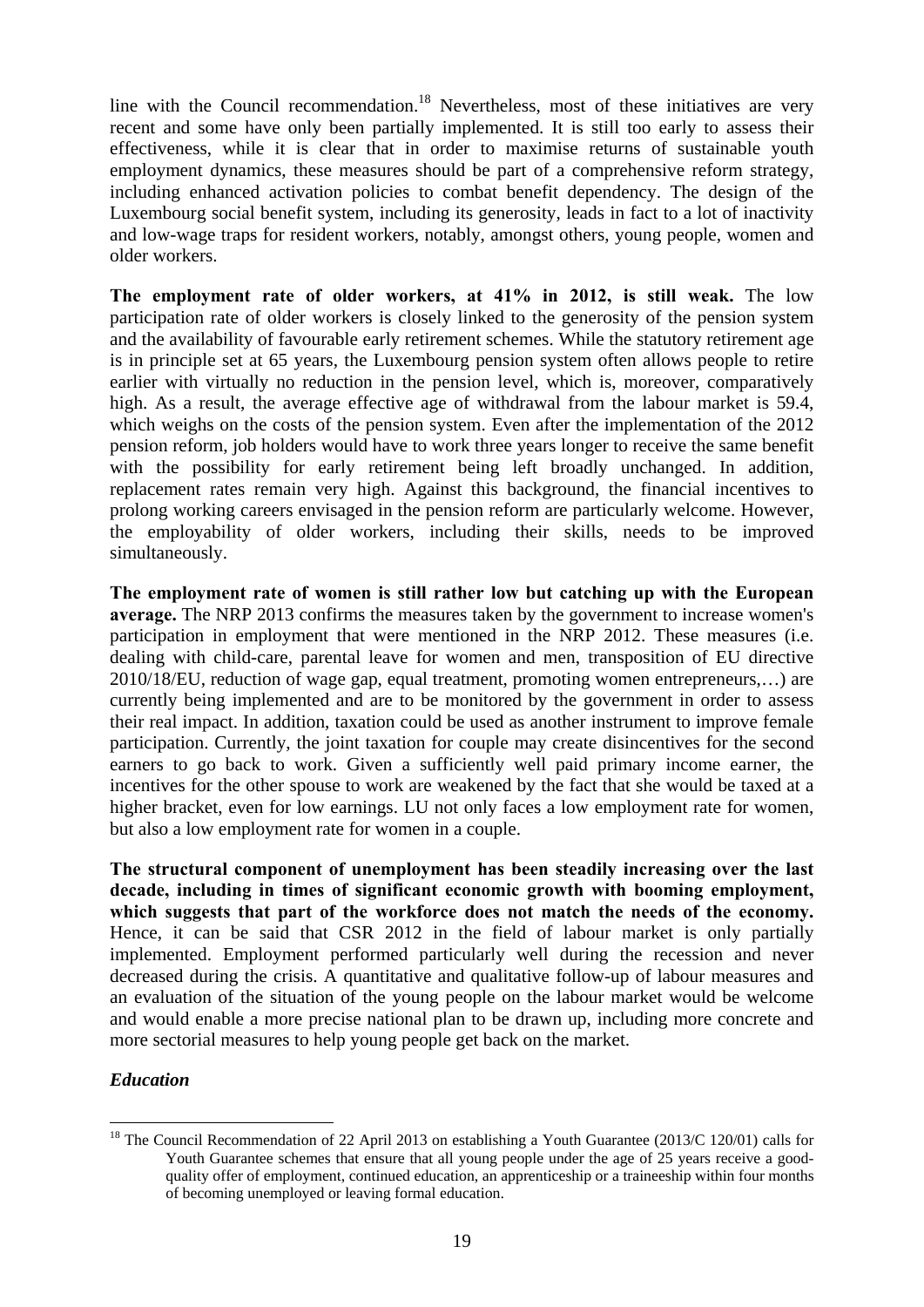**Luxembourg's education system faces specific challenges due to the multilingualism demands of the system**, the high proportion of people with migrant backgrounds in the population (43.1%), and the specific skills required by a strongly specialised labour market with a large financial sector. A reform of the secondary school system is currently being prepared and new guidance procedures are being implemented as from 2013, concerning the last year of primary education and lower secondary school classes.

**Luxembourg has one of the lowest early school leaving rates in Europe, standing at 8.1%19 in 2012, compared to the 13.5% EU average.** However, early school leaving remains a major issue for Luxembourg, as many drop-outs do not attain proficiency in all three official languages, especially among the population with a migrant background, and therefore a number of career paths are in practice closed to them. The early school leaving strategy outlined in the 2013 NRP promotes educational success, strengthening vocational guidance and explaining the capacity of reintegration programmes such as the second chance school. A focus on support to young people at risk from migrant background is important. Vocational education and training (VET) should be given particular attention in this context. The reform of VET provides more possibilities to bridge the gap between vocational training and higher education. For example, the aforementioned "Maison de l'Orientation", which provides guidance services and direction, opened in 2012. A law approved on 6 March 2012 aims to motivate small companies to take greater advantage of continuing education programmes, and to get companies in general to extend continuing education programmes to workers with low levels of initial training. A key challenge will be to increase the quality and attractiveness of VET studies and to raise them to the 'excellence' level in order to provide a qualified workforce to the labour market and to offer professional perspectives to the learners. The percentage of young people who were neither in employment nor in education or training (NEET) decreased further in 2011 to 4.7%, and now stands at 5.9%, less than half the EU average.

**The tertiary education attainment rate according to the Eurostat methodology is, at 49.6% in 2012, well above the EU average of 35.8% and above the EU target of 40%.** However, the figure of 49.6% is misleading because Eurostat measures tertiary attainment based on the working population in Luxembourg, but a high percentage of this population is either not resident in, or not originally from, the country. In its 2012 NRP, Luxembourg proposed to set the national target at 66% instead of 40%. Efforts to reach a higher education attainment rate among residents are important in view of the Europe 2020 benchmark for higher education.

**Adult participation in lifelong learning (LLL) has increased over the last few years and reached 13.9% in 2011, against a 9% EU average.** Despite this rather good performance, greater adult participation in LLL is needed to tackle the country's structural unemployment since residents are facing competition from a large pool of potential workers from neighbouring countries, often highly skilled and with overall lower reservation wages, as a result of lower minimum wages and out-of-work benefits. A particular focus on those aged 55-64 with a low education level is needed. A White Paper on LLL strategies was published in November 2012. From 2012 on, LLL in the private sector will be co-financed by the state at a rate of 20% instead of 14.5% (35% for young unskilled workers and older workers). This strategy should help get older workers back to work, along with tackling youth unemployment.

<sup>1</sup> 19 Provisional Eurostat 2012 data.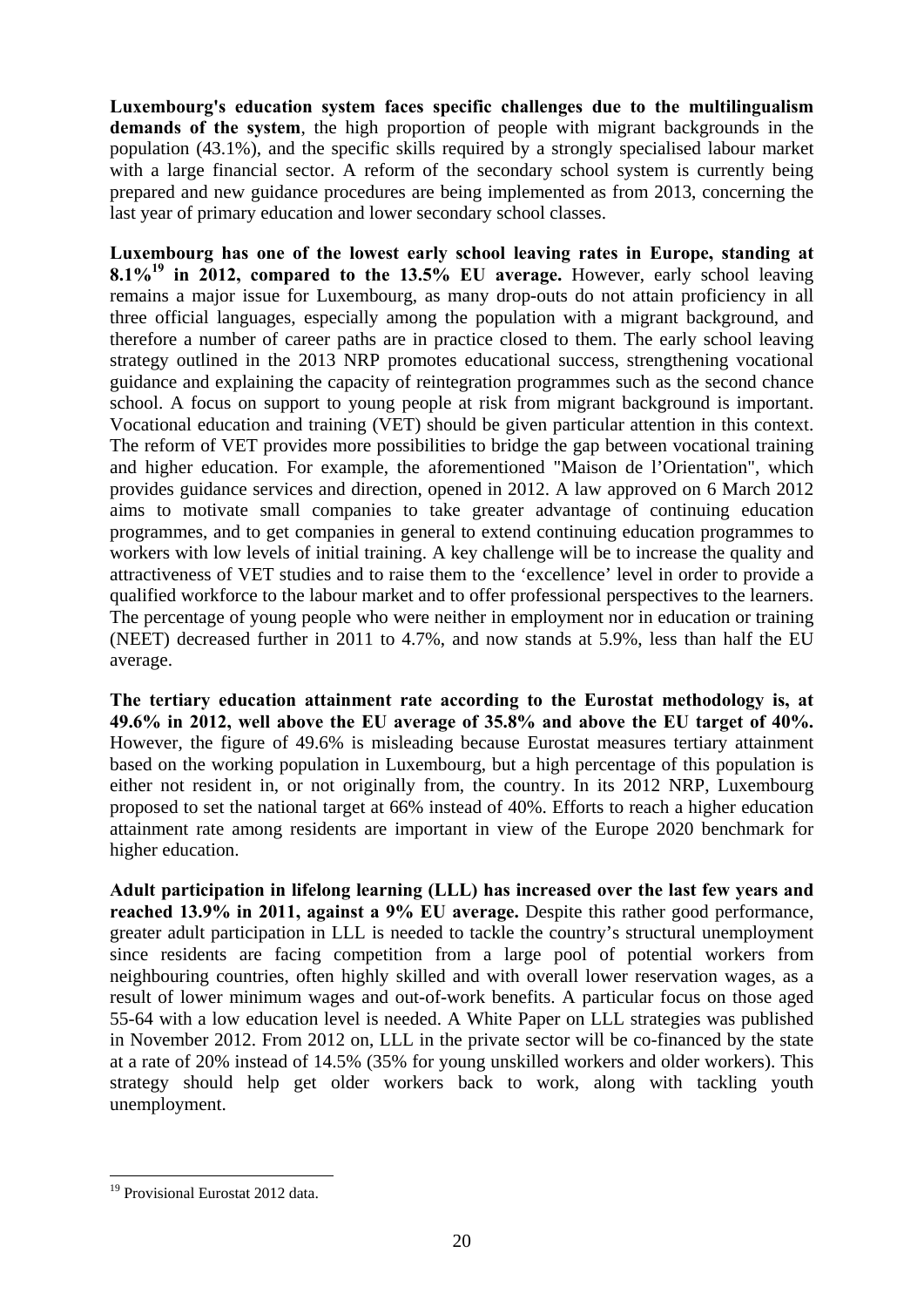PISA performance<sup>20</sup> on basic skills of young people is relatively weak and there has been **a negative tendency in reading, mathematics and science since 2006.** Luxembourg's performance in international comparisons of student outcomes suggests that much can be done to improve the effectiveness of teaching and learning. Despite substantial spending on teachers, there is significant shortage of qualified teachers. To monitor and assess the quality of teaching at primary and secondary level, Luxembourg has also put in place an agency for school quality development (Agence pour le développement de la qualité scolaire-ADQS). However further improvement and targeting of education resources to schools with disadvantaged students and an increase in resources available for language support and remedial classes are needed. For example, there needs to be more enrolment in early childhood education and care and targeted support to children from low-income and/or foreign-language families.

## *Social policies*

1

**Luxembourg finally set a national poverty target in line with the Europe 2020 goals, which aims to reduce the number of people threatened by poverty or social exclusion by 6000 in 2020.** Poverty and social exclusion rates in Luxembourg are among the lowest in the EU. Data tend to show the growing importance of social transfers for households: indeed, more people rely on the help of the RMG (guaranteed minimum income), and the AROPE (atrisk–of-poverty-or-social-exclusion) rate only slows down after social transfers.

**The number of people living in households with very low work intensity decreased**, which seems to be the mirror of the increase in participation rates, notably of women and older people. In line with growth in employment, the share of those living in jobless households declined. The strong financial sector contributes to very high median and average wages. The minimum wage, though the highest in the EU (EUR1758), is just enough to cover the poverty threshold. Particularly worrying is the in-work poverty rate for single parents, the second highest in the EU-27. Similarly, the in-work poverty rate for temporary workers (20%) was the third highest in the EU and has been increasing since 2007.

**The situation of children, young people and with migrant background is challenging. Child poverty has been increasing over the last 2 years.** However, the risk of severe material deprivation for children is much lower in Luxembourg than in the EU on average  $(1.2\%$  in 2011 against  $10\%)^{21}$ , and only 2.9% of children live in low-work-intensity households $^{22}$ .

**The poverty situation of people with a migrant background is considerably worse than that of nationals, although it has improved in recent years.** The AROPE rate has steadily declined since 2006, reaching 16.8% in 2011 for EU nationals. The AROPE rate in the case of non-EU nationals, having declined steadily for some years, showed a recent sharp increase, reaching 47.7% in 2011 (the highest rate since 2004).

**The publication 'A look at single parent families' of the National Institute for Statistics and Economic Studies (STATEC) in 2011, illustrates that single parent families are especially exposed to the risk of poverty**. The LU government proposed seven measures to

<sup>&</sup>lt;sup>20</sup> OECD Reviews of Evaluation and Assessment in Education – Luxembourg – 2012

 $21$  As a reference, the risk of severe material deprivation for the total LU population is of 1.2% (as opposed to 10% in EU27).<br><sup>22</sup> As a reference, in LU, people living in low-work intensity households of 5.8% (as opposed to 8.8% in EU27).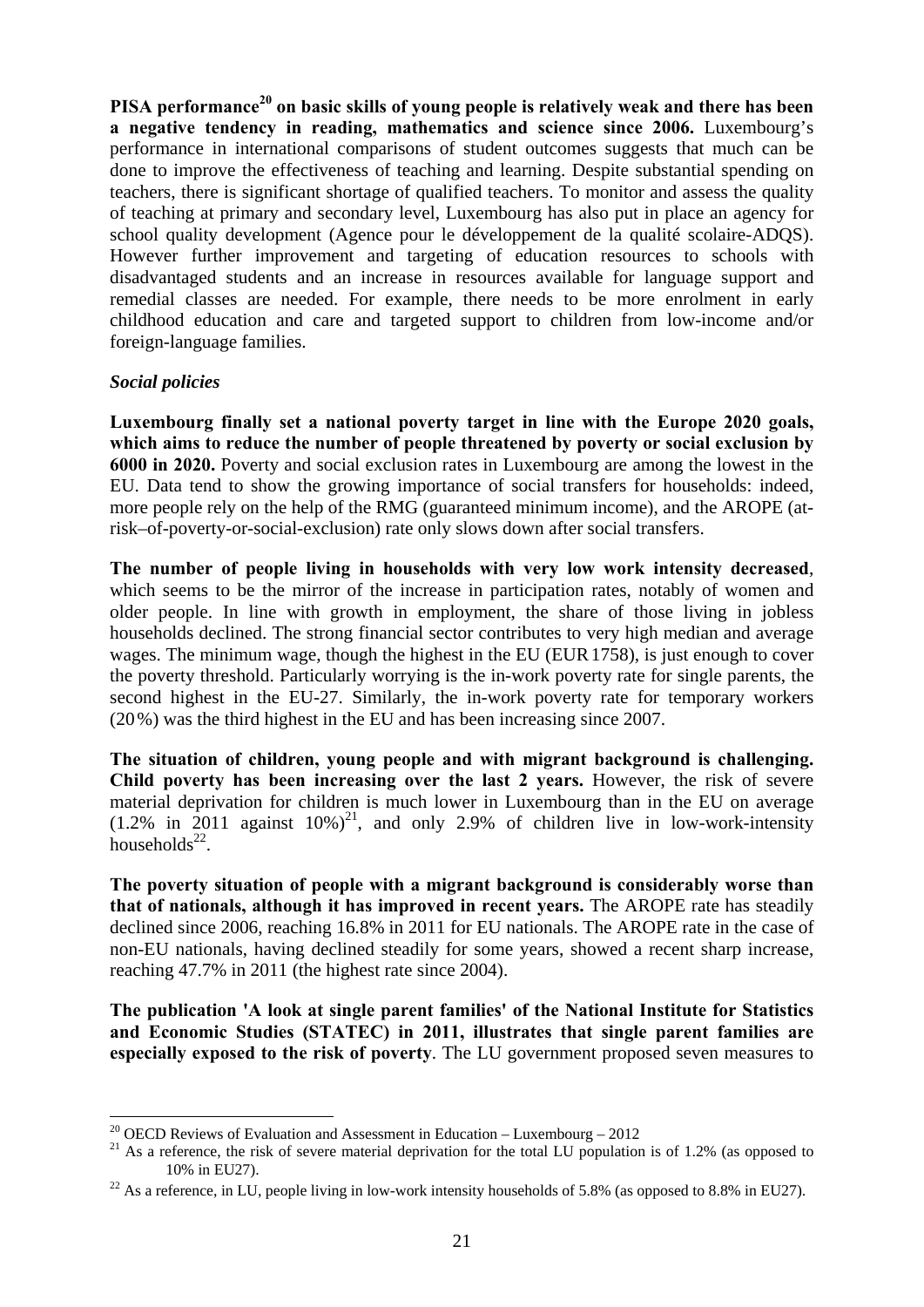achieve the poverty target, four of which focused mainly on women and single parent families.

Also by taking into account the challenge of multilingualism, a multidimensional approach to poverty reduction would be ensured through better coordination of social inclusion policies across government services, and through the involvement of civil society and social partners in the context of the open method of coordination. Although no poverty-related CSR was addressed to Luxembourg, the government decided to take some measures along Europe 2020 lines.<sup>23</sup> While several measures have been implemented or are planned, Luxembourg has no fully integrated ways of assessing inclusion measures, so it is not easy to have a clear idea of the outcome. Therefore, a social impact assessment system would be advisable.

## <span id="page-21-0"></span>**3.4. Structural measures promoting growth and competitiveness**

**Luxembourg's overall macroeconomic performance has been remarkable over the last decade with GDP growth reaching an annual average of 3.1% over the period 2000-11.** However, in the years following the 2008-09 crisis Luxembourg's growth performance was nearly flat and on average, just in line with the euro area. With the recent slowdown of the economy's main growth engine, the financial sector, the country's vulnerability has become more visible. Luxembourg's loss of price competitiveness over the last decade is mostly due to high wage increases coupled with low productivity growth.

## *Cost competitiveness*

1

**Irrespective of the geographical and/or product specialisation, the steady increase in unit labour costs is clearly hurting the country's competitiveness.** The adoption at the beginning of 2012 of the law on the temporary modulation of the automatic indexation mechanism up to 2014 is intended to improve the cost competitiveness of the Luxembourg economy by preventing an upward spiral of cost and price increases. The automatic indexation of March 2012 was postponed to October 2012. The automatic indexation steps in each time that the cost of living increases by 2.5%. However, until end-2014 at least 12 months should elapse between each indexation step of 2.5. This means that between October 2012 and end of 2014 there will be a maximum of three indexation steps. Moreover, the composition of the reference basket for calculation of the annual cost of living index was modified, taking out from it the more volatile components (alcohol, tobacco and fuel). From 2015 onwards, the automatic indexation system will be applied in the standard way again. Finally, as the counter for the next automatic indexation will be set at zero before returning to the normal system, some of the gains in cost competitiveness could become permanent. Due to this provision, inflation occurring between 2012 and 2014, which has not been compensated by the maximum of three indexation steps, will in fact not count for the next automatic wage indexation after 2014. Nevertheless, these being temporary measures not aimed at addressing cost competitiveness in a structural way, further action will be necessary under CSR 3 in order to better link wage and productivity developments so as to help ensure long-term price competitiveness. While the government has no intention of reconsidering the principle of wage indexation, the possibility of differentiating the wage increases according to

 $^{23}$  Measures relate to: Continuing the policy of providing welcoming socio-educational structures to children; — Making parents who benefit from the guaranteed minimum income (RMG) mechanism aware of the usage of welcome centre checks; — Increasing activation rates as part of the RMG mechanism; — Promoting measures favouring the transition of young people from academic to professional life and those motivating them to return to school; — Making full use of the instruments put in place under the social aid law; — National strategy against homelessness and exclusion caused by housing; — The minimum pension mechanism.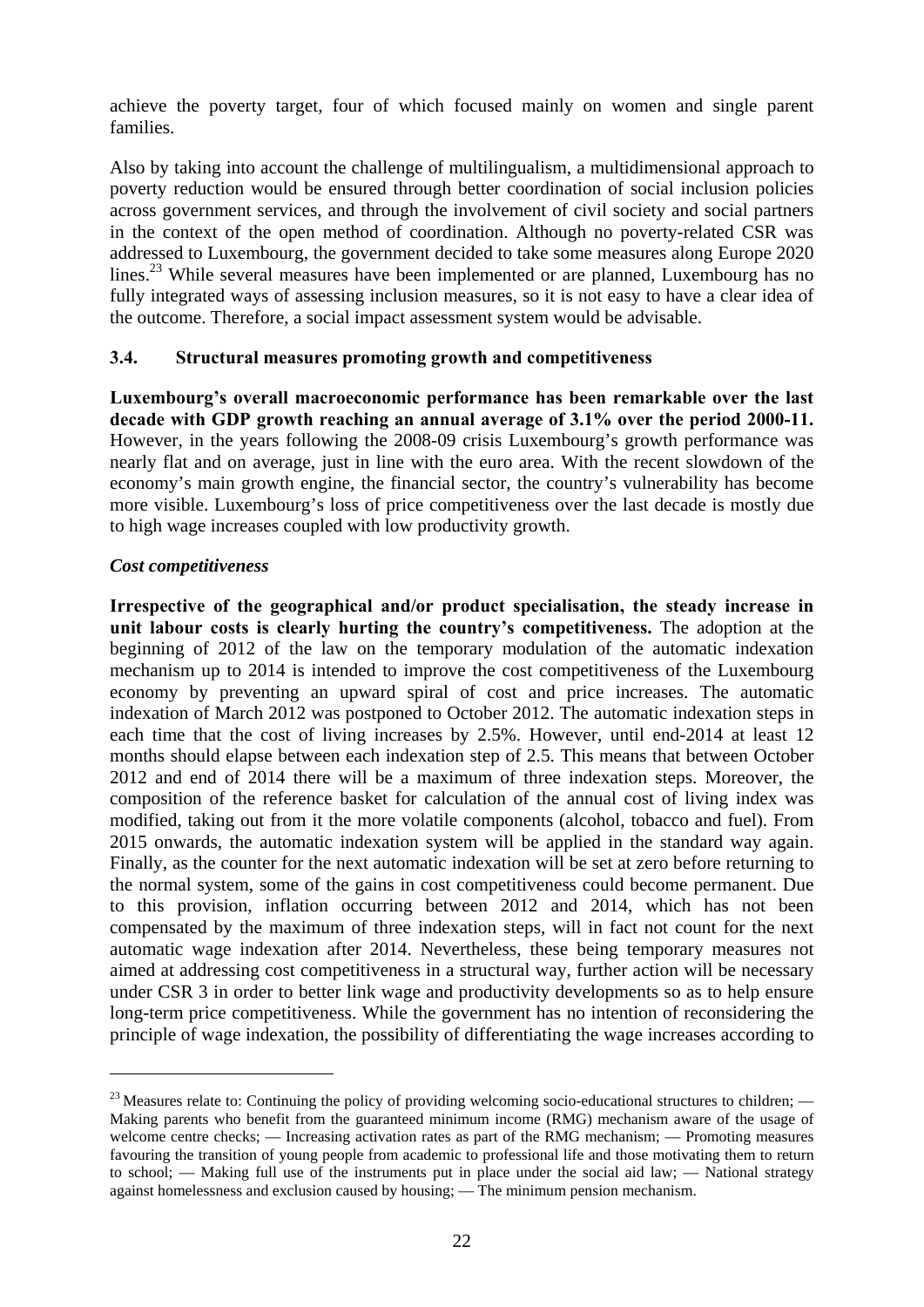sectorial productivity to account for differences in the level of productivity across sectors could be explored. The nominal unit labour costs increased by almost 16 % between 2008 and 2012, which is almost two times faster than in the neighbouring countries. This is particularly the case for the industrial sector, where the drop in productivity has been particularly sizeable and larger than in the financial sector. In the financial sector on the other hand, the level of productivity is much higher (more than double) than in the remaining part of the economy, and this provides some space to absorb the drop in productivity.

## *Research and innovation*

**Luxembourg is not on track to reach its R&D intensity target for 2020 of 2.3-2.6% of GDP, as its R&D intensity is on a declining trend.** This declining trend is explained by the sharp decrease in business R&D intensity (from 1.53% of GDP in 2000 to 0.98% in 2011). Public sector R&D intensity steadily increased from 0.12% in 2000 to 0.45% of GDP in  $2011<sup>24</sup>$  reflecting Luxembourg the authorities' resolve to build up public research capacities.

**While these efforts and the policy of attracting outstanding foreign researchers to work in Luxembourg have already allowed a good level of scientific performance to be reached, the country's research and innovation system remains very weak, with its public parts not yet able to play any decisive role in fostering innovation-driven economic development.** The performance of Luxembourg as regards the indicators on cooperation between public research institutions and firms is well below the EU average, reflecting the current disconnect between private sector R&D and the public research system. The many actions taken to foster public-private cooperation and more generally business R&D and innovation<sup>25</sup> have so far had limited impact. For instance, objectives in terms of spin-off creation specified in the performance contracts of public research organisations are not being met.

**As 2013 is the end year of a programming period (for the main research programmes**  and funding schemes<sup>26</sup> as well as for performance contracts with the public research **centres and the University of Luxembourg), the opportunity should be taken to carry out a comprehensive assessment of efforts made so far and a thorough review of the country's research and innovation policy.** The development of a genuine Smart Specialisation strategy could play a crucial role in maximising the economic impacts of public research funding, in particular through ensuring a leverage effect on private investments which appear to be absent so far. In this context, support to clusters has the potential to play a much more important role in Luxembourg's research and innovation policy. Such targeted approach could usefully be complemented by a comprehensive horizontal policy focused on the development and growth of innovative firms, including for instance through fostering the development of an entrepreneurial culture.

1

<sup>&</sup>lt;sup>24</sup> This however remains well below the EU average of 0.74%.<br><sup>25</sup> e.g. the law of 5 June 2009 organising state aid for the private sector, the law of 21 December 2007on IP tax incentives, the law of 18 February 2010 providing public aid to the private sector in the field of ecoinnovation, the setting up of business incubators, the creation of a partnership with a business accelerator located in Silicon Valley (Plug and Play Tech Centre), the setting up of a cluster programme, the creation of a Master's degree in Entrepreneurship and Innovation, the setting up of the Luxembourg Future Fund, the specification of IP/spin-off requirements in public research centre performance contracts, etc.<br><sup>26</sup> e.g. the CORE programme 2008-2013 which funds R&D projects in thematic priorities selected through a

foresight exercise in 2006/2007, the aid programme for research training (AFR 2008-2013), the programmes ATTRACT and PEARL 2008-2013 aiming at attracting young and top researchers to work in the country.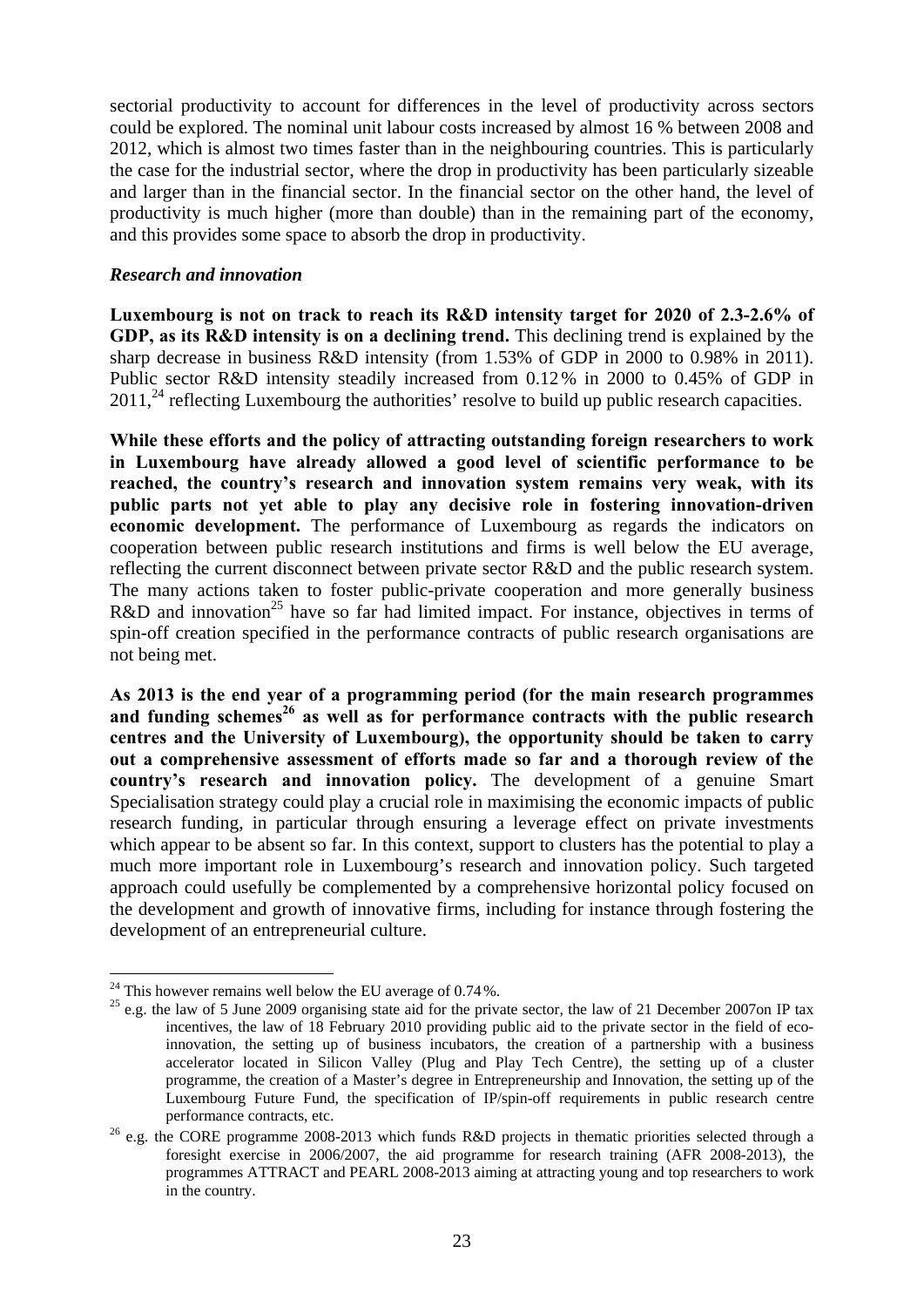#### *Towards green and sustainable growth*

1

**Under the Europe 2020 strategy, Luxembourg has committed itself to reducing its greenhouse gas emissions in the non-ETS sectors by 20% in 2020 compared to 2005.** Luxembourg is expected to fail to meet its target by a wide margin. According to the latest national projections, when existing measures are taken into account, Luxembourg is expected to increase by 3% its non-ETS GHG emissions compared to 2005, missing its target by 23 percentage points. Emissions in 2011 are already 3% higher than Luxembourg's target for 2013 under the Effort Sharing Decision. Measures currently in place (e.g. promotion of energy efficiency and use of renewable energy, Kyoto cents, vehicle tax reform) would only yield approximately a third of the greenhouse gas emission reduction necessary to meet the target. The second national action plan for CO2 emissions reductions, initially to be adopted in the first half of 2012, is now expected for the second trimester of 2013. A Climate and Energy Fund is in place to finance the use of flexible mechanisms as well as the development of energy efficiency and renewable energy projects. Income sources for this fund come in large part from the so-called "Kyoto-cent", levied on all petrol and diesel sold since 1 January 2007 (EUR 0.02/litre for petrol, EUR 0.0225/litre for diesel).

**Luxembourg has the highest motorisation rate of any EU country which, together with the pressure of a large number of commuters from neighbouring countries who use their car to get to work, leads to heavy road traffic congestion, in particular during peak hours.** The transport sector was responsible for 64% of non-ETS emissions in 2010 and represents a key challenge for Luxembourg. In August 2012, the excise duty on diesel increased by 1.5%, but it stands far below the level set in neighbouring countries. The recent increase of excise duties on diesel oil falls short of properly integrating all negative environmental impacts associated with diesel combustion. No reliable assessment has been made available yet on the potential impact of an increase in energy excise duties on Luxembourg's fiscal revenues. Luxembourg's relatively low fuel taxes weaken incentives to use public transport, and create strong incentives for both private car owners in the region and drivers of heavy vehicles in transit to make a detour to fill up their tanks in Luxembourg. The tax exemption for company cars is another costly measure that is not conducive to achieving sustainable transport solutions. Targeted increases in the "Kyoto-cent" could increase funding sources for renewable energy and energy efficiency projects while decreasing incentives for fuel-tourism. This would also mitigate the risks of rising costs for meeting the targets via alternative measures.

**The efficiency of newly registered vehicles has improved, at 138.4 g CO2/km driven in**  2012. Luxembourg applies an annual vehicle tax that slightly increases with the  $CO<sub>2</sub>$ **emissions per km of the registered car.** On 1 January 2013, a one-off bonus system for lowemitting vehicles was revised, and now applies to a smaller class of vehicles. In March 2012, the government announced a plan to increase the proportion of electric vehicles in the stock of passenger cars from virtually zero to 10% by 2020. This could help increase the share of renewable energy used in transport. This share is currently, at 2%, still far away from the 2020 target of 10%. Luxembourg aims at a 25-75 public-private modal split in transportation, up from the 17/83 split in 2010 (Sustainable Mobility Strategy — 'MoDu'<sup>27</sup>). Besides the construction of a tramway line in the city of Luxembourg (planned for 2014) and a number of park & ride facilities in the city outskirts, few specific policies are currently being implemented to meet this goal. Luxembourg should continue with the implementation of the

 $27$  In May 2012 the Ministère du Développement durable et des Infrastructures launched an initiative called: 'MoDu — A global strategy for sustainable mobility — for residents living in Luxembourg and the Greater Region'.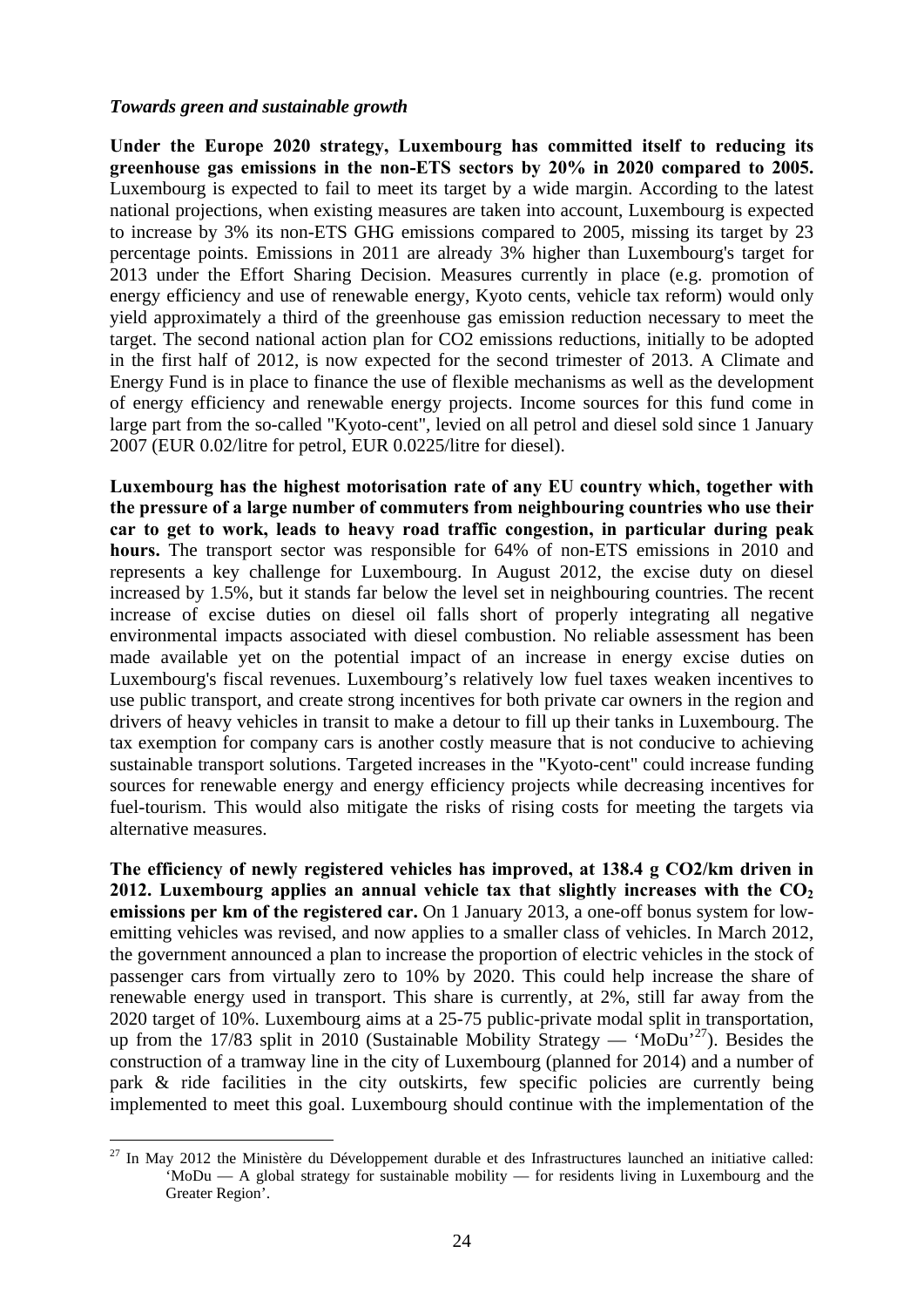MoDu strategy by giving priority to projects which promote the use of public transport. The introduction of congestion charging on roads may also encourage a shift towards public transport. Moreover, promoting better public transport connections with neighbouring regions may encourage some cross-border commuters to leave their car at home. Finally, speeding up the installation and application of intelligent transport systems would help prevent congestion and would thus improve the use of the existing road infrastructure.

**Luxembourg still has a long way to go to reach the legally binding target of 11% of renewable energy sources in final energy consumption.** Its share of renewable energy in gross final energy consumption was only 2.83% in 2010. Given the limited national capabilities, Luxembourg does not appear to be able to meet its renewable energy target through domestic measures. Therefore, the timely implementation of cooperation mechanisms with other Member States will most likely be necessary.

Luxembourg is dependent on imports for all its energy needs. Electricity demand is relatively high per capita and Luxembourg does not itself have sufficient generation capacity to meet this demand. Further interconnections with neighbouring countries could therefore improve security of supply. With regard to electricity, the current interconnection capacity with Germany is sufficient but the situation has to be reassessed as a result of the German nuclear phase-out. Moreover, higher imports from renewable sources would justify further connecting infrastructures. With regard to gas, the country is suffering from limited availability of firm entry capacity and a better congestion management mechanism could help alleviate this situation.

The feed-in tariff system, recently restricted for photovoltaic, is now only available for installations fulfilling specific criteria. By contrast, feed-in tariff rates have not been changed. Luxembourg has aligned national cogeneration rules with those of the EU, which entails remuneration for electricity producers that operate cogeneration facilities.

**Luxembourg's efforts to promote energy efficiency focus mainly on buildings, in particular the residential sector.** On 1 January 2013, Luxembourg extended and updated its financial support for low-energy residential building refurbishment, including support to small-scale renewable energy technologies. On the other hand, energy use continues to benefit in many instances from a reduced VAT rate. A voluntary agreement exists with private companies to implement an energy management system and establish an action programme to preserve energy. In addition, further potential actions that could save energy in the tertiary and industrial sector, such as energy audits, could be developed into concrete measures. Several energy efficiency programmes target cooperation and sharing of best practices, both within Luxembourg — in the context of the Climate Pact with communes — and with its neighbours. Nevertheless, there remains untapped potential for cost-effective energy savings in Luxembourg, especially in the buildings sector, which, in turn, boosts the job creation potential of energy efficiency investments in the construction sector. The complete and timely transposition and effective implementation of the Energy Efficiency Directive (due to be transposed by June 2014) would provide additional means, including audits, to promote energy efficiency.

## *Internal market and competition*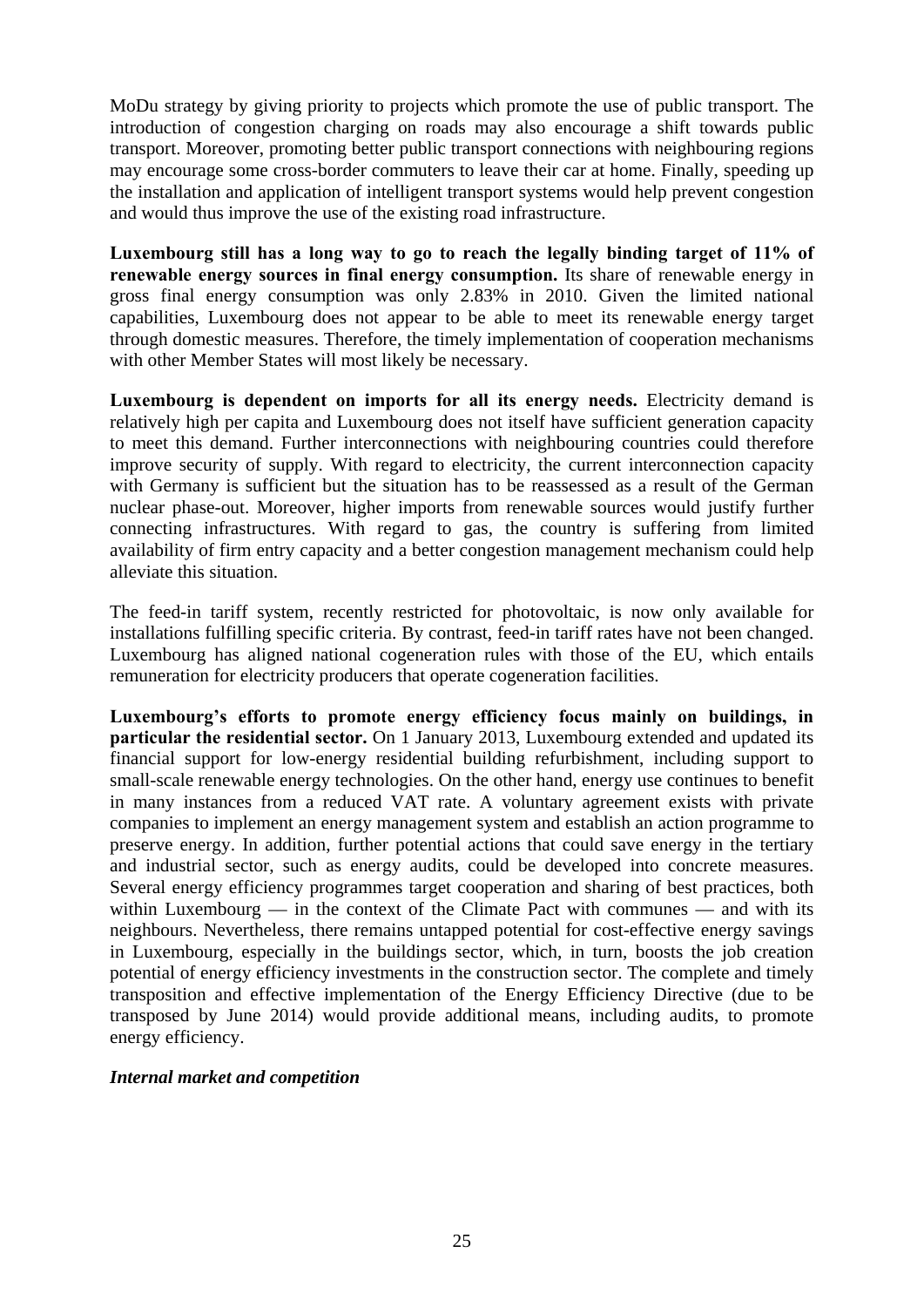**For directives relating to the internal market, Luxembourg posted a decrease in its current transposition backlog28: 0.6% in November 2012 as opposed to 1.4% in November 2011. It more than halved the total number of its outstanding directives (from 20 to 8).** Regarding competition in network industries, Luxembourg belonged to the group of Member States that was granted two more years to liberalise its postal market. In December 2012 a law has been voted that open up the country's postal market to full competition. The law provides for the universal service system to be supported via a central fund, managed by the Luxembourg Institute of Regulation (ILR), into which competitors operating in the postal market will pay money to support the nationwide delivery network. In 2011 a price observatory was created to guarantee more transparency on consumer prices. In October 2011, the two existing competition bodies were merged into one, named 'the Council', with increased powers. The Council has to be consulted on any draft law or regulation which may affect competition. The Luxembourg National Competition Authority is particularly small and competition enforcement would be strengthened if it had more staff.

Professional services used to be highly regulated in Luxembourg but recent legislation implementing the Services Directive adopted in September 2011 has considerably reduced the regulatory burden. One of the most important changes is the new law regulating access to the professions of craftsmen, traders, retailers, industrialists and other liberal professions. By removing obstacles consisting of numerous formalities, Luxembourg has opened up the market and made access easier for service providers from other Member States. However, there seem to be some restrictions in the services sector. Some measures have been identified regarding requirements where the Directive leaves a margin of appreciation to Member States to streamline the regulatory environment for the establishment of providers (e.g. quantitative restriction on places selling alcoholic beverages, ban on having more than one establishment, and shareholding requirements for lawyers). In addition, it is not always clear whether authorisations applying to incoming service providers can be justified for one of the four reasons recognised by the Directive (public policy, public security, public health or protection of the environment) and whether they are proportionate. The Luxembourg government has kept social contributions stable, neutralised the effect of an increase in minimum wages on labour costs and kept public investment at a high level.

## <span id="page-25-0"></span>**1.6. Modernisation of public administration**

**Luxembourg is undergoing a reform of the public administration. In July 2012 a draft law was presented to Parliament. As part of it, the government wants to review the system of promotions, the career structures and the organisation of the training period.** An appraisal system is envisaged to assess officials' work, attendance, personal conduct and interactions.

The government is in favour of revising the pay structure in the public service, which would go through an analysis of the level of remuneration of early-career newcomers in all jobs.

**The reform of the public administration provides for structuring a new career;** prolonging the training period and reducing the training allowance; the introduction of management by objectives in all departments and administrations; the introduction of a system of assessment of personal and professional skills; the creation of an ombudsman within the public administration.

<sup>28</sup> <sup>28</sup> See Internal Market Scoreboard – February 2013 available at: [http://ec.europa.eu/internal\\_market/score/docs/score26\\_en.pdf](http://ec.europa.eu/internal_market/score/docs/score26_en.pdf)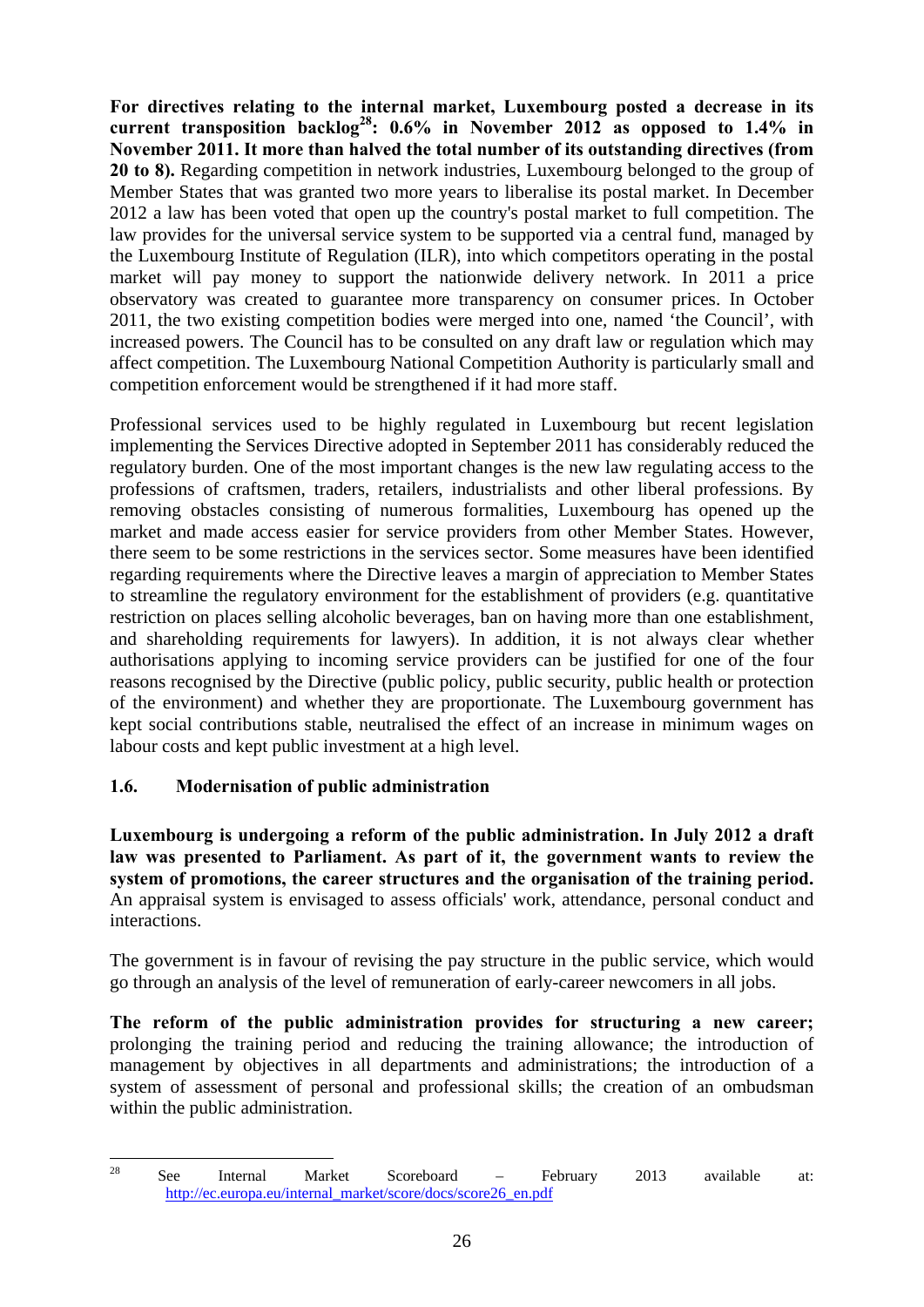Luxembourg generally ranks well in surveys<sup>29</sup> on the administrative burdens of the tax **system.** Despite below-average availability (70% for citizens and 75% for businesses), the use of e-government services by citizens and enterprises is one of the highest in Europe (67% and 90% respectively). Public procurement directives have been implemented in national legislation. Contracts below the thresholds are subject to specific procedures with lighter requirements. Information available on the actual application of the public procurement rules or of the national system of remedies is scarce and does not allow definite conclusions to be drawn. A national procurement portal where publication of tenders is mandatory provides for wide dissemination of procurement opportunities to potential tenderers and also for the electronic download of tender documents. It does not provide any e-submission functionality.

**Luxembourg's poor performance of as regards the time required to start a business (19 days in 2012 compared to 12 on average for OECD countries)30 is balanced by a high enterprise survival rate after two years, which places Luxembourg in second position among the EU Member States<sup>31</sup>.** The government is committed to reinforcing structural competitiveness by improving the business environment through administrative simplification and better infrastructure.

New legislation adopted on 13 September 2011 simplified administrative procedures for the development and operating conditions of classified establishments, mainly by introducing tacit authorisation and obliging administrations to meet specific deadlines.

The legislation transposing the Services Directive also simplifies the processes and documents required from service providers. A Single Contact Point is operational in French, German and English. Its functionality is growing, while the availability of more online procedures could still be improved.

1

<sup>&</sup>lt;sup>29</sup> According to Paying taxes – Doing Business 2013, Luxembourg ranks  $14<sup>th</sup>$  out of 185 countries; detailed information available at[: http://www.doingbusines](http://www.doingbusiness.org/reports/thematic-reports/paying-taxes/)s.org/reports/thematic-reports/paying-taxes/.<br><sup>30</sup> Figures from Doing Business 2013 – Luxembourg.

<sup>&</sup>lt;sup>31</sup> The most recent figures refer to 2010.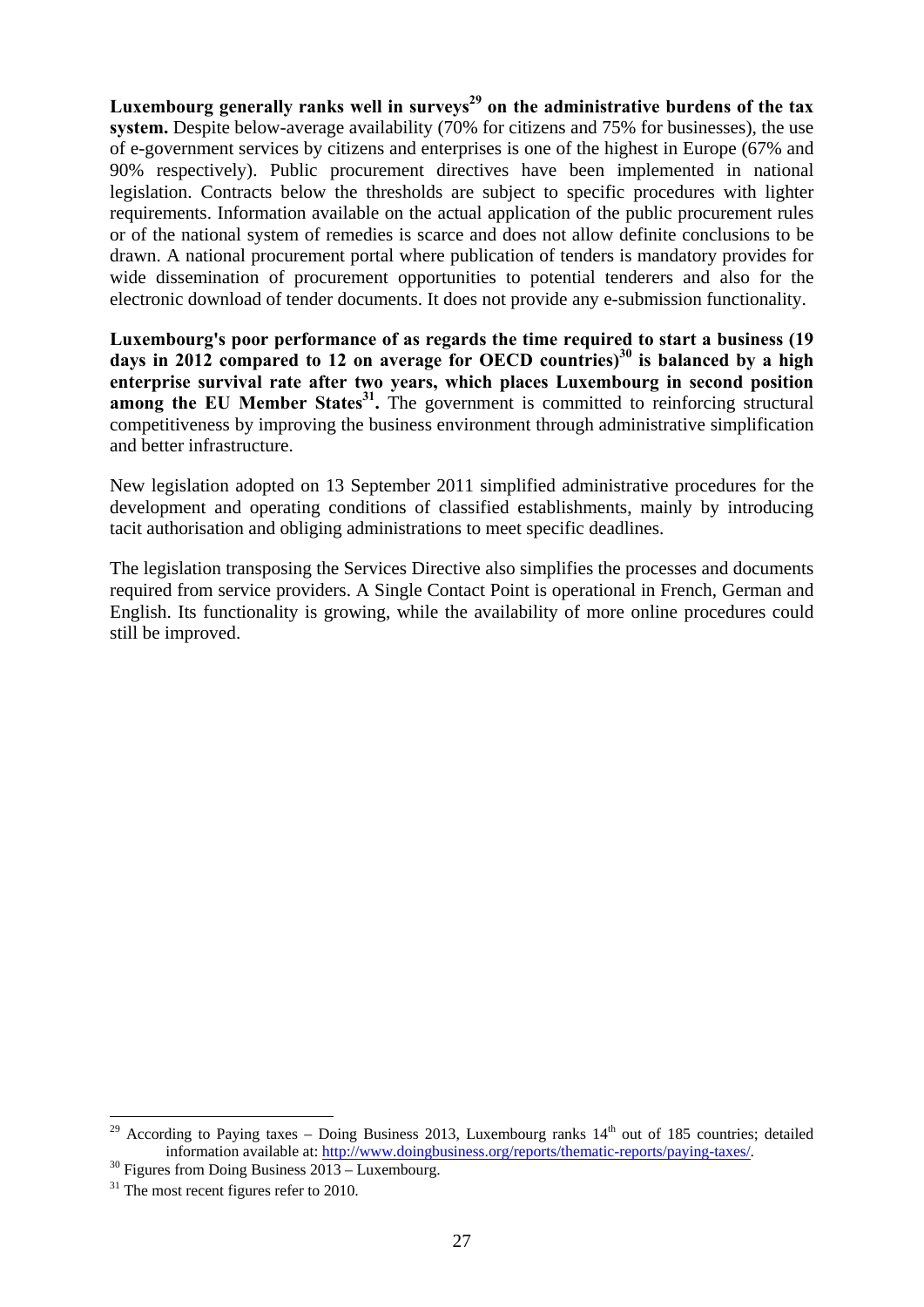<span id="page-27-0"></span>

| 2012 commitments                                                                                                                                                                                                                                                                                                                                                                                                                                    | <b>Summary assessment</b>                                                                                                                                                                                                                                                                                                                                                                                                                                                                                                                                                                                                                                                                                                                                                                                                                                                                                                                                                                                                                                                                                                                                                                                                     |
|-----------------------------------------------------------------------------------------------------------------------------------------------------------------------------------------------------------------------------------------------------------------------------------------------------------------------------------------------------------------------------------------------------------------------------------------------------|-------------------------------------------------------------------------------------------------------------------------------------------------------------------------------------------------------------------------------------------------------------------------------------------------------------------------------------------------------------------------------------------------------------------------------------------------------------------------------------------------------------------------------------------------------------------------------------------------------------------------------------------------------------------------------------------------------------------------------------------------------------------------------------------------------------------------------------------------------------------------------------------------------------------------------------------------------------------------------------------------------------------------------------------------------------------------------------------------------------------------------------------------------------------------------------------------------------------------------|
| <b>Country-specific recommendations (CSRs)</b>                                                                                                                                                                                                                                                                                                                                                                                                      |                                                                                                                                                                                                                                                                                                                                                                                                                                                                                                                                                                                                                                                                                                                                                                                                                                                                                                                                                                                                                                                                                                                                                                                                                               |
|                                                                                                                                                                                                                                                                                                                                                                                                                                                     |                                                                                                                                                                                                                                                                                                                                                                                                                                                                                                                                                                                                                                                                                                                                                                                                                                                                                                                                                                                                                                                                                                                                                                                                                               |
| <b>CSR 1:</b> Preserve a sound fiscal position by correcting<br>any departure from a MTO that ensures the long-term<br>sustainability of public finances, in particular taking into<br>account implicit liabilities related to ageing. To this end,<br>reinforce and rigorously implement the budgetary<br>strategy, supported by sufficiently specified measures,<br>for the year 2013 and beyond, including meeting the<br>expenditure benchmark. | Some progress<br>The general government deficit in 2012 is estimated<br>to have deteriorated at 0.8% of GDP, after a deficit<br>of 0.2% of GDP in 2011. The structural balance is<br>estimated at 0.1% of GDP, just below the MTO,<br>chosen by the country, of a surplus of 0.5% of GDP.<br>The growth rate of government expenditure, net of<br>discretionary revenue measures, is estimated to have<br>exceeded the expenditure benchmark in 2012,<br>however, the deviation is considered not significant<br>in view of the following factors: i) the deterioration<br>of the structural balance in 2012 is small, only 0.2%<br>of GDP; ii) high volatility of the country's economy<br>impacted on the GDP deflator and could be<br>considered as a mitigating factor explaining<br>government high expenditure In addition, given the<br>consolidation package included in the budget for<br>2013, estimated at around 2% of GDP, the headline<br>deficit in 2013 is expected to improve substantially<br>and return in compliance with the MTO target.<br>However, the correction is not sustainable yet. On a<br>no-policy-change assumption, the deficit is projected<br>to deteriorate in 2014 and the years after. |
| CSR 2: Strengthen the proposed pension reform by<br>taking additional measures to increase the participation<br>rate of older workers, in particular by preventing early<br>retirement, and by taking further steps to increase the<br>effective retirement age, including through linking the<br>statutory retirement age to life expectancy, in order to<br>ensure the long-term sustainability of the pension<br>system.                         | <b>Limited progress</b><br>The pension reform adopted in December 2012 is<br>considered a light reform (does not meet the<br>commitment of the authorities in the NRP) and<br>should be followed by stronger reforms over the<br>next few years. Despite the fact that age-related<br>expenditure, and in particular pension outlays, is<br>projected to increase, with unchanged policies, from<br>17.8% of GDP in 2010 to 29.8% of GDP in 2060,<br>the highest increase in the EU, there is a clear lack<br>of ambition and the situation would need to be re-<br>evaluated against the long-term challenges.<br>Changes introduced with the reform will be only<br>gradually implemented over the next 40 years.<br>People would need to work three years more to get<br>the same pension as before the reform.<br>The measures taken on lifelong learning should help<br>increase labour market participation of older<br>workers and should be continued (in view of the fact<br>that people currently tend to retire at the age of 59.4<br>on average, thanks to the generous pension system<br>in place).                                                                                                              |
| CSR 3: Take further steps to reform, in consultation<br>with the social partners and in accordance with national                                                                                                                                                                                                                                                                                                                                    | <b>Limited progress</b>                                                                                                                                                                                                                                                                                                                                                                                                                                                                                                                                                                                                                                                                                                                                                                                                                                                                                                                                                                                                                                                                                                                                                                                                       |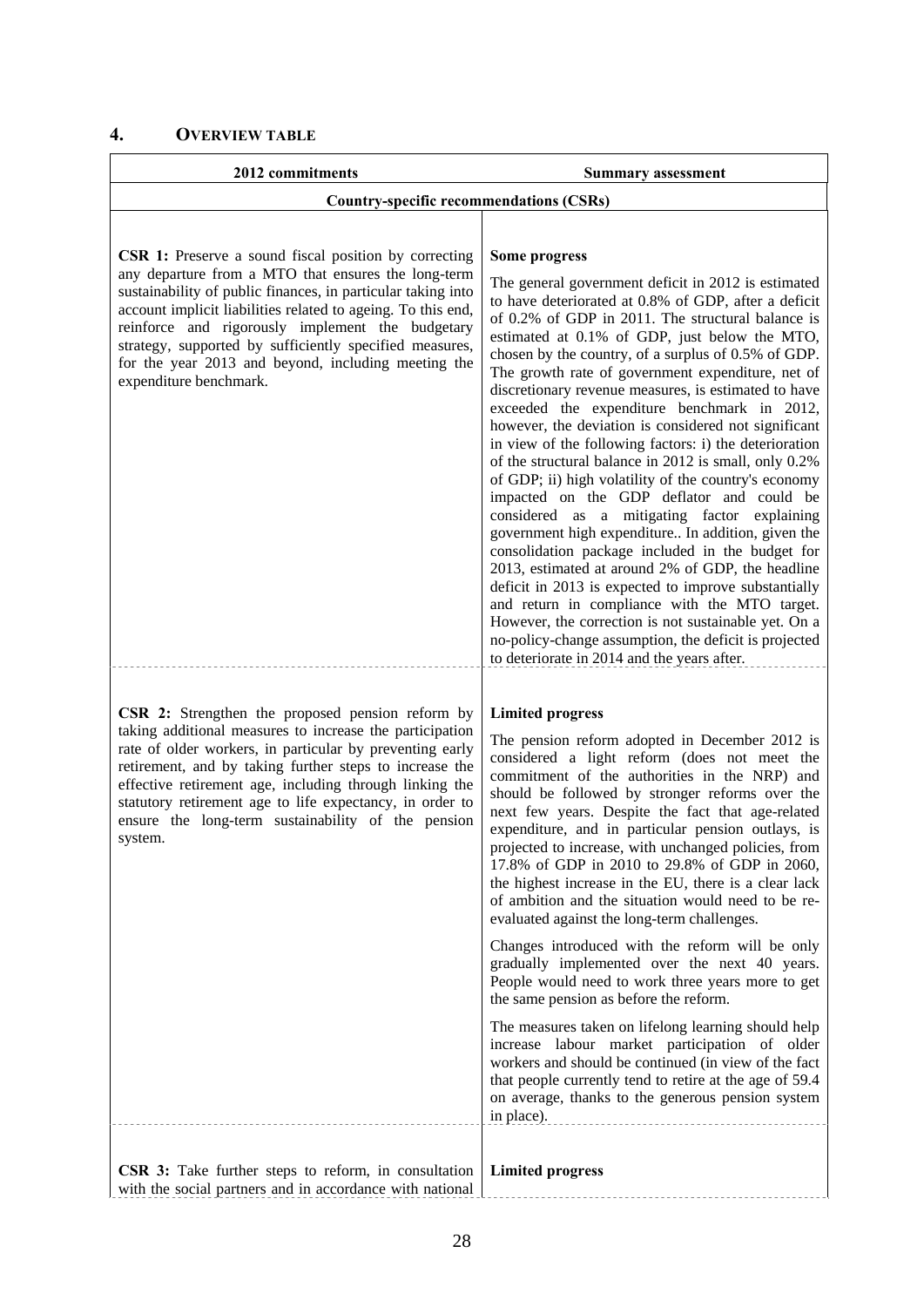| practice, the wage bargaining and wage indexation<br>system, with a view to preserve the competitiveness of<br>the Luxembourg economy in the longer term, as a first<br>step by maintaining the current one-year indexation<br>interval beyond 2014 and by reducing the impact of<br>energy and other volatile items on the reference index. | The measures taken by Luxembourg so far are only<br>temporary: the indexation system is being modulated<br>between 2012 and 2014. Luxembourg should take<br>further measures to reform the system in itself to<br>avoid future loss of competitiveness. A better link<br>between wages and productivity could be achieved<br>by introducing in a permanent way a link between<br>wage and productivity and sectoral differentiation in<br>the wage bargaining system.                                                                                                                                                                                                                                                                                                                                                                                                                                                                                                                                                                                                                                                                                            |
|----------------------------------------------------------------------------------------------------------------------------------------------------------------------------------------------------------------------------------------------------------------------------------------------------------------------------------------------|------------------------------------------------------------------------------------------------------------------------------------------------------------------------------------------------------------------------------------------------------------------------------------------------------------------------------------------------------------------------------------------------------------------------------------------------------------------------------------------------------------------------------------------------------------------------------------------------------------------------------------------------------------------------------------------------------------------------------------------------------------------------------------------------------------------------------------------------------------------------------------------------------------------------------------------------------------------------------------------------------------------------------------------------------------------------------------------------------------------------------------------------------------------|
| <b>CSR 4:</b> Continue efforts to reduce youth unemployment<br>by reinforcing stakeholders' involvement, and by<br>strengthening training and education measures, in<br>particular for those with low education levels, with the<br>aim of better matching young people's skills and<br>qualifications to labour demand.                     | <b>Limited progress</b><br>Luxembourg has taken a number of relevant<br>measures to tackle youth unemployment which seem<br>to point in the right direction but so far these have<br>been only partially implemented. The youth<br>unemployment rate is relatively high in Luxembourg<br>compared to the low overall rate of unemployment.<br>The high and increasing unemployment rate and the<br>increasing number of vacant jobs points to the<br>existence of a mismatch between the workforce and<br>the needs of the labour market. The structural<br>component of unemployment has increased steadily<br>over the last decade even in times of significant<br>economic growth with high employment. This<br>suggests a mismatch between the workforce and the<br>needs of the labour market. Luxembourg's education<br>system faces specific challenges due to the demands<br>of multilingualism, the high proportion of people<br>with migrant background in the population, and the<br>high demand for skilled workers in the labour<br>market. Additional investment in education and<br>training as well as a coherent strategy would be<br>welcomed. |
|                                                                                                                                                                                                                                                                                                                                              | There is still the need of a coherent strategy. A<br>stronger collaboration between administration levels<br>(state, municipalities) and a more efficient use of<br>employment services would produce better results.<br>In order to address the skill mismatch, there is a<br>need to provide guidance to pupils to an earlier age,<br>already in the low secondary school. Overall, more<br>will need to be done to improve significantly the<br>integration of people with migrant background and<br>low-skilled young job seekers, and the LU<br>authorities should be encouraged to take forward<br>further action.                                                                                                                                                                                                                                                                                                                                                                                                                                                                                                                                         |
| <b>CSR 5:</b> Ensure that the targets for reducing greenhouse                                                                                                                                                                                                                                                                                | <b>Limited progress</b>                                                                                                                                                                                                                                                                                                                                                                                                                                                                                                                                                                                                                                                                                                                                                                                                                                                                                                                                                                                                                                                                                                                                          |
| gas emissions from non-ETS (Emissions Trading<br>System) activities will be met, in particular by increasing<br>taxation on energy products.                                                                                                                                                                                                 | Excise duties on diesel were increased in August<br>2012 from EUR 330 per 1000 litres to EUR 335.<br>The 2013 budget law includes an increase of the<br>excise duties on diesel oil. However it has not been<br>implemented yet. Although slowly<br>closing,<br>significant gaps remain with neighbouring countries,<br>which<br>contributes<br>${\rm to}$<br>unnecessary<br>and<br>environmentally harmful 'fuel tourism.' Incentives<br>for the purchase of emission-efficient cars have been<br>restricted and now apply to a smaller group of                                                                                                                                                                                                                                                                                                                                                                                                                                                                                                                                                                                                                |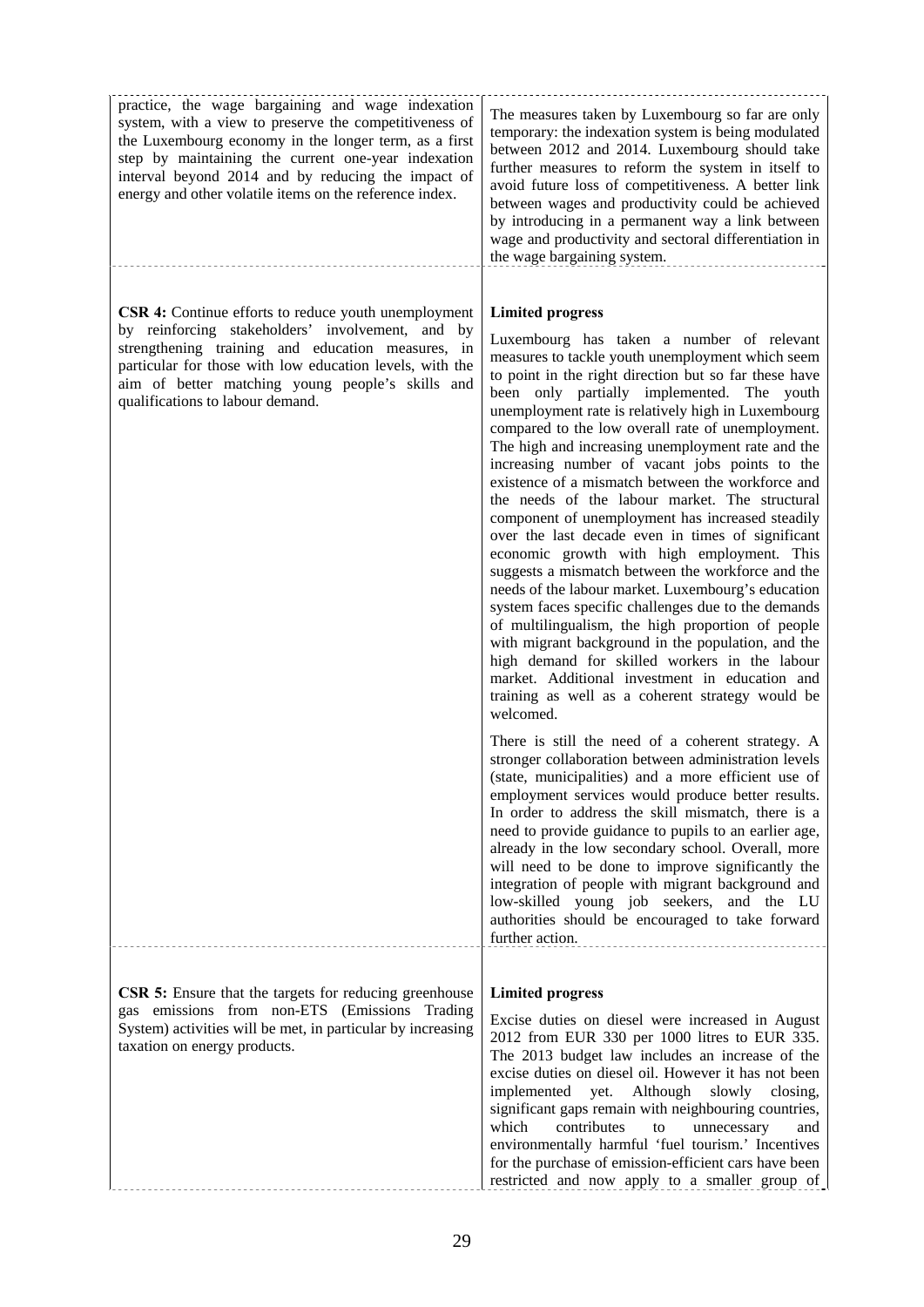|                                                                                                                                                                                | vehicles than they previously did. The CO2-related                                                                                                                                                                                                                                                                                                                                                                                                                                                                                                                                                                                                                                                                                                                             |
|--------------------------------------------------------------------------------------------------------------------------------------------------------------------------------|--------------------------------------------------------------------------------------------------------------------------------------------------------------------------------------------------------------------------------------------------------------------------------------------------------------------------------------------------------------------------------------------------------------------------------------------------------------------------------------------------------------------------------------------------------------------------------------------------------------------------------------------------------------------------------------------------------------------------------------------------------------------------------|
|                                                                                                                                                                                | vehicle tax only provides moderate incentives for<br>the purchase of clean vehicles.                                                                                                                                                                                                                                                                                                                                                                                                                                                                                                                                                                                                                                                                                           |
| Europe 2020 (national targets and progress)                                                                                                                                    |                                                                                                                                                                                                                                                                                                                                                                                                                                                                                                                                                                                                                                                                                                                                                                                |
|                                                                                                                                                                                |                                                                                                                                                                                                                                                                                                                                                                                                                                                                                                                                                                                                                                                                                                                                                                                |
| Employment rate target: 73%                                                                                                                                                    | The overall employment rate of the resident<br>population grew slightly from 70.1% in 2011 to<br>71.4 in 2012%, which was still above the EU<br>average in 2011 (EU27: 68.5%). The target set by<br>the Luxembourg government is 73% (EMPL)                                                                                                                                                                                                                                                                                                                                                                                                                                                                                                                                    |
| R&D target: 2.3%-2.6% of GDP (of which 1.5% to 1.9%<br>for the private sector and $0.7\%$ to $0.8\%$ for public<br>spending)                                                   | Luxembourg is not at all on track to reach its R&D<br>intensity target for 2020, as its R&D intensity is on<br>a declining trend. This declining trend is explained<br>by the sharp decrease in business R&D intensity<br>(from 1.53% of GDP in 2000 to 0.98% in 2011).<br>Public sector R&D intensity on the contrary steadily<br>increased from 0.12% in 2000 to 0.45% in 2011.<br>This fourfold increase reflects the willingness of the<br>country to build up its public research capacities<br>from a situation where, 25 years ago, the public<br>research system was in fact non-existent.                                                                                                                                                                             |
| Greenhouse gas (GHG) emissions<br>target:<br>$-20\%$<br>compared to 2005 emission (from sources not covered<br>by the Emission Trading System                                  | Change in non-ETS greenhouse gas emissions<br>between 2005 and 2011: -4%. According to the<br>latest national projections submitted to<br>the<br>Commission and when existing measures are taken<br>into account, the target is expected to be missed: $+3$<br>% in 2020 compared to 2005 (representing a<br>projected gap of 23 percentage points compared to<br>the target).                                                                                                                                                                                                                                                                                                                                                                                                 |
| Renewable energy target: 11%<br>Share of renewable energy in the transport sector: 10%:                                                                                        | Share of total renewable energy in gross final<br>energy consumption was 2.9 % in 2011 and 2.0 % in<br>the transport sector. (Source: Eurostat. April 2013.<br>For 2011, only formally reported biofuels compliant<br>with Art. 17 and 18 of Directive 2009/28/EC are<br>included).                                                                                                                                                                                                                                                                                                                                                                                                                                                                                            |
| National indicative energy efficiency target for 2020: No<br>target notified for 2020. Target only reported for 2016<br>(i.e. 14.06% of energy savings to be reached in 2016). | Luxembourg has failed to notify its energy<br>efficiency target as required by Articles 3 and 24 of<br>the Energy Efficiency Directive.                                                                                                                                                                                                                                                                                                                                                                                                                                                                                                                                                                                                                                        |
| Early school leaving target: <10%                                                                                                                                              | The number of early leavers from education and<br>training, after going down to 7.1% in 2010 and 6.2%<br>in 2011, rose again in 2012 and stands at 8.1% and<br>it remains a major issue for Luxembourg. The target<br>set by Luxembourg is 15% but this number could be<br>reviewed in 2015 if the situation remains the same.<br>However, the migrant population in particular is still<br>hit heavily by early school leaving. For children<br>from immigrant families where none or only one of<br>the official languages is spoken at home, gaining<br>proficiency in all three official languages is difficult.<br>For students without fluency in the three languages,<br>a number of career paths will be closed. The<br>percentage of young people who were neither in |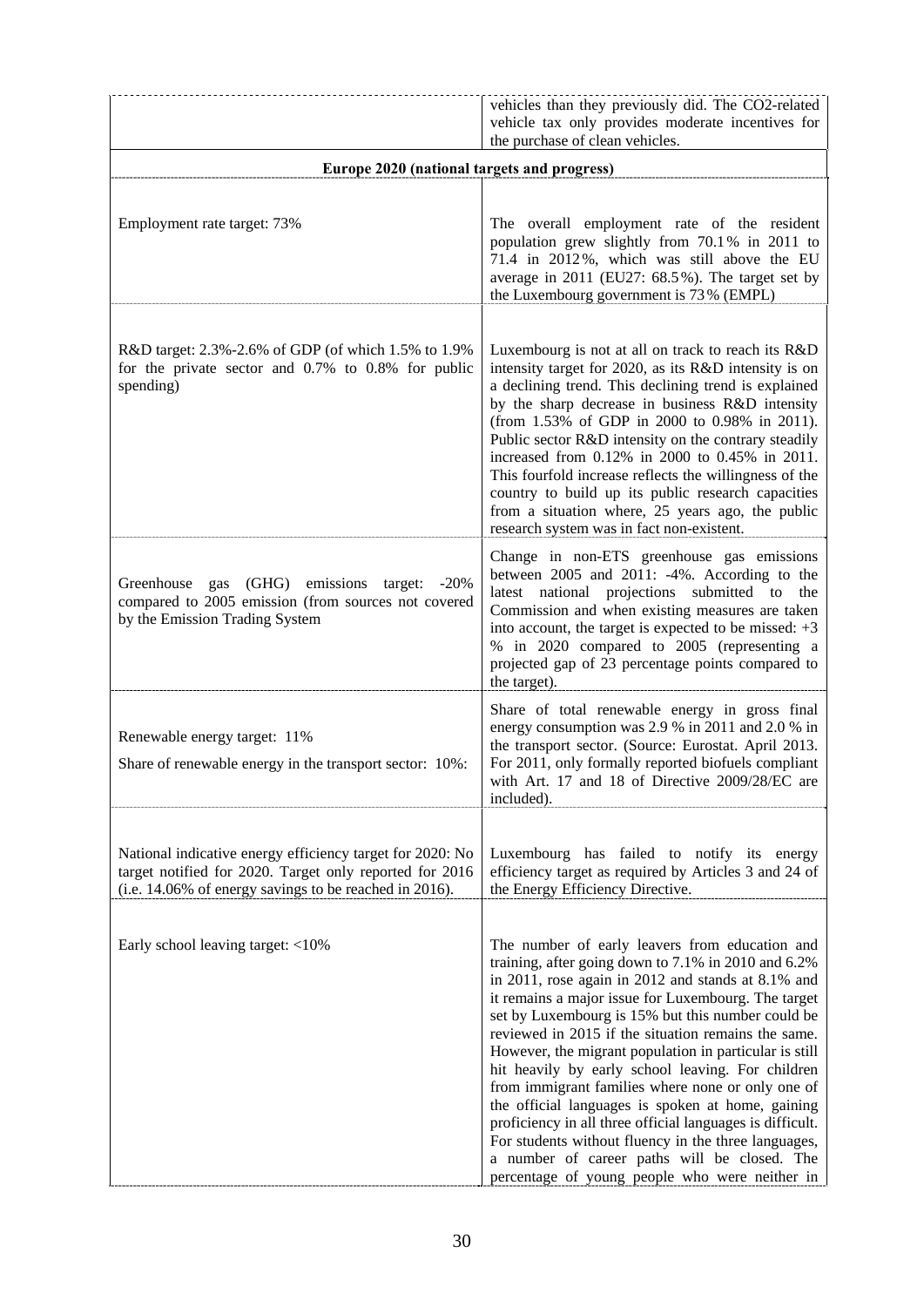|                                                                                                                                               | employment nor in education or training (NEET)<br>decreased further in 2010 to 5% and in 2011 to<br>4.7%, but rose again in 2012 and stands now at<br>5.9%. Nevertheless, it is still less than half the EU<br>average (13.2%).                                                                                                                                                                                                                                                                                                                                                                                                                                                                                                                                                                                                                                                                                                                                                                                                                                                                                                                                                                                                                    |
|-----------------------------------------------------------------------------------------------------------------------------------------------|----------------------------------------------------------------------------------------------------------------------------------------------------------------------------------------------------------------------------------------------------------------------------------------------------------------------------------------------------------------------------------------------------------------------------------------------------------------------------------------------------------------------------------------------------------------------------------------------------------------------------------------------------------------------------------------------------------------------------------------------------------------------------------------------------------------------------------------------------------------------------------------------------------------------------------------------------------------------------------------------------------------------------------------------------------------------------------------------------------------------------------------------------------------------------------------------------------------------------------------------------|
|                                                                                                                                               |                                                                                                                                                                                                                                                                                                                                                                                                                                                                                                                                                                                                                                                                                                                                                                                                                                                                                                                                                                                                                                                                                                                                                                                                                                                    |
| Tertiary education target: >40%                                                                                                               | The tertiary attainment rate according to the<br>Eurostat methodology is, at 48.2% in 2011, above<br>the EU target of 40%. However, the tertiary<br>attainment of the resident population is lower,<br>currently about 30%, despite the strong demand for<br>workers with tertiary qualifications. In its 2012<br>NRP, Luxembourg<br>adopts<br>the<br>European<br>methodology — thus including non-resident<br>workers — but proposes to put the target at 66%<br>instead of 40%. Luxembourg has taken several<br>measures to increase the number of students<br>embarking on higher education studies: allowing<br>validation of prior learning and experience giving<br>access to university studies; offering more varied<br>higher education studies; establishing a link between<br>higher education programmes and companies' needs<br>in order to promote employability; offering financial<br>support to all students whether they are studying in<br>Luxembourg or outside the country; tutoring of<br>students at the University of Luxembourg. The<br>reform of the vocational education and training<br>system will provide more opportunities to bridge the<br>gap between vocational education and training and<br>higher education. |
|                                                                                                                                               |                                                                                                                                                                                                                                                                                                                                                                                                                                                                                                                                                                                                                                                                                                                                                                                                                                                                                                                                                                                                                                                                                                                                                                                                                                                    |
| Risk of poverty or social exclusion target: reduction of<br>the number of people threatened by poverty or social<br>exclusion by 6000 in 2020 | People at risk of poverty or social exclusion in terms<br>of thousand persons numbered 11 in 2010 and 12 in<br>2011. According to the NRP 2012, Luxembourg set<br>finally a national poverty target in line with the<br>EU2020 goals, which aims at reducing the number<br>of people threatened by poverty or social exclusion<br>by 6000 in 2020. The overall employment and<br>poverty situation in Luxembourg seems to have<br>improved or at least not worsened over the last year.<br>But the position of cross-border workers, and that of<br>non-Luxembourg<br>nationals, more particularly<br>Portuguese (extent of the working poor - more than<br>21% among Portuguese workers) and non-EU-27<br>citizens, remains a big challenge for Luxembourg.                                                                                                                                                                                                                                                                                                                                                                                                                                                                                       |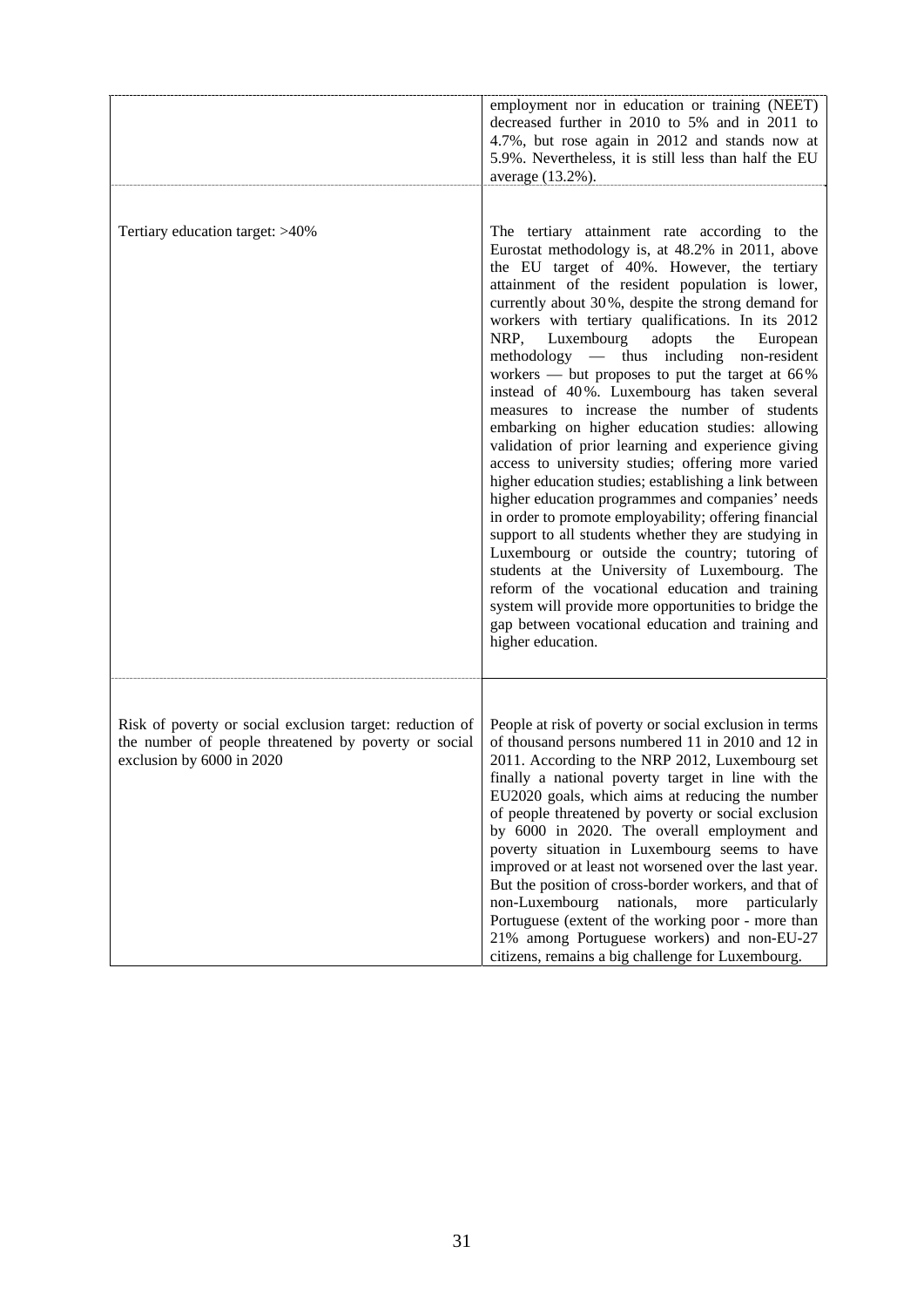## **5. ANNEX**

### **Table I. Macroeconomic indicators**

|                                                     | 1995-<br>1999 | $2000 -$<br>2004 | $2005 -$<br>2009 | 2010     | 2011     | 2012    | 2013    | 2014    |
|-----------------------------------------------------|---------------|------------------|------------------|----------|----------|---------|---------|---------|
| Core indicators                                     |               |                  |                  |          |          |         |         |         |
| GDP growth rate                                     | 4.8           | 4.2              | 2.4              | 2.9      | 1.7      | 0.3     | 0.8     | 1.6     |
| Output gap $1$                                      | $-1.2$        | 1.9              | 0.6              | $-1.7$   | $-1.2$   | $-2.0$  | $-2.0$  | $-1.5$  |
| HICP (annual % change)                              | 1.1           | 2.8              | 2.7              | 2.8      | 3.7      | 2.9     | 1.9     | 1.7     |
| Domestic demand (annual % change) <sup>2</sup>      | 5.1           | 3.1              | 1.1              | 9.2      | 6.1      | 2.8     | 0.4     | 1.8     |
| Unemployment rate (% of labour force) $3$           | 2.7           | 3.1              | 4.7              | 4.6      | 4.8      | 5.1     | 5.5     | 5.8     |
| Gross fixed capital formation (% of GDP)            | 21.4          | 21.9             | 20.2             | 18.4     | 19.0     | 20.2    | 19.9    | 20.0    |
| Gross national saving (% of GDP)                    | 32.1          | 33.1             | 29.2             | 27.6     | 28.2     | 27.1    | 27.8    | 28.1    |
| General Government (% of GDP)                       |               |                  |                  |          |          |         |         |         |
| Net lending $(+)$ or net borrowing $(-)$            | 2.8           | 2.7              | 1.5              | $-0.9$   | $-0.2$   | $-0.8$  | $-0.2$  | $-0.4$  |
| Gross debt                                          | 7.2           | 6.3              | 9.8              | 19.2     | 18.3     | 20.8    | 23.4    | 25.2    |
| <b>Net financial assets</b>                         | 43.0          | 54.7             | 53.1             | 52.1     | 44.9     | n.a     | n.a     | n.a     |
| Total revenue                                       | 43.2          | 43.0             | 41.5             | 42.0     | 41.5     | 42.1    | 42.9    | 42.9    |
| Total expenditure                                   | 40.3          | 40.3             | 40.0             | 42.9     | 41.8     | 43.0    | 43.1    | 43.4    |
| of which: Interest                                  | 0.4           | 0.3              | 0.3              | 0.4      | 0.5      | 0.4     | 0.5     | 0.5     |
| Corporations (% of GDP)                             |               |                  |                  |          |          |         |         |         |
| Net lending $(+)$ or net borrowing $(-)$            | n.a           | n.a              | $-1.3$           | $-4.7$   | $-1.6$   | n.a     | n.a     | n.a     |
| Net financial assets; non-financial corporations    | n.a           | n.a              | $-59.0$          | $-132.8$ | $-91.2$  | n.a     | n.a     | n.a     |
| Net financial assets; financial corporations        | n.a           | n.a              | $-444.1$         | $-279.0$ | $-430.4$ | n.a     | n.a     | n.a     |
| Gross capital formation                             | n.a           | n.a              | 11.2             | 10.8     | 12.8     | n.a     | n.a     | n.a     |
| Gross operating surplus                             | 27.8          | 27.4             | 31.4             | 31.0     | 32.1     | n.a     | n.a     | n.a     |
| Households and NPISH (% of GDP)                     |               |                  |                  |          |          |         |         |         |
| Net lending $(+)$ or net borrowing $(-)$            | 3.2           | n.a              | 1.1              | 3.4      | 2.4      | n.a     | n.a     | n.a     |
| <b>Net financial assets</b>                         | n.a           | n.a              | 83.0             | 84.6     | 73.6     | n.a     | n.a     | n.a     |
| Gross wages and salaries                            | 32.4          | 29.9             | 26.4             | 26.2     | 25.5     | n.a     | n.a     | n.a     |
| Net property income                                 | n.a           | n.a              | 1.3              | 1.0      | 0.8      | n.a     | n.a     | n.a     |
| Current transfers received                          | n.a           | n.a              | 13.9             | 15.3     | 14.9     | n.a     | n.a     | n.a     |
| Gross saving                                        | n.a           | n.a              | 5.7              | 7.8      | 6.6      | n.a     | n.a     | n.a     |
|                                                     |               |                  |                  |          |          |         |         |         |
| Net lending (+) or net borrowing (-)                | n.a           | 9.1              | 9.0              | 7.6      | 6.8      | 5.0     | n.a     | n.a     |
| Net financial assets                                | n.a           | n.a              | 366.2            | 276.3    | 404.7    | n.a     | n.a     | n.a     |
| Net exports of goods and services                   | 18.9          | 21.3             | 30.2             | 32.1     | 31.2     | 30.4    | 30.7    | 31.0    |
| Net primary income from the rest of the world       | $-7.2$        | $-15.2$          | $-22.5$          | $-31.6$  | $-27.8$  | $-27.6$ | $-27.8$ | $-27.8$ |
| Net capital transactions                            | n.a           | $-1.0$           | 0.1              | $-0.6$   | $-0.3$   | $-0.5$  | n.a     | n.a     |
| Tradable sector                                     | 35.5          | 32.8             | 28.9             | 28.5     | 30.6     | 29.0    | n.a     | n.a     |
| Non tradable sector                                 | 54.6          | 56.7             | 61.0             | 62.1     | 59.9     | 61.0    | n.a     | n.a     |
| of which: Building and construction sector          | 6.1           | 6.2              | 5.7              | 5.4      | 5.2      | 5.3     | n.a     | n.a     |
| Real effective exchange rate (index, 2000=100)      | 97.1          | 95.9             | 104.4            | 112.9    | 115.3    | 114.8   | 117.6   | 119.2   |
| Terms of trade goods and services (index, 2000=100) | 99.0          | 97.9             | 101.8            | 105.1    | 106.9    | 107.5   | 107.7   | 108.2   |
| Market performance of exports (index, 2000=100)     | 85.0          | 95.8             | 106.7            | 108.6    | 109.5    | 106.0   | 106.0   | 105.5   |

Notes:

<sup>1</sup> The output gap constitutes the gap between the actual and potential gross domestic product at 2005 market prices.

 $2$ <sup>2</sup> The indicator on domestic demand includes stocks.

<sup>3</sup> Unemployed persons are all persons who were not employed, had actively sought work and were ready to begin working immediately or within two weeks. The labour force is the total number of people employed and unemployed. The unemployment rate covers the age group 15-74.

*Source :*

<span id="page-31-0"></span>*Commission services' 2013 spring forecasts (COM); Stability programme (SP).*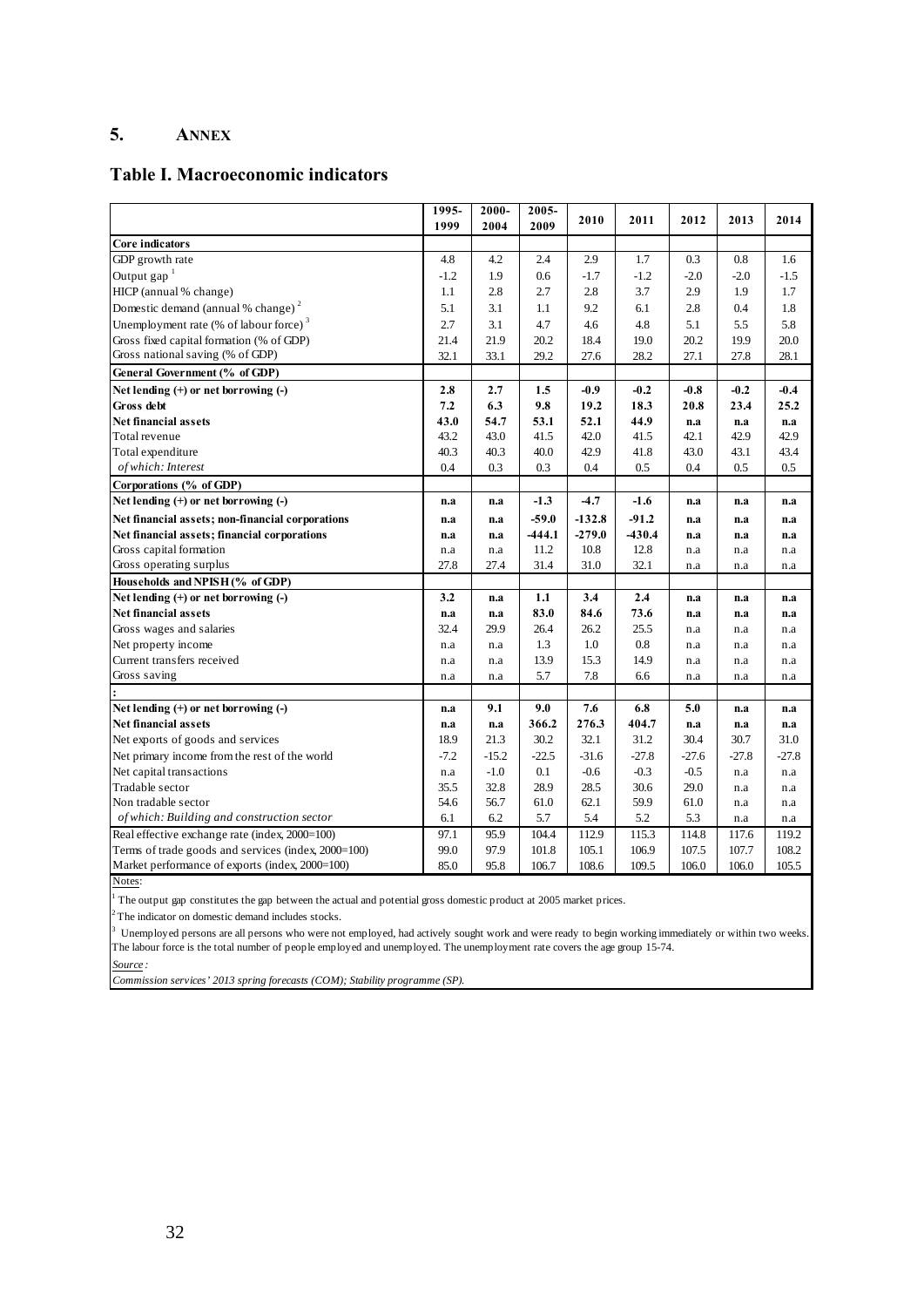|                                                                     | 2012       |           | 2013       |           | 2014       |           | 2015      | 2016      |
|---------------------------------------------------------------------|------------|-----------|------------|-----------|------------|-----------|-----------|-----------|
|                                                                     | <b>COM</b> | <b>SP</b> | <b>COM</b> | <b>SP</b> | <b>COM</b> | <b>SP</b> | <b>SP</b> | <b>SP</b> |
| Real GDP (% change)                                                 | 0.3        | 0.3       | 0.8        | 1.0       | 1.6        | 2.2       | 1.7       | 3.4       |
| Private consumption (% change)                                      | 1.7        | 1.5       | 0.1        | $-0.8$    | 1.5        | 1.9       | 4.4       | 2.3       |
| Gross fixed capital formation (% change)                            | 7.0        | 7.0       | $-0.2$     | $-0.2$    | 2.7        | $-3.3$    | 1.0       | $-0.3$    |
| Exports of goods and services (% change)                            | $-3.1$     | $-3.2$    | 1.0        | 0.1       | 4.1        | 4.8       | 5.8       | 6.3       |
| Imports of goods and services (% change)                            | $-2.7$     | $-2.6$    | 0.9        | $-0.3$    | 4.7        | 4.2       | 6.7       | 5.7       |
| Contributions to real GDP growth:                                   |            |           |            |           |            |           |           |           |
| - Final domestic demand                                             | 2.7        | 0.8       | 0.3        | 0.4       | 1.2        | 0.5       | 1.3       | 1.0       |
| - Change in inventories                                             | $-0.7$     | $-1.6$    | 0.0        | 0.6       | 0.0        | 1.7       | 0.3       | 2.3       |
| - Net exports                                                       | $-1.7$     | 1.1       | 0.5        | 0.0       | 0.4        | 0.1       | 0.2       | 0.1       |
| Output gap                                                          | $-2.0$     | $-2.1$    | $-2.0$     | $-2.2$    | $-1.5$     | $-1.3$    | $-1.1$    | 0.6       |
| Employment (% change)                                               | 2.3        | 2.1       | 1.6        | 1.7       | 1.3        | 1.3       | 2.3       | 1.9       |
| Unemployment rate (%)                                               | 5.1        | 5.4       | 5.5        | 5.9       | 5.8        | 6.1       | 5.9       | 5.8       |
| Labour productivity (% change)                                      | $-1.9$     | $-2.2$    | $-0.8$     | $-0.8$    | 0.3        | 0.7       | $1.0\,$   | 1.6       |
| $HICP$ inflation $(\%)$                                             | 2.9        | 2.9       | 1.9        | 2.1       | 1.7        | 1.8       | 2.8       | 1.8       |
| GDP deflator (% change)                                             | 3.9        | 3.9       | 2.5        | 2.1       | 2.7        | 2.1       | 1.7       | 0.9       |
| Comp. of employees (per head, % change)                             | 1.2        | 1.2       | 2.2        | 1.5       | 3.0        | 2.7       | 2.1       | 2.5       |
| Net lending/borrowing vis-à-vis the rest of the<br>world (% of GDP) | 5.0        | n.a.      | n.a.       | n.a.      | n.a.       | n.a.      | n.a.      | n.a.      |

## **Table II. Comparison of macroeconomic developments and forecasts**

Note:

<sup>1</sup>In percent of potential GDP, with potential GDP growth recalculated by Commission services on the basis of the programme scenario using the commonly agreed methodology.

*Source :*

*Commission services' 2013 spring forecasts (COM); Stability programme (SP).*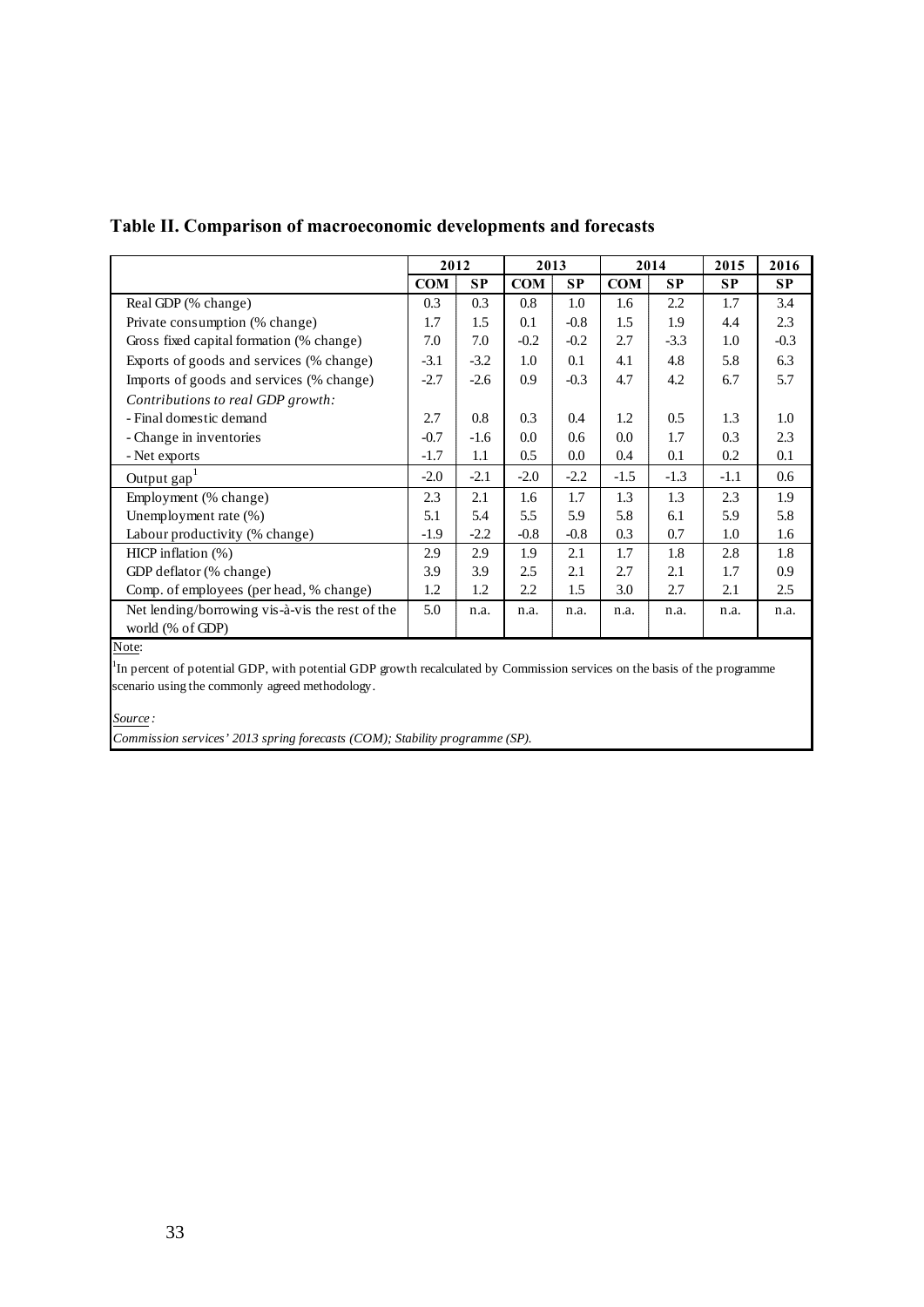| Table III. Composition of the budgetary adjustment |  |  |
|----------------------------------------------------|--|--|
|                                                    |  |  |

| $(% \mathcal{L}_{0} \cap \mathcal{L}_{1})$ (% of GDP) | 2012   | 2013   |         | 2014             |        | 2015      | 2016    | Change:<br>2012-2016 |
|-------------------------------------------------------|--------|--------|---------|------------------|--------|-----------|---------|----------------------|
|                                                       | COM    | COM    | SP      | COM <sup>1</sup> | SP     | <b>SP</b> | SP      | SP                   |
| Revenue                                               | 42.1   | 42.9   | 42.6    | 42.9             | 42.7   | 42.5      | 42.8    | 0.7                  |
| of which:                                             |        |        |         |                  |        |           |         |                      |
| - Taxes on production and imports                     | 12.4   | 12.6   | 12.6    | 12.8             | 12.6   | 12.0      | 11.9    | $-0.5$               |
| - Current taxes on income, wealth, etc.               | 14.1   | 14.6   | 14.5    | 14.4             | 14.6   | 14.8      | 14.9    | 0.8                  |
| - Social contributions                                | 12.0   | 12.1   | 12.0    | 12.1             | 12.1   | 12.2      | 12.3    | 0.3                  |
| - Other (residual)                                    | 3.6    | 3.7    | 3.5     | 3.7              | 3.4    | 3.5       | 3.7     | 0.1                  |
| <b>Expenditure</b>                                    | 43.0   | 43.1   | 43.3    | 43.4             | 43.3   | 43.8      | 44.1    | 1.1                  |
| of which:                                             |        |        |         |                  |        |           |         |                      |
| - Primary expenditure                                 | 42.6   | 42.7   | 42.8    | 42.8             | 42.9   | 43.4      | 43.7    | 1.1                  |
| of which:                                             |        |        |         |                  |        |           |         |                      |
| Compensation of employees                             | 8.1    | 8.2    | 8.2     | 8.3              | 8.3    | 8.5       | 8.4     | 0.3                  |
| Intermediate consumption                              | 3.9    | 3.9    | 3.9     | 3.7              | 3.8    | 3.8       | 3.9     | 0.0                  |
| Social payments                                       | 20.3   | 20.5   | 20.7    | 20.5             | 20.8   | 21.0      | 21.2    | 0.9                  |
| Subsidies                                             | 1.7    | 1.8    | 1.8     | 1.8              | 1.8    | 1.9       | 1.9     | 0.2                  |
| Gross fixed capital formation                         | 3.9    | 3.6    | 3.4     | 3.7              | 3.3    | 3.4       | 3.3     | $-0.6$               |
| Other (residual)                                      | 4.7    | 4.8    | 4.8     | 4.8              | 4.8    | 4.9       | 4.9     | 0.2                  |
| - Interest expenditure                                | 0.4    | 0.5    | $0.5\,$ | 0.5              | 0.4    | 0.4       | 0.4     | 0.0                  |
| General government balance (GGB)                      | $-0.8$ | $-0.2$ | $-0.7$  | $-0.4$           | $-0.6$ | $-1.3$    | $-1.3$  | $-0.5$               |
| <b>Primary balance</b>                                | $-0.4$ | 0.2    | $-0.3$  | 0.1              | $-0.1$ | $-0.9$    | $-0.9$  | $-0.5$               |
| One-off and other temporary measures                  | 0.0    | 0.0    | 0.0     | 0.0              | 0.0    | 0.0       | 0.0     | $0.0\,$              |
| GGB excl. one-offs                                    | $-0.8$ | $-0.2$ | $-0.7$  | $-0.4$           | $-0.6$ | $-1.3$    | $-1.3$  | $-0.5$               |
| Output $\mathtt{gap}^2$                               | $-2.0$ | $-2.0$ | $-2.2$  | $-1.5$           | $-1.3$ | $-1.1$    | 0.6     | 2.5                  |
| Cyclically-adjusted balance <sup>2</sup>              | 0.1    | 0.7    | 0.3     | 0.3              | 0.0    | $-0.8$    | $-1.6$  | $-1.7$               |
| Structural balance (SB) <sup>3</sup>                  | 0.1    | 0.7    | 0.3     | 0.3              | 0.0    | $-0.8$    | $-1.6$  | $-1.7$               |
| Change in SB                                          | $-0.2$ | 0.6    | 0.2     | $-0.5$           | $-0.3$ | $-0.8$    | $-0.8$  |                      |
| Two year average change in SB                         | 0.1    | 0.2    | 0.0     | 0.1              | $-0.1$ | $-0.6$    | $-0.8$  |                      |
| Structural primary balance <sup>3</sup>               | 0.5    | 1.2    | 0.8     | 0.8              | 0.4    | $-0.4$    | $-1.2$  | $-1.7$               |
| Change in structural primary balance                  |        | 0.6    | 0.3     | $-0.4$           | $-0.4$ | $-0.8$    | $-0.8$  |                      |
| <b>Expenditure benchmark</b>                          |        |        |         |                  |        |           |         |                      |
| Applicable reference rate <sup>4</sup>                | 1.76   | 0.63   | 0.63    | 1.08             | 1.08   | $-0.07$   | $-0.07$ |                      |
| Deviation <sup>5</sup> (% GDP)                        | 1.3    | $-0.4$ | $-0.6$  | 0.2              | 0.5    | 0.4       | 1.7     |                      |
| Two-year average deviation (% GDP)                    | 0.9    | 0.4    | 0.1     | $-0.1$           | 0.0    | 0.4       | 1.0     |                      |

Notes*:*

<sup>1</sup>On a no-policy-change basis.

<sup>2</sup>Output gap (in % of potential GDP) and cyclically-adjusted balance according to the programme as recalculated by Commission services on the basis of the programme scenario using the commonly agreed methodology.

3 Structural (primary) balance = cyclically-adjusted (primary) balance excluding one-off and other temporary measures.

4 Reference medium-term rate of potential GDP growth. The (standard) reference rate applies from year t+1, if the country has reached its MTO in year t. A lower rate applies as long as the country is adjusting towards its MTO, including in year t.The reference rates applicable to 2014 onwards have been updated in 2013.

5 Deviation of the growth rate of public expenditure net of discretionary revenue measures and revenue increases mandated by law from the applicable reference rate. The expenditure aggregate used for the expenditure benchmark is obtained following the commonly agreed methodology. A positive sign implies that expenditure growth exceeds the applicable reference rate.

*Source :*

*Stability programme (SP); Commission services' 2013 spring forecasts (COM); Commission services' calculations.*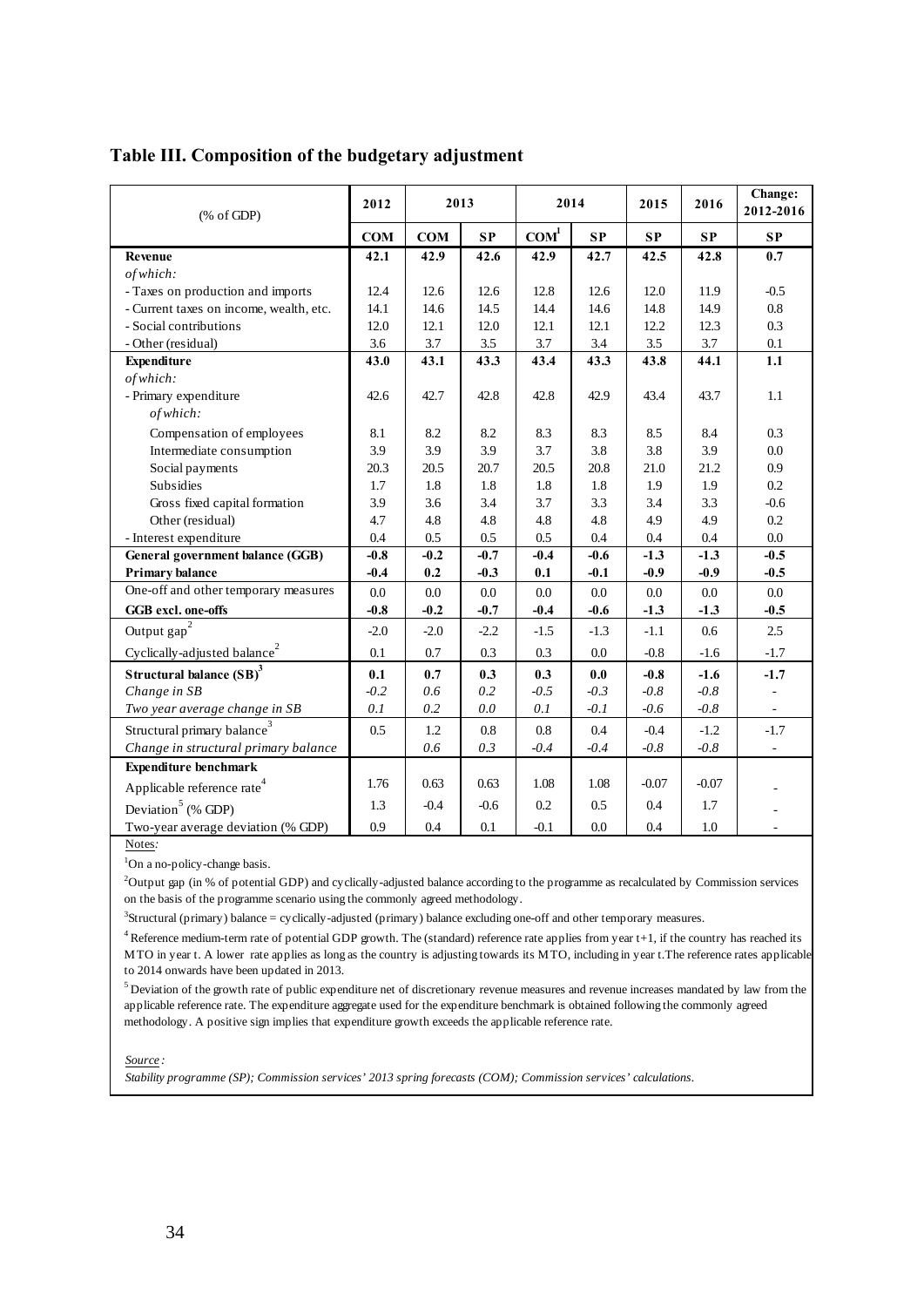# **Table IV. Debt dynamics**

|                                                                                                                                                                                                                         | Average   |        | 2013            |                 | 2014            |                 | 2015   | 2016      |
|-------------------------------------------------------------------------------------------------------------------------------------------------------------------------------------------------------------------------|-----------|--------|-----------------|-----------------|-----------------|-----------------|--------|-----------|
| $(% \mathcal{L}_{0} \cap \mathcal{L}_{1})$ (% of GDP)                                                                                                                                                                   | 2007-2011 | 2012   | <b>COM</b>      | SP              | COM             | SP              | SP     | SP        |
| Gross debt ratio <sup>1</sup>                                                                                                                                                                                           | 14.8      | 20.8   | 23.4            | 23.8            | 25.2            | 25.9            | 27.1   | 27.9      |
| Change in the ratio                                                                                                                                                                                                     | 2.3       | 2.5    | 2.6             | 3.0             | 1.8             | 2.1             | 1.2    | 0.8       |
| Contributions <sup>2</sup> :                                                                                                                                                                                            |           |        |                 |                 |                 |                 |        |           |
| 1. Primary balance                                                                                                                                                                                                      | $-1.3$    | 0.4    | $-0.2$          | 0.3             | $-0.1$          | 0.1             | 0.9    | 0.9       |
| 2. "Snow-ball" effect                                                                                                                                                                                                   | $-0.2$    | $-0.3$ | $-0.2$          | $-0.2$          | $-0.4$          | $-0.5$          | $-0.5$ | $-0.7$    |
| Of which:                                                                                                                                                                                                               |           |        |                 |                 |                 |                 |        |           |
| Interest expenditure                                                                                                                                                                                                    | 0.4       | 0.4    | 0.5             | 0.4             | 0.5             | $0.5\,$         | 0.4    | 0.4       |
| Growth effect                                                                                                                                                                                                           | $-0.1$    | $-0.1$ | $-0.2$          | $-0.2$          | $-0.4$          | $-0.5$          | $-0.4$ | $-0.9$    |
| Inflation effect                                                                                                                                                                                                        | $-0.5$    | $-0.7$ | $-0.5$          | $-0.4$          | $-0.6$          | $-0.5$          | $-0.4$ | $-0.3$    |
| 3. Stock-flow adjustment                                                                                                                                                                                                | 3.9       | 2.4    | 3.1             | 3.0             | 2.3             | 2.5             | 0.8    | 0.6       |
| Of which:                                                                                                                                                                                                               |           |        |                 |                 |                 |                 |        |           |
| Cash/accruals diff.                                                                                                                                                                                                     |           |        |                 |                 |                 |                 |        |           |
| Acc. financial assets                                                                                                                                                                                                   |           |        |                 |                 |                 |                 |        |           |
| Privatisation                                                                                                                                                                                                           |           |        |                 |                 |                 |                 |        |           |
| Val. effect & residual                                                                                                                                                                                                  |           |        |                 |                 |                 |                 |        |           |
|                                                                                                                                                                                                                         |           |        |                 | 2013            |                 | 2014            |        | 2016      |
|                                                                                                                                                                                                                         |           | 2012   | COM/            |                 | COM/            |                 |        |           |
|                                                                                                                                                                                                                         |           |        | SP <sup>3</sup> | $\mathbf{SP}^4$ | SP <sup>3</sup> | $\mathbf{SP}^4$ | SP     | <b>SP</b> |
| Gap to the debt benchmark $^{5,6}$                                                                                                                                                                                      |           | n.r.   | n.r.            | n.r.            | n.r.            | n.r.            | n.r.   | n.r.      |
| Structural adjustment <sup>7</sup>                                                                                                                                                                                      |           | n.r.   | n.r.            | n.r.            | n.r.            | n.r.            | n.r.   | n.r.      |
| To be compared to:                                                                                                                                                                                                      |           |        |                 |                 |                 |                 |        |           |
| Required adjustment <sup>8</sup>                                                                                                                                                                                        |           | n.r.   | n.r.            | n.r.            | n.r.            | n.r.            | n.r.   | n.r.      |
| Notes:                                                                                                                                                                                                                  |           |        |                 |                 |                 |                 |        |           |
| <sup>1</sup> End of period.                                                                                                                                                                                             |           |        |                 |                 |                 |                 |        |           |
| $2$ The snow-ball effect captures the impact of interest expenditure on accumulated debt, as well as the impact of real GDP growth                                                                                      |           |        |                 |                 |                 |                 |        |           |
| and inflation on the debt ratio (through the denominator). The stock-flow adjustment includes differences in cash and accrual<br>accounting, accumulation of financial assets and valuation and other residual effects. |           |        |                 |                 |                 |                 |        |           |
| $3$ Assessment of the consolidation path set in SP assuming growth follows the COM forecasts.                                                                                                                           |           |        |                 |                 |                 |                 |        |           |
| <sup>4</sup> Assessment of the consolidation path set in the SP assuming growth follows the SP projections.                                                                                                             |           |        |                 |                 |                 |                 |        |           |
| <sup>5</sup> Not relevant for Member Sates that were subject to an EDP procedure in November 2011 and for a period of three years                                                                                       |           |        |                 |                 |                 |                 |        |           |
| following the correction of the excessive deficit.                                                                                                                                                                      |           |        |                 |                 |                 |                 |        |           |
| <sup>6</sup> Shows the difference between the debt-to-GDP ratio and the debt benchmark. If positive, projected gross debt-to-GDP ratio                                                                                  |           |        |                 |                 |                 |                 |        |           |
| does not comply with the debt reduction benchmark.                                                                                                                                                                      |           |        |                 |                 |                 |                 |        |           |
| Applicable only during the transition period of three years from the correction of the excessive deficit for EDP that were ongoing                                                                                      |           |        |                 |                 |                 |                 |        |           |
| in November 2011.                                                                                                                                                                                                       |           |        |                 |                 |                 |                 |        |           |
| ${}^8$ Defines the remaining annual structural adjustment over the transition period which ensures that - if followed – Member State                                                                                    |           |        |                 |                 |                 |                 |        |           |
| will comply with the debt reduction benchmark at the end of the transition period, assuming that COM (SP) budgetary                                                                                                     |           |        |                 |                 |                 |                 |        |           |
| projections for the previous years are achieved.                                                                                                                                                                        |           |        |                 |                 |                 |                 |        |           |
|                                                                                                                                                                                                                         |           |        |                 |                 |                 |                 |        |           |
| Source:                                                                                                                                                                                                                 |           |        |                 |                 |                 |                 |        |           |
| Stability programme (SP); Commission services' spring 2013 forecasts (COM); Commission services' calculations.                                                                                                          |           |        |                 |                 |                 |                 |        |           |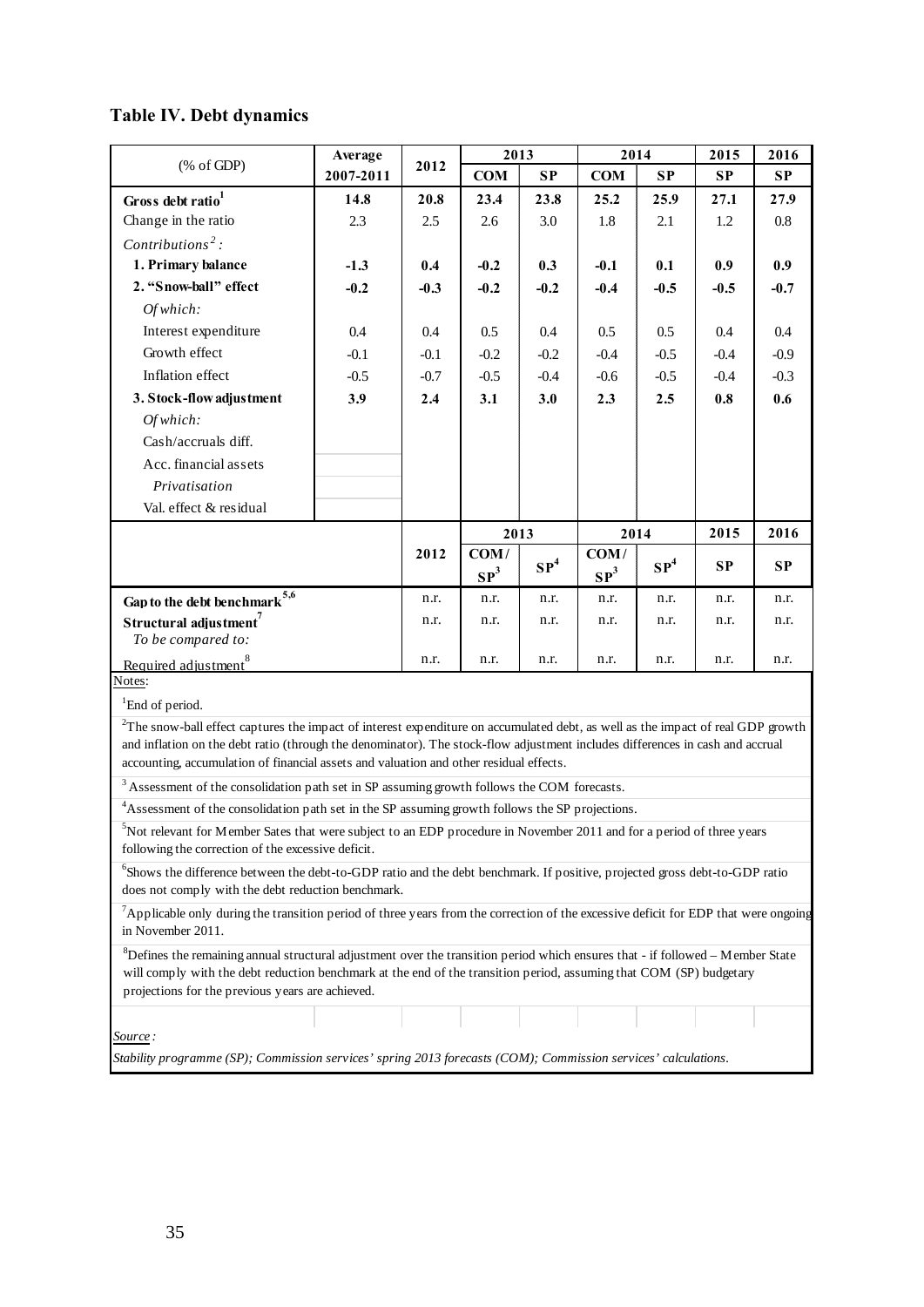## **Table V. Sustainability indicators**

|                                          |                                 | LU                             |                                 | EU27                           |  |  |
|------------------------------------------|---------------------------------|--------------------------------|---------------------------------|--------------------------------|--|--|
|                                          | No-policy<br>change<br>scenario | Programme<br>(SCP)<br>scenario | No-policy<br>change<br>scenario | Programme<br>(SCP)<br>scenario |  |  |
|                                          |                                 |                                |                                 |                                |  |  |
| S <sub>2</sub>                           | 8.6                             | 10.9                           | 3.0                             | 1.3                            |  |  |
| of which:                                |                                 |                                |                                 |                                |  |  |
| Initial budgetary position (IBP)         | $-0.1$                          | 2.1                            | 0.8                             | $-0.9$                         |  |  |
| Long-term cost of ageing (CoA)           | 8.7                             | 8.8                            | $2.2\,$                         | 2.2                            |  |  |
| of which:                                |                                 |                                |                                 |                                |  |  |
| Pensions                                 | 6.5                             | 6.5                            | 1.0                             | 1.1                            |  |  |
| Health care                              | 0.7                             | 0.7                            | 0.9                             | 0.8                            |  |  |
| Long-term care                           | 1.5                             | 1.5                            | 0.6                             | 0.6                            |  |  |
| Others                                   | 0.0                             | 0.1                            | $-0.4$                          | $-0.3$                         |  |  |
| S1 (required adjustment)*                | $-1.5$                          | 0.8                            | 2.2                             | 0.5                            |  |  |
| of which:                                |                                 |                                |                                 |                                |  |  |
| Initial budgetary position (IBP)         | $-1.4$                          | 0.8                            | 0.0                             | $-1.8$                         |  |  |
| Debt requirement (DR)                    | $-2.2$                          | $-2.3$                         | 1.9                             | 1.9                            |  |  |
| Long-term cost of ageing (CoA)           | 2.0                             | 2.3                            | 0.3                             | 0.4                            |  |  |
| S0 (risk for fiscal stress)**            |                                 | 0.12                           |                                 | :                              |  |  |
| Debt, % of GDP (2012)                    |                                 | 20.8                           | 87.0                            |                                |  |  |
| Age-related expenditure, % of GDP (2012) |                                 | 17.8                           | 25.8                            |                                |  |  |

Note:

The 'No-policy change' scenario depicts the sustainability gap under the assumption that the budgetary position evolves according to the Commissions' spring 2013 forecast until 2014. The 'Programme (SCP)' scenario depicts the sustainability gap under the assumption that the budgetary plans in the programme are fully implemented.

\* The required adjustment of the primary balance until 2020 to reach a public debt of 60% of GDP by 2030.

\*\* The critical threshold for the S0 indicator is 0.44.

*Source :* 

*Commission services; 2013 stability programme.*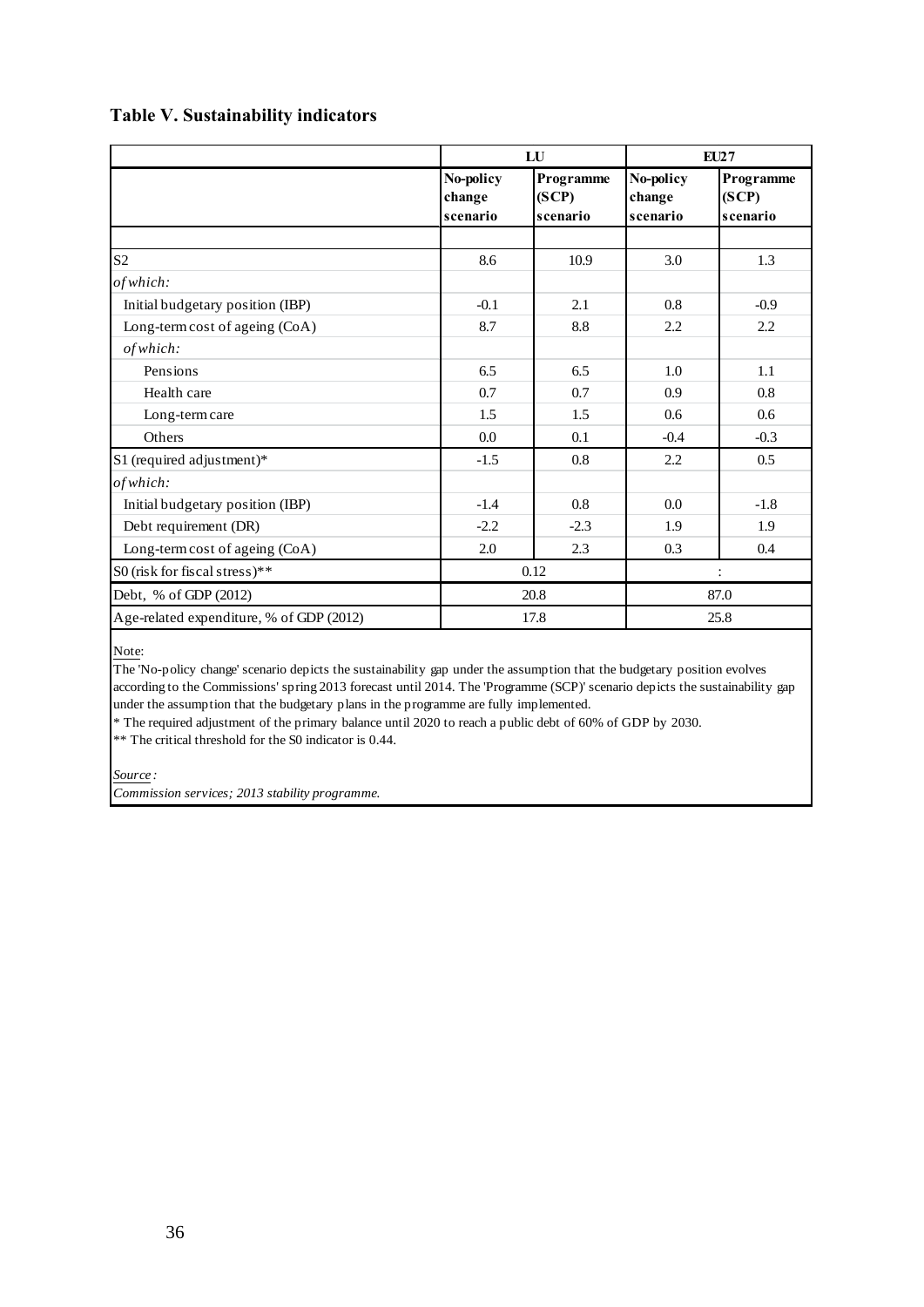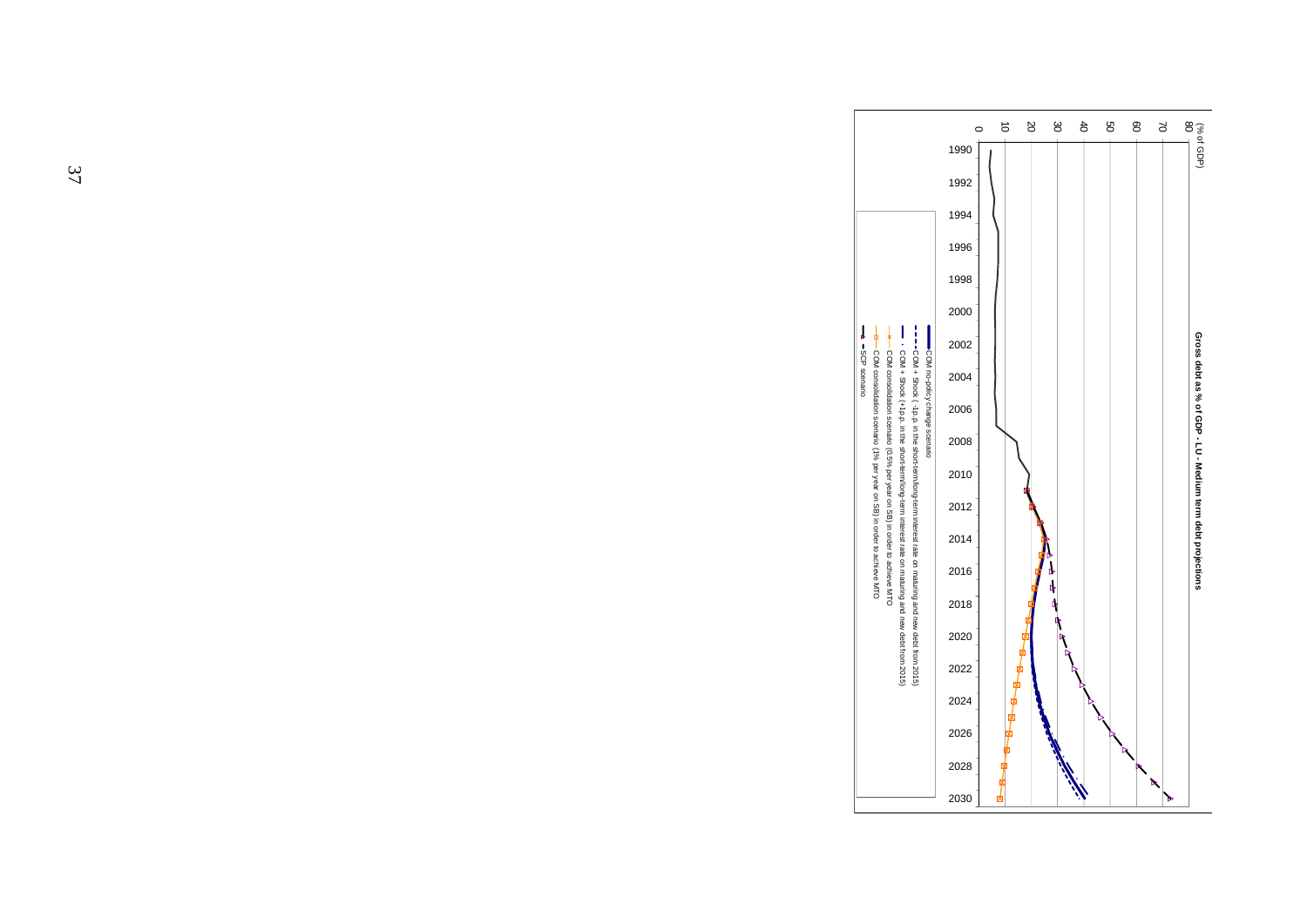## **Table VI. Taxation indicators**

|                                                                                    | 2002 | 2006 | 2008 | 2009 | 2010 | 2011  |
|------------------------------------------------------------------------------------|------|------|------|------|------|-------|
| <b>Total tax revenues</b> (incl. actual compulsory social contributions, % of GDP) | 39.3 | 35.9 | 37.5 | 39.2 | 37.5 | 37.2  |
| <b>Breakdown by economic function</b> (% of GDP) <sup>1</sup>                      |      |      |      |      |      |       |
| Consumption                                                                        | 10.7 | 10.1 | 10.5 | 10.9 | 10.1 | 10.2  |
| of which:                                                                          |      |      |      |      |      |       |
| - VAT                                                                              | 5.8  | 5.8  | 6.3  | 6.7  | 6.3  | 6.3   |
| - excise duties on tobacco and alcohol                                             | 2.0  | 1.5  | 1.4  | 1.4  | 1.3  | 1.3   |
| - energy                                                                           | 2.6  | 2.5  | 2.5  | 2.4  | 2.2  | 2.2   |
| - other (residual)                                                                 | 0.3  | 0.3  | 0.3  | 0.4  | 0.3  | 0.3   |
| Labour employed                                                                    | 14.0 | 13.3 | 14.6 | 15.6 | 14.9 | 15.2  |
| Labour non-employed                                                                | 1.1  | 1.2  | 1.3  | 1.4  | 1.3  | 1.4   |
| Capital and business income                                                        | 10.2 | 7.8  | 8.1  | 8.5  | 8.4  | 7.7   |
| Stocks of capital/wealth                                                           | 3.3  | 3.4  | 2.9  | 2.7  | 2.8  | 2.7   |
| $p.m.$ Environmental taxes <sup>2</sup>                                            | 2.8  | 2.6  | 2.6  | 2.6  | 2.4  | 2.4   |
| VAT efficiency                                                                     |      |      |      |      |      |       |
| Actual VAT revenues as % of theoretical revenues at standard rate                  | 73.0 | 89.3 | 99.5 | 95.2 | 94.4 | 101.7 |

Note:

1 Tax revenues are broken down by economic function, i.e. according to whether taxes are raised on consumption, labour or capital. See European Commission (2013) Taxation trends in the European Union, for a more detailed explanation.

2 This category comprises taxes on energy, transport and pollution and resources included in taxes on consumption and capital.

3 The VAT efficiency is measured via the VAT revenue ratio. The VAT revenue ratio is defined as the ratio between the actual VAT revenue collected and the revenue that would theoretically be raised if VAT was applied at the standard rate to all final consumption. A low ratio can indicate a reduction of the tax base due to large exemptions or the application of reduced rates to a wide range of goods and services ('policy gap') or a failure to collect all tax due to e.g. fraud ('collection gap'). See European Commission (2012), Tax reforms in EU Member States, European Economy 6/2012 and Taxation Papers 34/2012 for a more detailed explanation.

*Source: Commission*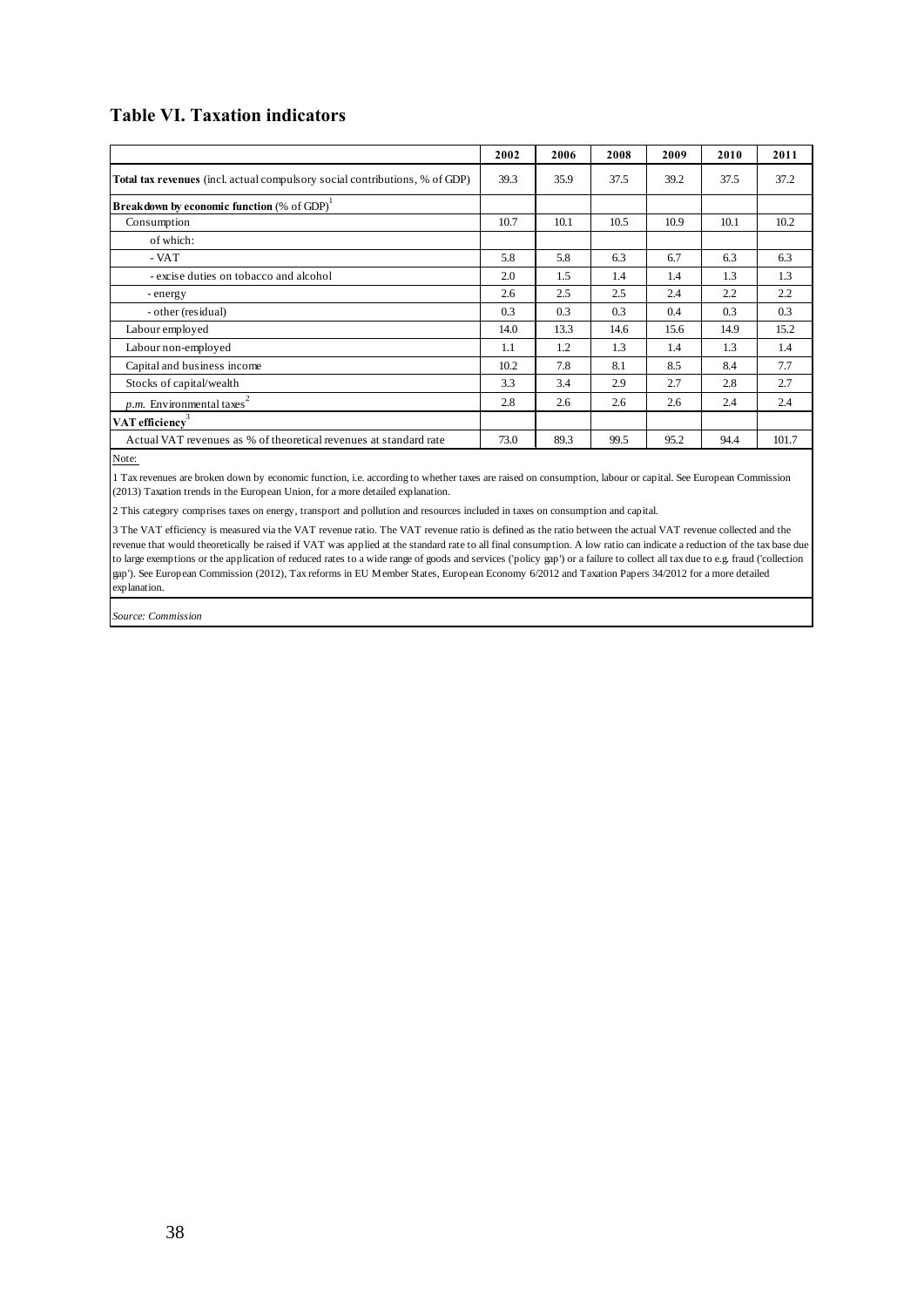## **Table VII. Financial market indicators**

|                                                                                                                                             | 2008   | 2009   | 2010     | 2011     | 2012     |
|---------------------------------------------------------------------------------------------------------------------------------------------|--------|--------|----------|----------|----------|
|                                                                                                                                             |        |        |          |          |          |
| Total assets of the banking sector (% of GDP)                                                                                               | 3403.3 | 3099.6 | 2640.4   | 2579.3   | 2174.4   |
| Share of assets of the five largest banks (% of total assets)                                                                               | 29.7   | 29.3   | 31.1     | 31.2     | .        |
| Foreign ownership of banking system (% of total assets)                                                                                     | 95.5   | 90.6   | .        | .        | .        |
| Financial soundness indicators:                                                                                                             |        |        |          |          |          |
| - non-performing loans (% of total loans) <sup>1)</sup>                                                                                     | 0.6    | 0.7    | 0.3      | 0.4      | 0.3      |
| - capital adequacy ratio (%) <sup>2)</sup>                                                                                                  | 15.4   | 19.2   | 17.4     | 16.4     | 17.5     |
| - return on equity $(\%)$ <sup>2),3)</sup>                                                                                                  | 5.5    | 11.5   | 13.0     | 4.5      | 9.8      |
| Bank loans to the private sector (year-on-year % change)                                                                                    | 10.8   | $-5.3$ | 1.5      | 1.5      | $-6.9$   |
| Lending for house purchase (year-on-year % change)                                                                                          | 8.6    | 7.1    | 8.8      | 8.9      | 7.2      |
| Loan to deposit ratio                                                                                                                       | 68.6   | 66.1   | 67.2     | 65.8     | 60.5     |
| CB liquidity as % of liabilities                                                                                                            | 4.2    | 1.5    | 0.3      | 0.8      | 0.6      |
| Banks' exposure to countries receiving official financial assistance (% of GDP)                                                             | .      | .      | $\cdots$ | $\cdots$ | .        |
| Private debt (% of GDP)                                                                                                                     | 397.9  | 409.8  | 388.7    | 372.0    | 343.3    |
| Gross external debt (% of GDP) $^{4)}$                                                                                                      |        |        |          |          |          |
| - Public                                                                                                                                    | 2.6    | 2.9    | 6.3      | 6.0      | 7.8      |
| - Private                                                                                                                                   | 2730.5 | 2926.1 | 2386.1   | 2588.9   | 3138.6   |
| Long term interest rates spread versus Bund (basis points)*                                                                                 | 0.6    | 1.0    | 0.4      | 0.3      | 0.3      |
| Credit default swap spreads for sovereign securities (5-year)*                                                                              | .      | .      | $\cdots$ | $\cdots$ | $\cdots$ |
| Notes:                                                                                                                                      |        |        |          |          |          |
| <sup>1)</sup> Latest data (September 2012).                                                                                                 |        |        |          |          |          |
| $^{2)}$ Latest data (June 2012).                                                                                                            |        |        |          |          |          |
| $3)$ Tier 1 capital.                                                                                                                        |        |        |          |          |          |
| $4)$ Latest data 2012Q3.                                                                                                                    |        |        |          |          |          |
|                                                                                                                                             |        |        |          |          |          |
| * Measured in basis points.                                                                                                                 |        |        |          |          |          |
| Source:                                                                                                                                     |        |        |          |          |          |
| Bank for International Settlements and Eurostat (exposure to macro-financially vulnerable countries), IMF (financial soundness indicators), |        |        |          |          |          |

*Commission (long-term interest rates), World Bank (gross external debt) and ECB (all other indicators).*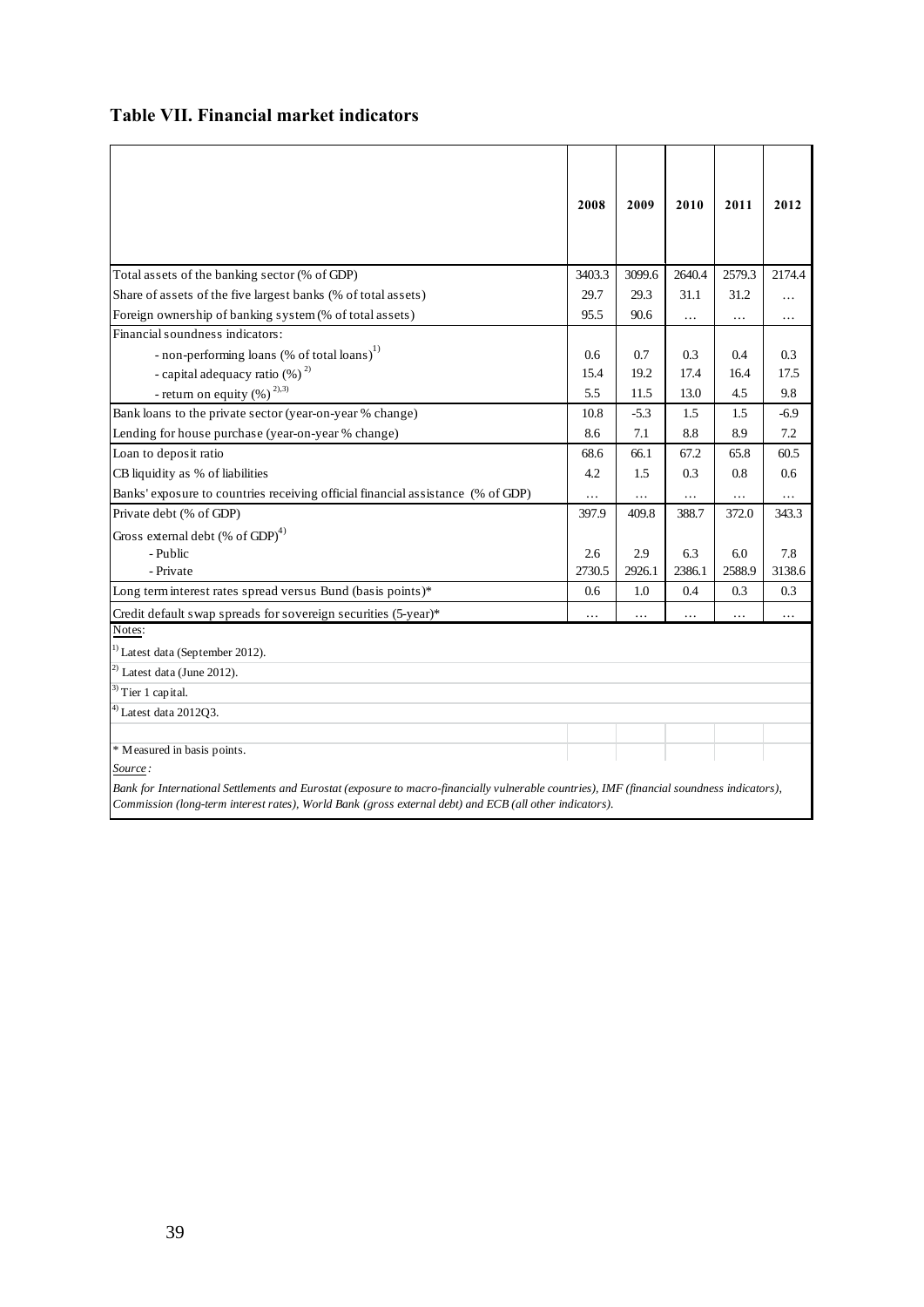| <b>Labour market indicators</b>                                                                                                          | 2007    | 2008    | 2009   | 2010    | 2011    | 2012           |  |
|------------------------------------------------------------------------------------------------------------------------------------------|---------|---------|--------|---------|---------|----------------|--|
| Employment rate                                                                                                                          | 69.6    | 68.8    | 70.4   | 70.7    | 70.1    | 71.4           |  |
| (% of population aged 20-64)                                                                                                             |         |         |        |         |         |                |  |
| Employment growth<br>(% change from previous year)                                                                                       | $0.0\,$ | $0.0\,$ | 0.0    | 0.0     | $0.0\,$ | $0.0\,$        |  |
| Employment rate of women                                                                                                                 |         |         |        |         |         |                |  |
| (% of female population aged 20-64)                                                                                                      | 61.0    | 60.1    | 61.5   | 62.0    | 61.9    | 64.2           |  |
| Employment rate of men                                                                                                                   |         |         |        |         |         |                |  |
| (% of male population aged 20-64)                                                                                                        | 78.3    | 77.2    | 79.0   | 79.2    | 78.1    | 78.5           |  |
| Employment rate of older workers                                                                                                         | 32.0    | 34.1    | 38.2   | 39.6    | 39.3    | 41.0           |  |
| (% of population aged 55-64)                                                                                                             |         |         |        |         |         |                |  |
| Part-time employment (% of total employment,                                                                                             | 17.8    | 18.0    | 18.2   | 17.9    | 18.4    | 19.0           |  |
| 15 years and more)<br>Part-time employment of women (% of women employment, 15                                                           |         |         |        |         |         |                |  |
| years and more)                                                                                                                          | 37.2    | 38.3    | 35.1   | 36.0    | 36.1    | 36.3           |  |
| Part-time employment of men (% of men employment, 15 years                                                                               |         |         |        |         |         |                |  |
| and more)                                                                                                                                | 2.6     | 2.7     | 5.6    | 4.0     | 4.8     | 5.4            |  |
| Fixed term employment (% of employees with a fixed term                                                                                  | 6.8     | 6.2     | 7.2    | 7.1     | 7.1     | 7.7            |  |
| contract, 15 years and more)                                                                                                             |         |         |        |         |         |                |  |
| Transitions from temporary                                                                                                               | 1.5     | 1.6     | 1.5    | 0.8     | 1.4     | ÷              |  |
| to permanent employment                                                                                                                  |         |         |        |         |         |                |  |
| Unemployment rate1 (% of labour force,                                                                                                   | 4.2     | 4.9     | 5.1    | 4.6     | 4.8     | 5.1            |  |
| age group 15-74)                                                                                                                         |         |         |        |         |         |                |  |
| Long-term unemployment rate2 (% of labour force)                                                                                         | 1.2     | 1.6     | 1.2    | 1.3     | 1.4     | 1.6            |  |
| Youth unemployment rate                                                                                                                  | 15.6    | 17.3    | 16.5   | 15.8    | 16.4    | 18.3           |  |
| (% of youth labour force aged 15-24)                                                                                                     |         |         |        |         |         |                |  |
| Youth NEET rate (% of population aged 15-24)                                                                                             | 5.7     | 6.2     | 5.8    | 5.1     | 4.7     | 5.9            |  |
| Early leavers from education and training (% of pop. 18-24 with at                                                                       | 12.5    | 13.4    | 7.7    | 7.1     | 6.2     | 8.1            |  |
| most lower sec. educ. and not in further education or training)                                                                          |         |         |        |         |         |                |  |
| Tertiary educational attainment (% of population 30-34 having<br>successfully completed tertiary education)                              | 35.3    | 39.8    | 46.6   | 46.1    | 48.2    | 49.6           |  |
| Formal childcare (from 1 to 29 hours; % over the population less                                                                         |         |         |        |         |         |                |  |
| than 3 years)                                                                                                                            | 11.0    | 13.0    | 22.0   | 17.0    | 16.0    | ÷              |  |
| Formal childcare (30 hours or over; % over the population less                                                                           | 14.0    | 13.0    | 12.0   | 19.0    | 28.0    | $\ddot{\cdot}$ |  |
| than 3 year)                                                                                                                             |         |         |        |         |         |                |  |
| Labour productivity per person employed (annual % change)                                                                                | 2.0     | $-5.5$  | $-5.1$ | $1.1\,$ | $-1.2$  | $-2.0$         |  |
|                                                                                                                                          |         |         |        |         |         |                |  |
| Hours worked per person employed (annual % change)                                                                                       | $0.5\,$ | 0.9     | $-3.8$ | 0.1     | $-0.2$  | $-0.6$         |  |
| Labour productivity per hour worked (annual % change; constant<br>prices)                                                                | 1.5     | $-6.3$  | $-1.3$ | 1.0     | $-1.0$  | $-1.4$         |  |
|                                                                                                                                          |         |         |        |         |         |                |  |
| Compensation per employee (annual % change; constant prices)                                                                             | $0.0\,$ | 3.0     | 1.3    | $-4.6$  | $-2.9$  | $-1.3$         |  |
| Nominal unit labour cost growth (annual % change)                                                                                        | 1.6     | 9.4     | 7.3    | 1.6     | 3.3     | 4.3            |  |
| Real unit labour cost growth (annual % change)                                                                                           | $-2.0$  | 8.9     | 6.8    | $-5.6$  | $-1.7$  | 0.7            |  |
| Notes:                                                                                                                                   |         |         |        |         |         |                |  |
| Unemployed persons are all persons who were not employed, had actively sought work and were ready to begin working immediately or within |         |         |        |         |         |                |  |
| two weeks. The labour force is the total number of people employed and unemployed.                                                       |         |         |        |         |         |                |  |
| Long-term unemployed are unemployed persons for at least 12 months.                                                                      |         |         |        |         |         |                |  |
| Sources:<br>Commission (EU Labour Force Survey and European National Accounts)                                                           |         |         |        |         |         |                |  |
|                                                                                                                                          |         |         |        |         |         |                |  |

# **Table VIII. Labour market and social indicators**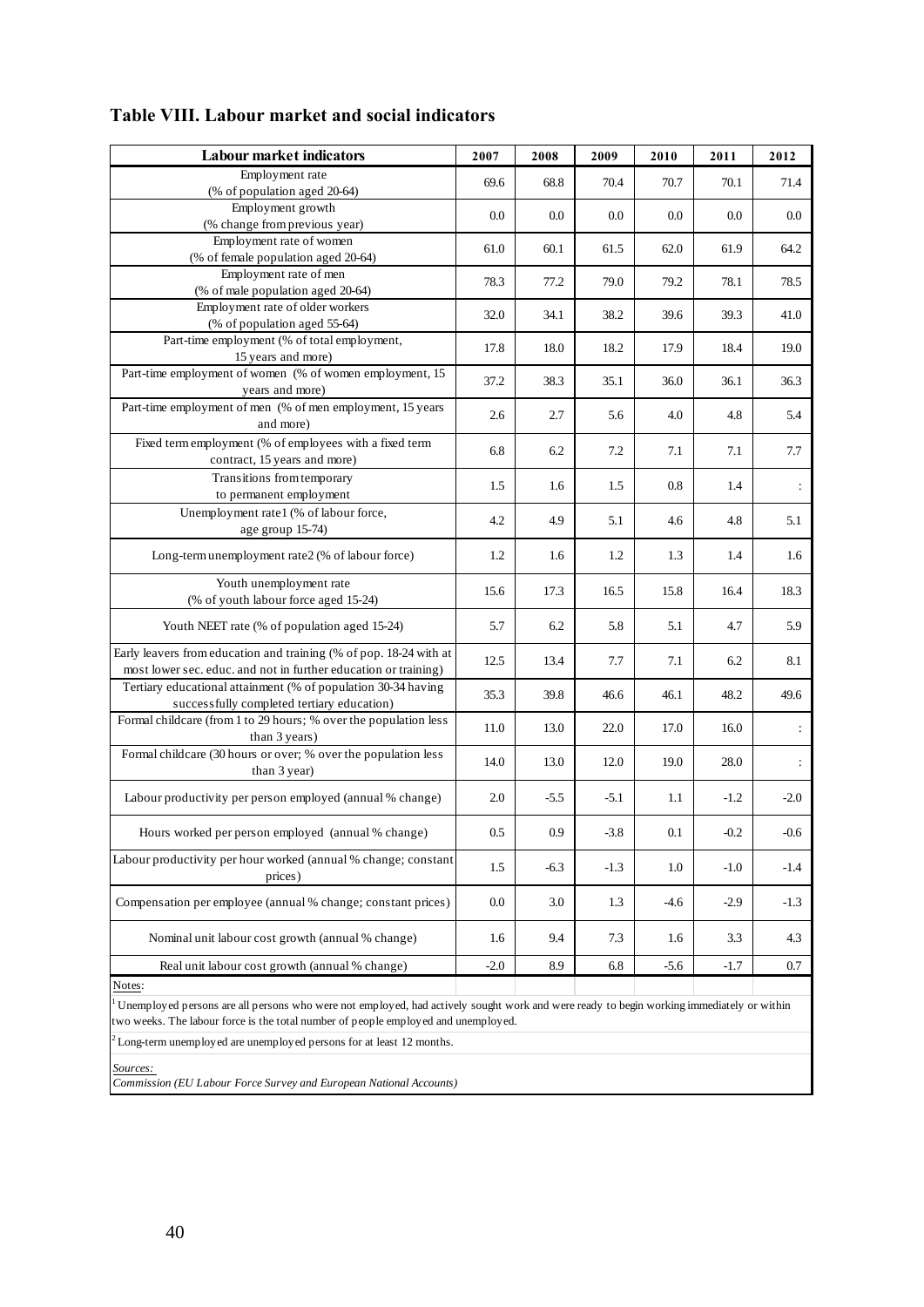| Expenditure on social protection benefits (% of<br>GDP)                                         | 2006  | 2007  | 2008  | 2009  | 2010  |
|-------------------------------------------------------------------------------------------------|-------|-------|-------|-------|-------|
| Sickness/Health care                                                                            | 5.07  | 4.94  | 5.28  | 5.99  | 5.68  |
| Invalidity                                                                                      | 2.64  | 2.34  | 2.42  | 2.68  | 2.54  |
| Old age and survivors                                                                           | 7.34  | 7.06  | 7.56  | 8.54  | 8.06  |
| Family/Children                                                                                 | 3.39  | 3.15  | 4.15  | 4.20  | 3.97  |
| Unemployment                                                                                    | 0.98  | 0.93  | 0.96  | 1.32  | 1.25  |
| Housing and Social exclusion n.e.c.                                                             | 0.17  | 0.15  | 0.19  | 0.35  | 0.30  |
| <b>Total</b>                                                                                    | 20.01 | 18.96 | 20.98 | 23.57 | 22.30 |
| of which: means tested benefits                                                                 | 0.60  | 0.57  | 0.63  | 0.87  | 0.82  |
| <b>Social inclusion indicators</b>                                                              | 2007  | 2008  | 2009  | 2010  | 2011  |
| At-risk-of-poverty or social exclusion<br>(% of total population)                               | 15.9  | 15.5  | 17.8  | 17.1  | 16.8  |
| At-risk-of-poverty or social exclusion of children<br>(% of people aged 0-17)                   | 21.2  | 20.9  | 23.7  | 22.3  | 21.7  |
| At-risk-of-poverty or social exclusion of elderly<br>(% of people aged $65+$ )                  | 7.2   | 5.4   | 6.2   | 6.1   | 4.7   |
| At-Risk-of-Poverty rate <sup>2</sup> (% of total population)                                    | 13.5  | 13.4  | 14.9  | 14.5  | 13.6  |
| Severe Material Deprivation <sup>3</sup> (% of total population)                                | 0.8   | 0.7   | 1.1   | 0.5   | 1.2   |
| Share of people living in low work intensity households <sup>4</sup> (% of<br>people aged 0-59) | 5.0   | 4.7   | 6.3   | 5.5   | 5.8   |
| In-work at-risk-of poverty rate (% of persons employed)                                         | 9.3   | 9.4   | 10.0  | 10.6  | 9.9   |
| Impact of social transfers (excluding pensions) on reducing<br>poverty                          | 42.3  | 43.2  | 44.8  | 50.2  | 50.0  |
| Poverty thresholds, expressed in national currency at constant<br>$\overline{\text{prices}}^5$  | 17935 | 18071 | 17838 | 18155 | 17773 |
| Gross disposable income (households)                                                            |       | 14639 | 15266 | 15743 | 16059 |
| Relative median poverty risk gap (60% of median equivalised<br>income, age: total)              | 18.8  | 16.6  | 17.6  | 18.6  | 15.7  |

Notes:

1 People at-risk-of poverty or social exclusion (AROPE): individuals who are at-risk-of poverty (AROP) and/or suffering from severe material deprivation (SMD) and/or living in household with zero or very low work intensity (LWI).

 $2$  At-risk-of poverty rate (AROP): share of people with an equivalised disposable income below 60% of the national equivalised median income.

<sup>3</sup> Share of people who experience at least 4 out of 9 deprivations: people cannot afford to i) pay their rent or utility bills, ii) keep their home adequately warm, iii) face unexpected expenses, iv) eat meat, fish, or a protein equivalent every second day, v) enjoy a week of holiday away from home once a year, vi) have a car, vii) have a washing machine, viii) have a colour tv, or ix) have a telephone.

<sup>4</sup> People living in households with very low work intensity: share of people aged 0-59 living in households where the adults (excluding dependent children) work less than 20% of their total work-time potential during the previous 12 months.

 $<sup>5</sup>$  For EE, CY, MT, SI, SK, thresholds in nominal values in Euros; HICP - index 100 in 2006 (2007 survey refers to 2006 incomes)</sup>

*Sources:* 

*For expenditure for social protection benefits ESSPROS; for social inclusion EU-SILC.*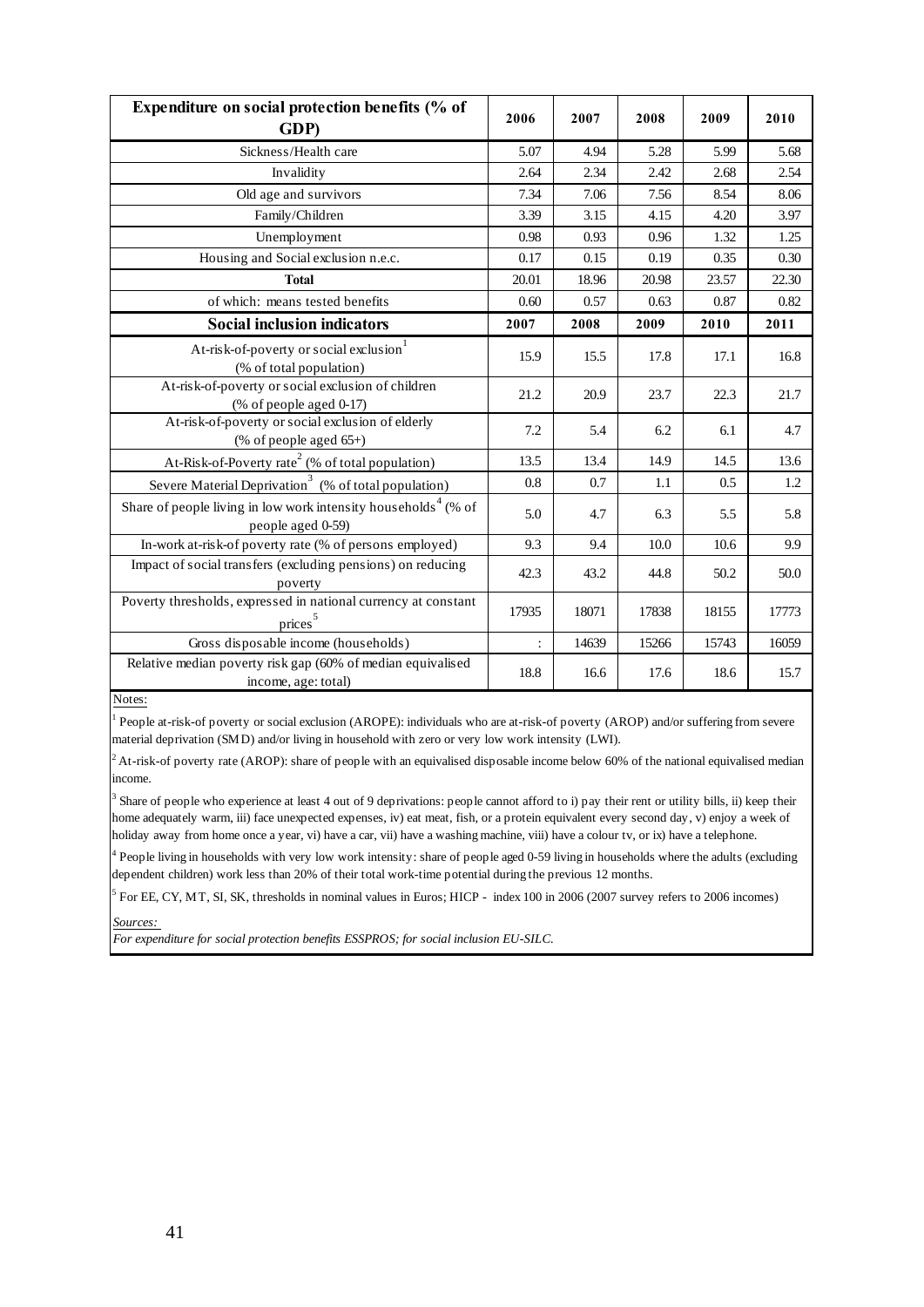| <b>Performance indicators</b>                                                                                          | 2003-<br>2007 | 2008    | 2009    | 2010    | 2011   | 2012   |
|------------------------------------------------------------------------------------------------------------------------|---------------|---------|---------|---------|--------|--------|
| Labour productivity <sup>1</sup> total economy (annual<br>growth in %)                                                 | 1.9           | $-5.5$  | $-5.1$  | 1.1     | $-1.2$ | $-2.0$ |
| Labour productivity $\frac{1}{1}$ in manufacturing (annual<br>growth in %)                                             | 2.7           | $-18.5$ | $-21.1$ | 9.8     | 1.3    | n.a.   |
| Labour productivity in electricity, gas, steam and<br>air conditioning supply (annual growth in %)                     | 2.2           | $-47.4$ | 3.7     | $-13.7$ | 1.6    | n.a.   |
| Labour productivity $1$ in the construction sector<br>(annual growth in %)                                             | 1.5           | $-11.5$ | $-3.3$  | 3.9     | $-4.8$ | n.a.   |
| Total number of patent <sup>2</sup> applications per million of<br>labour force                                        | 477.2         | 432.5   | 389.3   | 358.2   | n.a.   | n.a.   |
| <b>Policy indicators</b>                                                                                               | 2003-<br>2007 | 2008    | 2009    | 2010    | 2011   | 2012   |
| Enforcing contracts <sup>3</sup> (days)                                                                                | 321           | 321     | 321     | 321     | 321    | 321    |
| Time to start a business <sup>3</sup> (days)                                                                           | 26            | 26      | 24      | 19      | 19     | 19     |
| R&D expenditure (% of GDP)                                                                                             | 1.6           | 1.7     | 1.7     | 1.5     | 1.4    | n.a.   |
| Tertiary educational attainment<br>(% of 30-34 years old population)                                                   | 31.4          | 39.8    | 46.6    | 46.1    | 48.2   | n.a.   |
| Total public expenditure on education<br>$(% \mathcal{L}_{0} \cap \mathcal{L}_{1})$ (% of GDP)                         | 3.60          | n.a.    | n.a.    | n.a.    | n.a.   | n.a.   |
|                                                                                                                        | 2007          | 2008    | 2009    | 2010    | 2011   | 2012   |
| Product market regulation <sup>4</sup> , Overall<br>(Index; 0=not regulated; 6=most regulated)                         | n.a.          | 1.6     | n.a.    | n.a.    | n.a.   | n.a.   |
| Product market regulation <sup>4</sup> , Retail<br>(Index; 0=not regulated; 6=most regulated)                          | n.a.          | 4.3     | n.a.    | n.a.    | n.a.   | n.a.   |
| Product market regulation <sup>4</sup> , Network Industries <sup>5</sup><br>(Index; 0=not regulated; 6=most regulated) | 2.4           | n.a.    | n.a.    | n.a.    | n.a.   | n.a.   |
| Notes:                                                                                                                 |               |         |         |         |        |        |

## **Table IX. Product market performance and policy indicators**

Notes:

Labour productivity is defined as gross value added (in constant prices) divided by the number of persons employed.

 $2^2$  Total number of patent applications to the European Patent Office (EPO) per million of labour force

 $3<sup>3</sup>$  The methodologies, including the assumptions, for this indicator are presented in detail on the website http://www.doingbusiness.org/methodology.

<sup>4</sup>The methodologies of the product market regulation indicators are presented in detail on the website http://www.oecd.org/document/1/0,3746,en\_2649\_34323\_2367297\_1\_1\_1\_1,00.html. The latest available product market regulation indicators refer to 2003 and 2008, except for Network Industries.

5 Aggregate Energy, Transport and Communications Regulation (ETCR).

\*figure for 2007.

*Source :*

Commission, World Bank - *Doing Business* (for enforcing contracts and time to start a business) and OECD (for the product market regulation indicators).